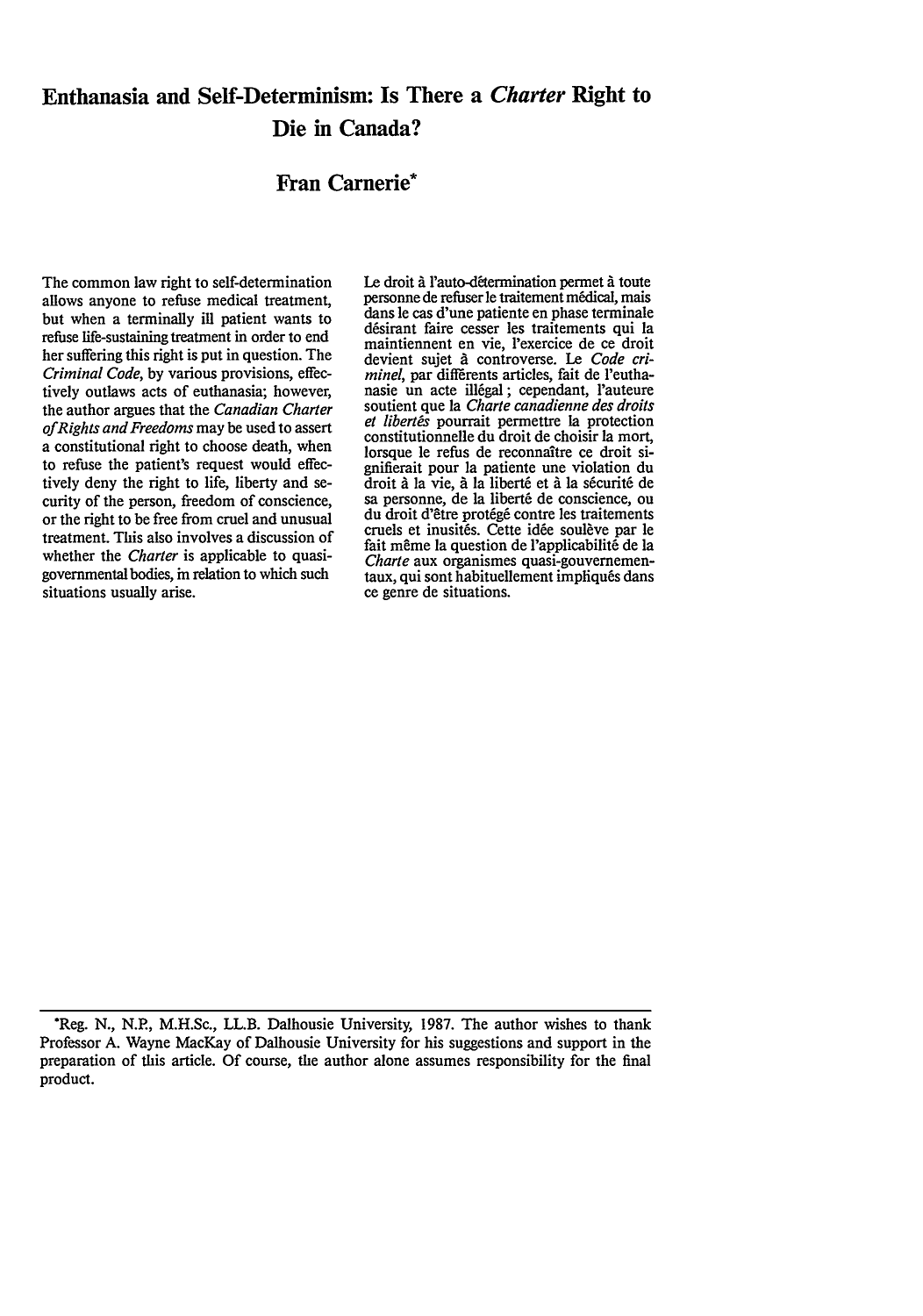### *Synopsis*

## Introduction

- I. Underlying Principles
	- *A. Applicability of the* Charter
	- *B. Interpretation and Judicial Roles*
- **II.** Interactions of the *Criminal Code* and the Common Law
- **III.** Purposes of the *Charter*
- IV. The Pertinent *Charter* Provisions
	- *A. Section 7* **-** *Life, Liberty and Security of the Person*
		- **1.** Other Jurisdictions
		- 2. Interests Protected under Section **7**
		- **3.** Life
		- 4. Liberty
		- *5.* Security of the Person
	- *B. Subsection 2(a)* **-** *Freedom of Conscience and Religion*
	- *C. Section 12* **-** *Cruel and Unusual Punishment*

## V. Whither Section **1?**

- *A. Reasonable Limits*
- *B. Prescribed by Law*
- *C. Demonstrably Justified in a Free and Democratic Society*

## Conclusions

\* \* \*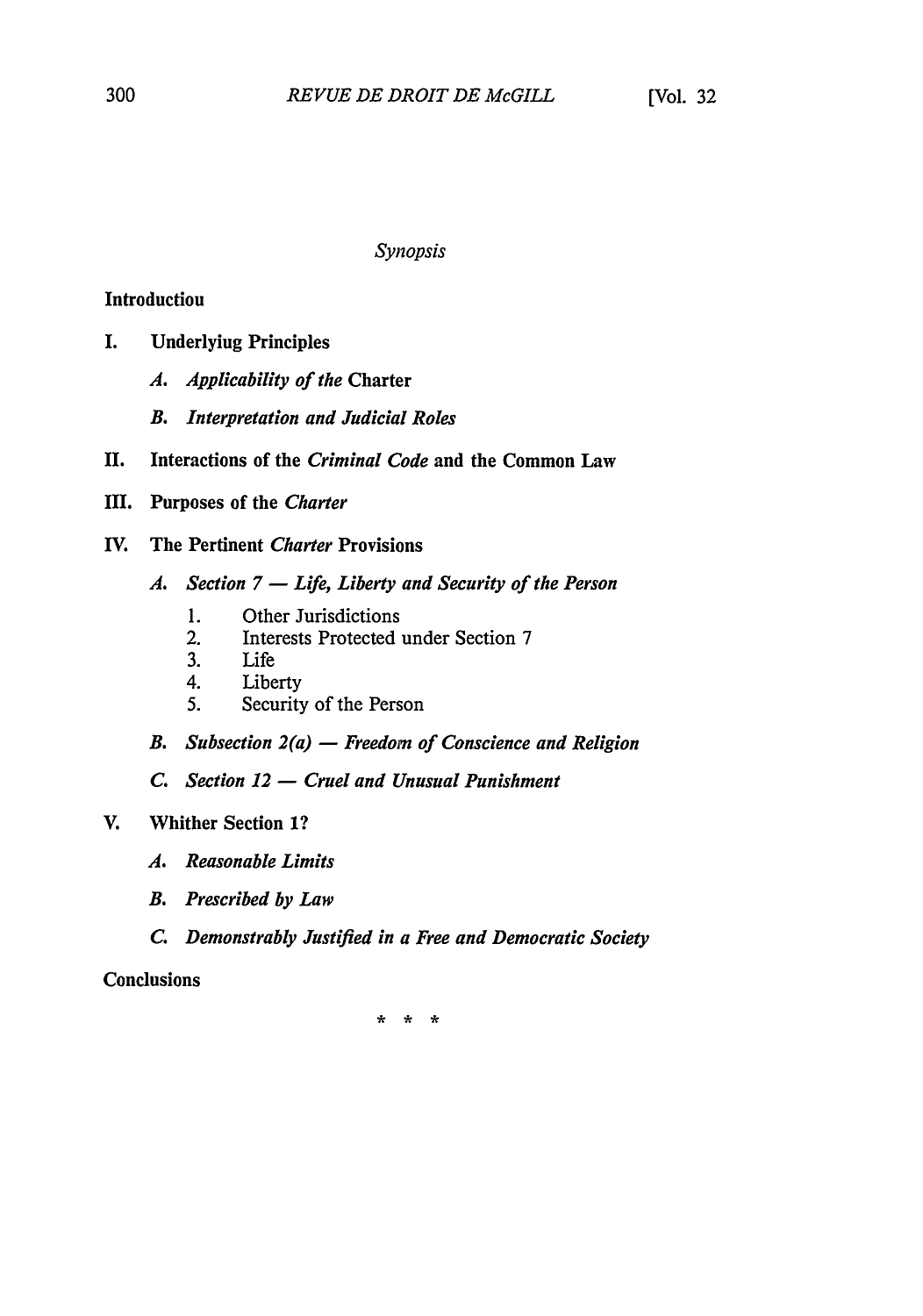## **Introduction**

Until the latter part of the twentieth century, a discussion of the right to die would likely have been an academic one, engaging theologians and moralists in an exploration of attitudes and beliefs regarding suicide. For the terminally ill, there was little recourse but to endure the natural progression of disease to its inexorable end or simply to wait for the onset of pneumonia, "The Old Man's Friend".I The recent marriage of medicine and technology, however, has pushed back the frontiers of death. Aggressive drugs, sophisticated surgical techniques, and computers have caused the spectre of death to fade to such an extent that at times an instrument is required to indicate if death has actually occurred.<sup>2</sup>

For the stricken individual, the implications of this Orwellian medicotechnical revolution are extraordinary, as no medical intervention is without its potential side effect. Cardiopulmonary resuscitation (C.P.R.) can lead to brain damage; successful anti-cancer and antibiotic therapy could mean a prolongation of life with poorly controlled pain;<sup>3</sup> while neurosurgical interventions may lead to years of a comatose or non-cognitive existence.

The past two decades have also witnessed the increasing emphasis on agathanasia, 4 a concept arising from the Greek words *Agathos,* meaning good, and *Thanatos,* meaning death. Dying with dignity is a concern in the twentieth century because artificially induced prolongation of life can lead

<sup>&#</sup>x27;B.M. Dickens lucidly discusses the role of antibiotic therapy for individuals with pneumonia who are also confronting death within a short time, "The Right to Natural Death" (1981) 26 McGill L.J. 847 at 861. The role of individual prognosis as a determinant to withdraw or withhold treatment will receive further elaboration in this paper.

Encephalography is used on a person with irreversible coma to determine if the condition precludes reactivation of any part of the brain. For a provocative discussion dealing with "the life of a brainless body", see H. Jonas, "Against the Stream: Comments on the Definition and Redefinition of Death" in J.E. Thomas, ed., *Matters of Life and Death: Crises in Bio-Medical Ethics* (Toronto: Samuel Stevens, 1978) 78.

**<sup>3</sup>J.j.** Bonica, "Cancer Pain" in I. Ajemian & B.M. Mount, eds, *The R. VH. Manual on Palliative/Hospice Care* (New York: Arno Press, 1980) 113 at 113, analyzed a number of surveys on the incidence of cancer pain which suggested that moderate to severe pain is experienced by approximately 40% of the patients in intermediate stages of the disease. This figure increases to between 60% and 80% of patients who have advanced cancer. <sup>4</sup>

Thanatology writings at first trickled into the literature, but have become an extensive body of theory since the works of Dr E. Kubler-Ross first achieved medical acclaim. See *On Death and Dying* (New York: MacMillan, 1969).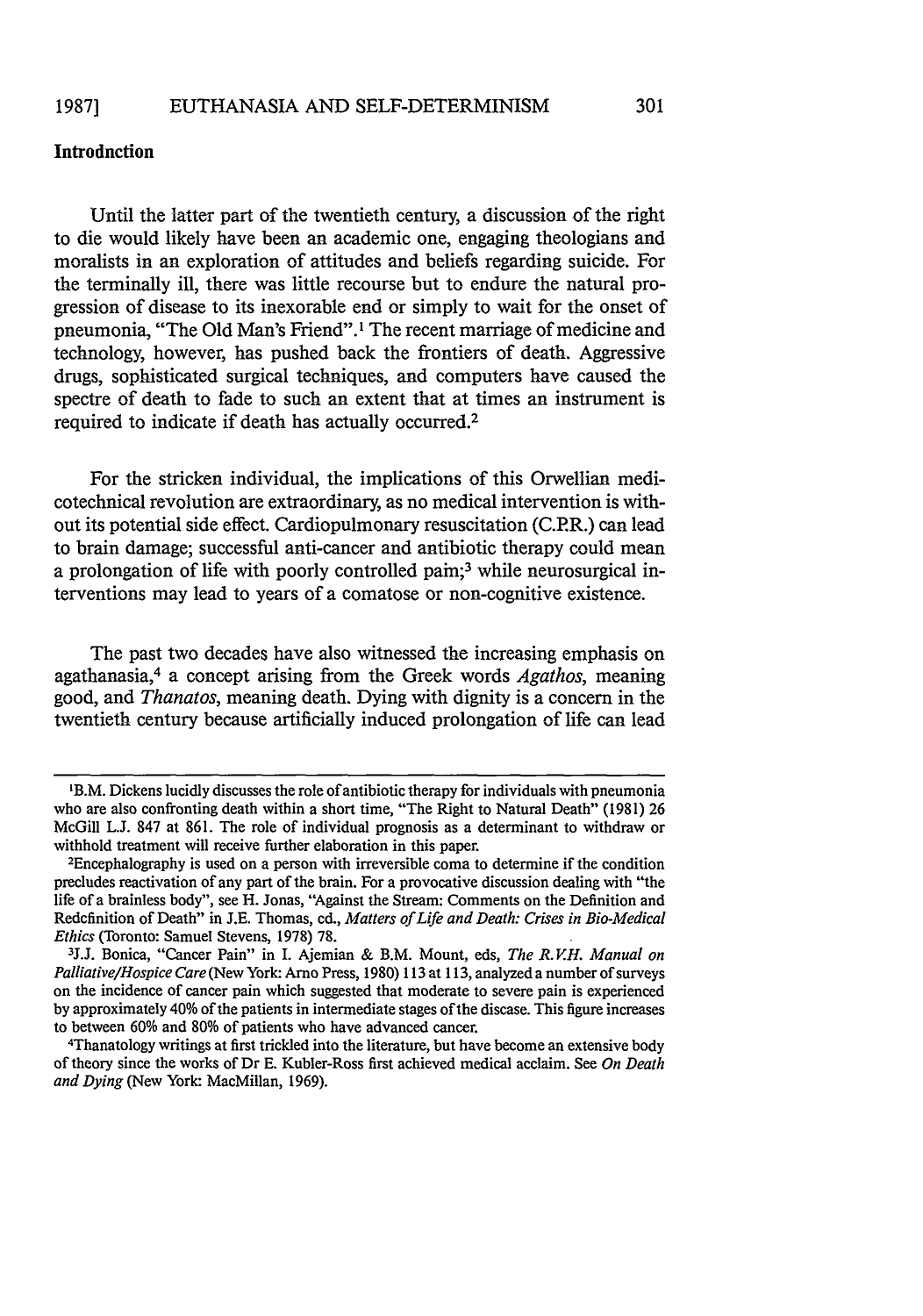to a dramatically decreased quality of life for the individual, perhaps even to a morally repugnant degree.<sup>5</sup>

Issues of euthanasia are among the most polemical and extensively debated within the realms of medicine, ethics, theology and law. The legal response to this academic activity and dialogue in Canada has been a subordination of the common law right of self-determination to the presumption of preference for life as embodied in the Canadian *Criminal Code.6* But what of the persons who would rather discontinue procedures than maintain life beyond what they view as reasonable limits? Should they so desire, do they have protection against what is certainly for some an extension of physical suffering, financial and psychological hardship, or incognizance?

In the absence of accommodating statutory protection, such as "Natural Death Acts<sup>37</sup> found in other jurisdictions, those who advocate a right to die in Canada naturally look to the *Canadian Charter of Rights and Freedoms*<sup>8</sup> for assistance.This paper explores the arguments that might be made under the *Charter* to assert that there is a constitutional right to die in Canada. Although it has been argued that from a morality perspective there is no difference between active and passive euthanasia, $9$  for the purposes of this paper, discussion is confined to passive euthanasia for persons who are terminally ill or dependent on life support systems. **10**

R.S.C. 1970, c. C-34. The specific sections reflecting this presumption will be discussed at more length in this paper.

Such legislation includes the *Natural Death Act, 1983,* **S.** Austl. Sess. Stat. 1983, No. 121., and the California *Natural Death Act,* 1976 Cal. Stat. c. 1439.

8 Part I of the *Constitution Act, 1982,* being Schedule B of the *Canada Act 1982* (U.K.), 1982, c. **I** 1 [hereinafter the *Charter].*

<sup>9</sup>J. Rachels, "Active and Passive Euthanasia" in J.E. Thomas, ed., *Medical Ethics and Human* Life: *Doctor, Patient and Family in the New Technology,* (Sanibel, Fl.: Samuel Stevens, 1983) 291 at 295. The author argues that since the underlying motive (compassion) and end sought (the cessation of suffering) are common to both active and passive forms of euthanasia, there is no moral difference between the two. See also Samek, *infra,* note 50 at 93-94 and Dickens, *supra,* note I at 858-62.

'Olt is now generally acknowledged that there are four types of euthanasia: voluntary passive -- a person is permitted to die with her consent and knowledge; involuntary passive -- a person is permitted to die without her consent and knowledge; voluntary active - a person is killed with her knowledge and consent; involuntary active - a person is killed without her knowledge and consent: see M.J. Fromer, *Ethical Issues in Health Care* (Toronto: C.V. Mosby, 1981) at 390.

<sup>5</sup> Dr V. Rakoff argues that, although medical professionals are technically adept at life-saving procedures, to resuscitate a person under certain conditions may be both morally improper and obtuse. Although as a society we may value the prolongation of life through technical intervention, such measures may be surprising in their moral and ethical implications: see V. Rakoff, "High Technology, Will, Ethics, and Medicine" (Killam Lecture Series on *Morality and Medicine,* Dalhousie University, 17 October 1985) [unpublished]. <sup>6</sup>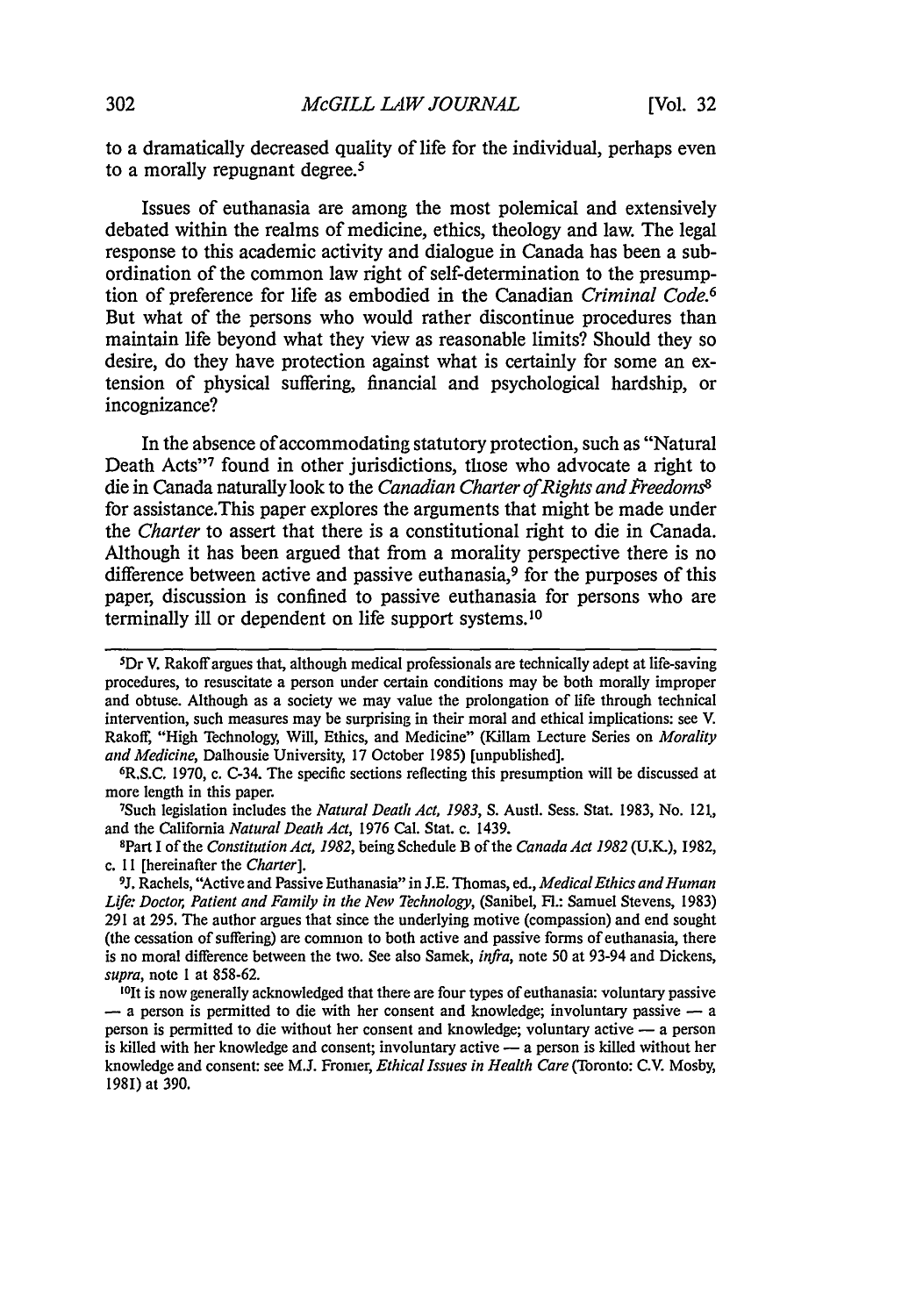#### EUTHANASIA AND SELF-DETERMINISM **1987]**

## I. Underlying Principles

### *A. Applicability of the* Charter

The application of the *Charter* has been extensively debated in legal literature. One group of scholars propounds that the language of section **3211** of the *Charter* extends protection to both the private and government sectors.<sup>12</sup> An opposing school argues that the reach of section 32 is confined to "governmental activity", and thus the issue pivots on how this is defined.<sup>13</sup>

In the recent case of *Retail, Wholesale and Department Store Union, Local 580 v. Dolphin Delivery Ltd,* the Supreme Court of Canada stated that the *Charter* does not apply to purely private action. Rather, section **32** makes the *Charter* applicable to governmental action, whether that action is based on a statutory or common law rule. The Court did not have to delineate the scope of governmental action, since the litigation was between private parties, but McIntyre **J.,** speaking for the majority, did make the following statement:

It would also seem that the *Charter* would apply to many forms of delegated legislation, regulations, orders in council, possibly municipal by-laws, and by-laws and regulations of other creatures of Parliament and the Legislatures. It is not suggested that this list is exhaustive. Where such exercise of, or reliance upon, governmental action is present and where one private party invokes or relies upon it to produce an infringement of the Charter rights of another, the *Charter* will be applicable.<sup>14</sup>

The issue to be determined, then, is whether the activity in question may be said to be governmental. Professor Swinton has posited two guides for the interpretation of this concept which would accord *Charter* protection to a health care recipient.<sup>15</sup>

**(b)** to the legislature and government of each province in respect of all matters within the authority of the legislature of each province.

1 2 See **D.** Gibson, "The Charter of Rights and the Private Sector" **(1982)** 12 Man. **L.J. 213;** M. Manning, *Rights, Freedoms and the Courts: A Practical Analysis of the Constitution Act, 1982* (Toronto: Edmond-Montgomery, **1983)** at **115-16.**

' 5K. Swinton, "Application of the Canadian Charter of Rights and Freedoms (Ss. **30, 31, 32)"** in W.S. Tarnopolsky **& G.-A.** Beaudoin, eds, *The Canadian Charter of Rights and Freedoms: Commentary* (Toronto: Carswell, **1982)** 41 at 49.

**<sup>&#</sup>x27;IS. 32(1)** states:

**<sup>32(1)</sup>** This Charter applies

<sup>(</sup>a) to the Parliament and government of Canada in respect of all matters within the authority of Parliament including all matters relating to the Yukon Territory and Northwest Territories; and

<sup>1</sup> 3 See, *e.g.,* **P.W.** Hogg, *Constitutional Law of Canada,* **2d** ed. (Toronto: Carswell, **1985)** at **671.**

**<sup>14(18</sup>** December **1986)** No. **18720** at **37** [hereinafter *Dolphin Delivery].*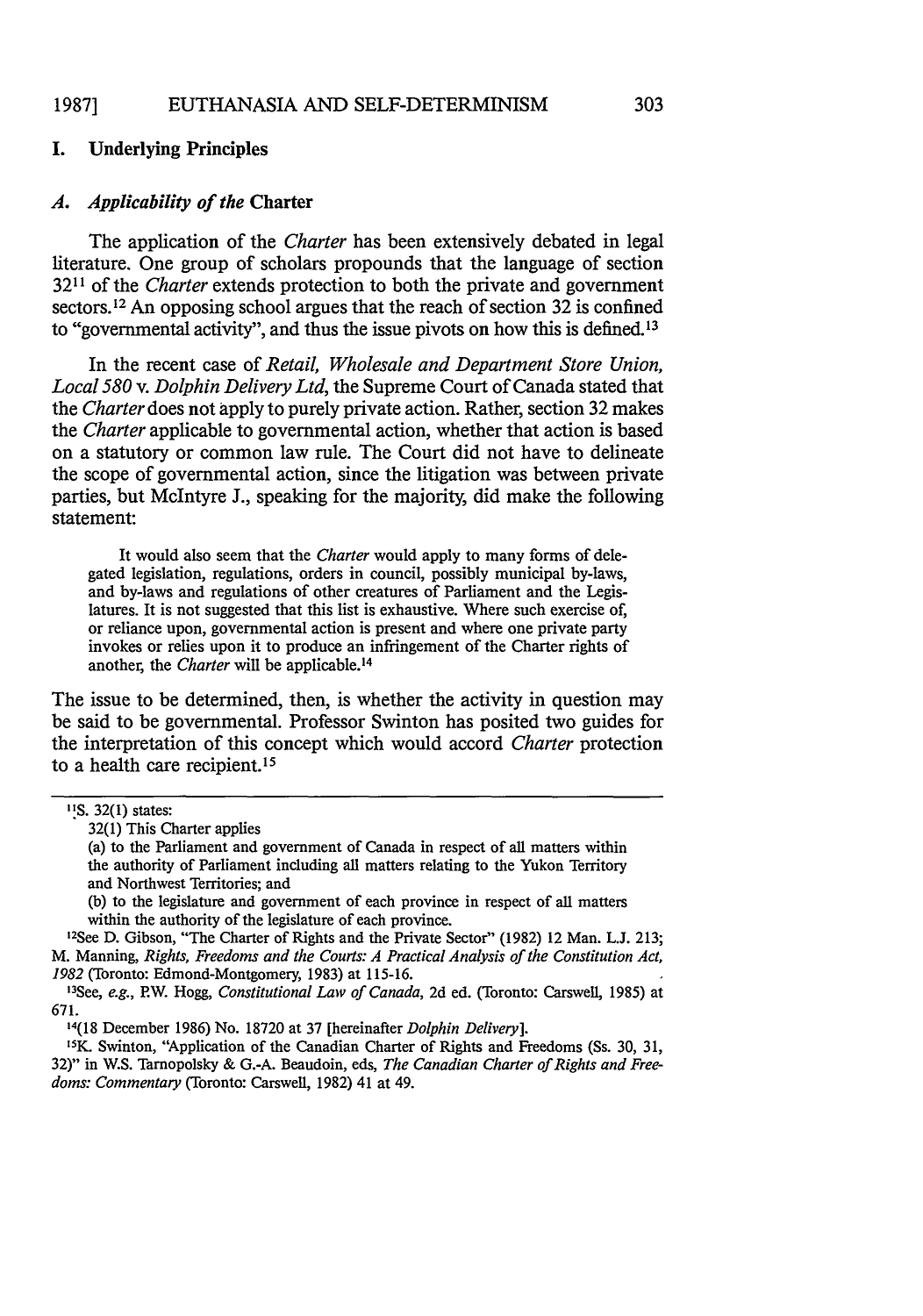The first of these guides is the American doctrine of "state action". The Fourteenth Amendment of the American Constitution, which guarantees that "[n]o State shall" deprive any citizen of certain rights without due process of law, has been interpreted to extend to the rights contained in the Bill of Rights, thus making these guarantees applicable to state action.<sup>16</sup> On a case-by-case basis, however, the courts have broadened the scope of State action so that it encompasses apparently private actions as well, despite the absence of clearly articulated rules to guide such extensions. American commentators have articulated tests to determine the reach of the Bill of Rights in such cases. Briefly summarized, these tests have found that the private action is subject to the Bill of Rights where the private entity customarily allows public access to its private property, where the private entity carries out a government function and so becomes the State's agent, and where there is a sufficiently close nexus between the State and the private entity as evidenced by the degree of State control of the entity through regulation.<sup>17</sup>

Hospitals in Canada are created pursuant to enabling provincial legislation to provide state-funded health care. It can thus be speculated that public function and access tests are met, thereby bringing the patient within the *Charter's* protection. What of nursing and special care homes, however, which are subject to provincial legislation, but many of which are privately owned? Although it may be argued that such institutions serve a public function, Canadian courts in contrast to their American counterparts may be reluctant to find a "sufficiently close nexus" between the State and the private activity.

According to Swinton, a second source of guidance in the section 32 issue might be found in the law of Crown immunity as it applies to Crown agents. In addition to examining the specific agent for any regulatory authority it may hold over individuals, she submits that a purposive approach is required. In such a case the issue to be determined is "whether the action or institution in question carries out a function of the state against which an individual has a need for protection."<sup>18</sup> In this instance, a strong argument can be made for extending *Charter* coverage to the terminally ill who wish release from their suffering. Such a population needs protection against the unwanted bodily intrusion which accompanies the provision of statefunded and state-regulated health care. In addition, the legislative function of hospitals, as embodied in their ability to enact by-laws and resolutions,

<sup>1</sup> 6See Congressional Research Service, Library ofCongress, ed., *The Constitution ofthe United States ofAnerica: Analysis and Interpretation* (Washington: U.S. Government Printing Office, 1973) at 899-907; L.H. Tribe, *American Constitutional Law* (Mineola, N.Y.: Foundation Press, 1978) at 567-69.

I7Swinton, *supra,* note 15 at 54-56. *1I8bid,* at 59.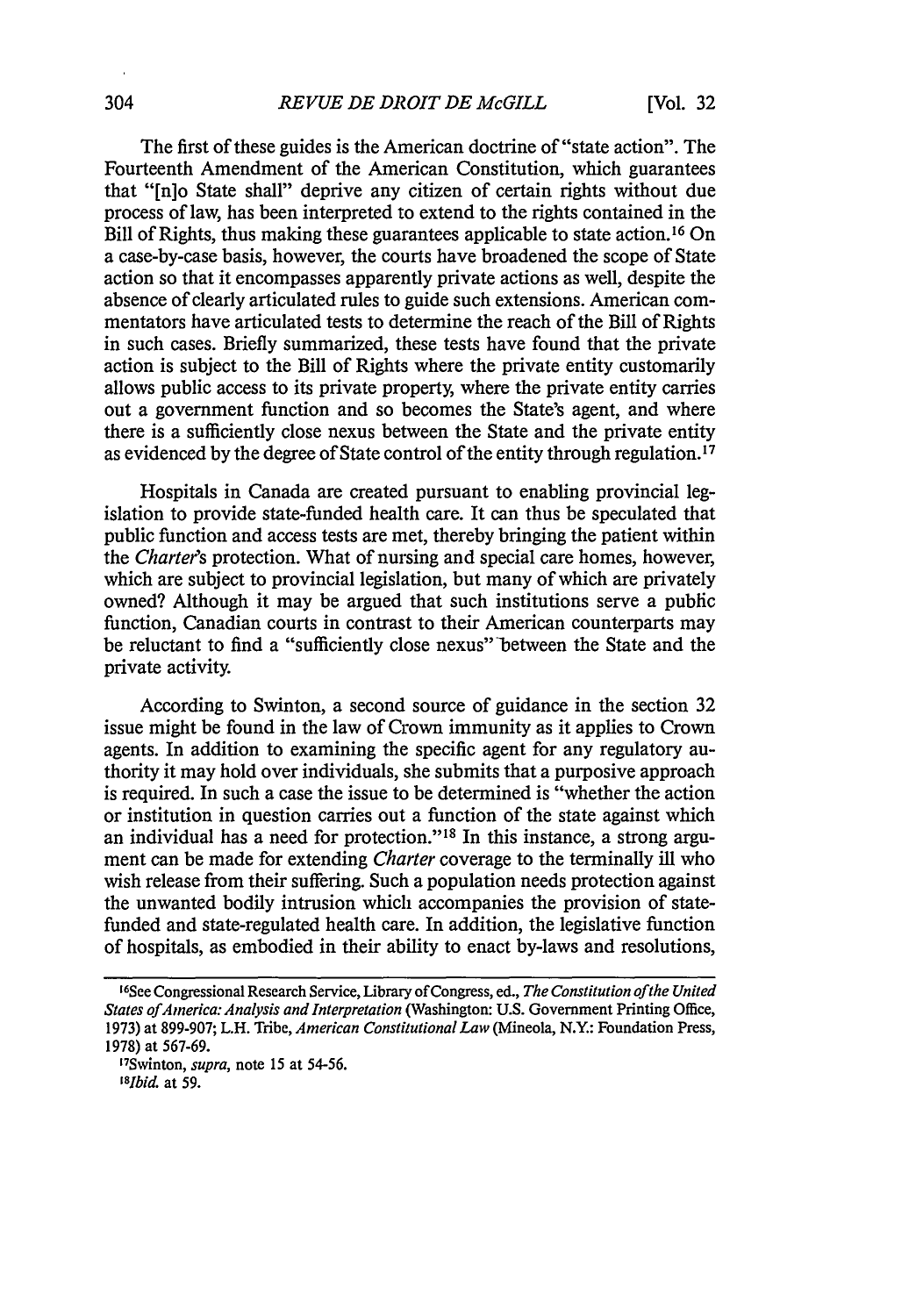brings them squarely within the ambit of other bodies which Swinton posits are agents of the Crown, such as municipal governments and school boards.

The question of the application of the *Charter* in the hospital setting was considered in *Larose* v. R.<sup>19</sup> In this case, the accused alleged an infringement of his *Charter* right to security of the person when a lab technician took a blood specimen to ascertain its alcohol content. Maranger D.C.J. held that there was no evidence to show that hospital personnel fall within the purview of section 32. On the other hand, in the recent case of *Stoffman v. Vancouver General Hospital20* the Court stated that section 32 may extend the application of the *Charter* to agencies set up by the provincial government and which provide government services to the public. *Dolphin Delivery* has extended the application of the *Charter* to governmental activity under the common law and shown that the *Charter* cannot apply to all private litigation, but it still remains for the Supreme Court to articulate the limits of the "legislative, executive and administrative branches of government",<sup>21</sup> to which it has said the *Charter* does apply.

### *B. Interpretation and Judicial Roles*

The *Charter,* as a constitutional document, is to enjoy special judicial consideration under the doctrine of progressive interpretation in order to give full effect to the civil liberties guaranteed therein.22 Lord Sankey in an oft-quoted metaphor from *Edwards v. A.G. Canada* described the constitution as "a living tree capable of growth and expansion within its natural limits", with a view to affording constitutional instruments "a large and liberal interpretation" in order that their provisions would not be "cut down" by "a narrow and technical construction."<sup>23</sup>

Generosity in *Charter* interpretation is contingent upon the role of the judiciary. Although historically the Canadian judiciary has had to deal with many constitutional questions, these have been confined primarily to issues concerning the division of powers in a federal State. Canadian judges have been reluctant to depart from traditional Anglo-Canadian judicial roles and have avoided venturing into politically oriented or policy-laden issues.<sup>24</sup> The advent of the *Charter,* however, has introduced a number of changes

<sup>19(1983), 25</sup> M.V.R. 225 (Ont. Dist. Ct).

<sup>20(1986), [1986] 6</sup> W.W.R. 23 (B.C.S.C.).

*<sup>21</sup> Supra,* note 14 at 31. *<sup>22</sup>*

*Law Society of Upper Canada v. Skapinker(1984),* [1984] 1 S.C.R. 357 at 365-66, 11 C.C.C. (3d) 481, 53 N.R. 169 [hereinafter *Skapinker* cited to S.C.R.].

<sup>23(1929), [1930]</sup> A.C. 124 at 136, [1929] 3 W.W.R. 479, [1930] **1** D.L.R. 98 (PC.). <sup>24</sup>

<sup>&</sup>lt;sup>24</sup>See B. Hovius & R. Martin, "The Canadian Charter of Rights and Freedoms in the Supreme Court of Canada" (1983) 61 Can. Bar Rev. 354 at 364; A. Roman, "The Charter of Rights: Renewing the Social Contract?" (1982-83) 8 Queen's L.J. 188 at 192-93.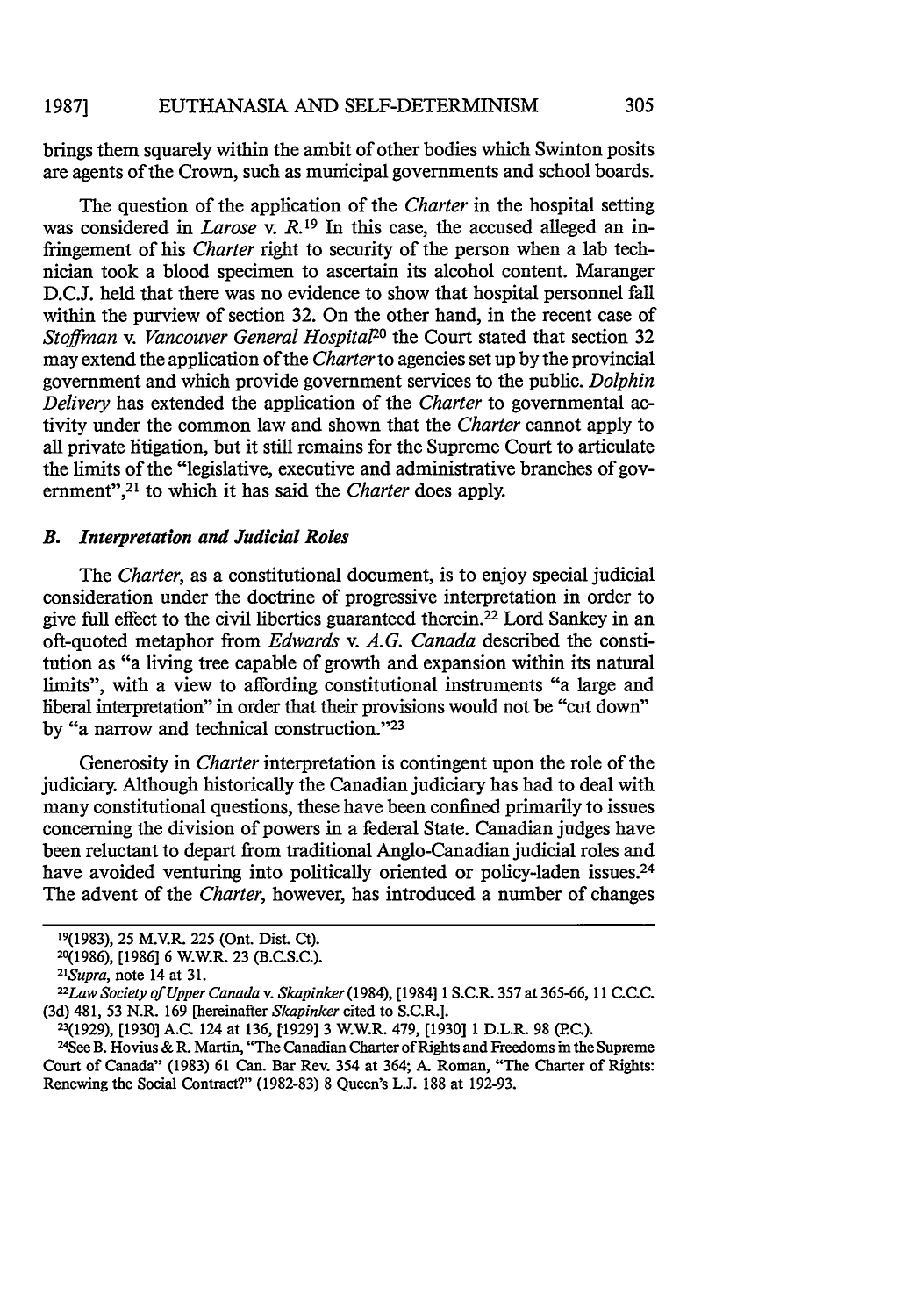which directly affect the process of judicial review. Canadian judges have been presented with a new and potent document to apply, one which by its very nature has substantially expanded the area of judicial review.25 Not only are the *Charter* rights expressed in broad, even vague, terms, but they may conflict with other traditionally cherished rights. Section 7 intrinsically demonstrates this polarization in relation to the euthanasia issue. Advocating that terminally ill persons have the "liberty" to choose the cessation of life clearly comes into conflict with the rights to "life" and "security of the person" which are ageless and vigorously defended Canadian values.

The policy issues involved in finding solutions to these conflicting claims are obvious and mark a departure from the historical role of the Canadian judiciary. In the United States, however, the similarly broadly defined rights enshrined in the Bill of Rights have been broadly interpreted by the courts on political issues and at times in controversial ways.26 Whether this tradition of judicial activism is apt to dawn in Canada has been a topic of extensive discussion by legal scholars. Historically, the philosophical orientation of Canadian judges has favoured the supremacy of Parliament.<sup>27</sup> When contrasted with the revolutionary history of the United States  $-$ American traditions of "self evident principles and universal natural **rights"<sup>28</sup>** and avoidance of governmental regulation - some writers have been led to express doubts as to whether a similar spirit of judicial activism will emerge in Canada.<sup>29</sup>

It is not yet clear if a philosophical and attitudinal change toward judicial review is occurring. In any examination of the short record of *Charter* interpretation by the Supreme Court of Canada, it is only apparent that judicial responses have been labile. In *Skapinker,* Mr Justice Estey opened the door to interpretative expansion by expressly endorsing the consider-

<sup>25</sup> See generally, Swinton, *supra,* note 15.

<sup>2</sup> 6 The appointment of Chief Justice Warren heralded such an era of judicial activism. By giving a broad reading to clauses in the American Bill of Rights, the Warren court made several controversial decisions including requiring the desegregation of segregated schools in *Brown v. Board of Education of Topeka,* 347 U.S. 483 (1954), and affording women the liberty to have an abortion in *Roe v. Wade*, 410 U.S. 113 (1973).

A.W. MacKay, "Fairness after the Charter- A Rose by Any Other Name?" (1985) **10** Queen's L.J. 263 at 264.

<sup>&</sup>lt;sup>28</sup>P. Russell, "The Political Role of the Supreme Court of Canada" (1975) 53 Can. Bar Rev. 576 at 592.

<sup>29</sup> See L. Tremblay, "Section 7 of the Charter Substantive Due Process?" (1984) 18 U.B.C. L. Rev. 201 at 202-7.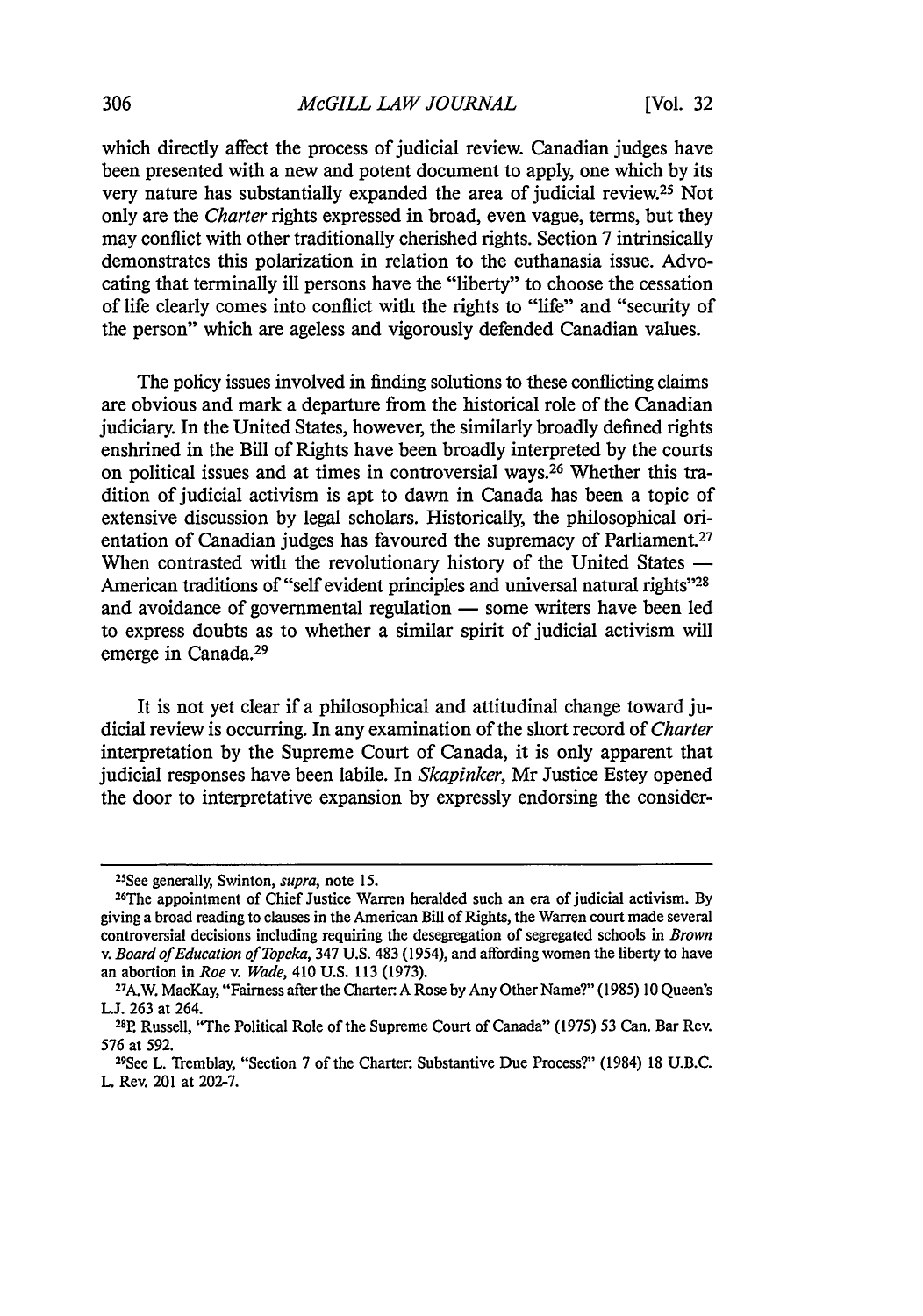#### EUTHANASIA AND SELF-DETERMINISM **1987]**

ation of American cases. 30 As well, the intention of subjecting Cabinet decisions to judicial scrutiny was clearly articulated in *Operation Dismantle Inc.* v. R.<sup>31</sup> In that case, however, although the question brought to the court was a highly political and controversial one,<sup>32</sup> the judicial response was to hold in favour of the government. A distinct break with Canadian tradition occurred in the recent case, *Reference Re Section 94(2) of the Motor Vehicle Act, R.S.B.C. 1979.33* By ruling that section 7 should receive substantive review, a significant departure from previous Supreme Court of Canada decisions was evidenced<sup>34</sup> and a step in the direction of American interpretation decidedly was taken. Whether this decision is the harbinger of continued activism in Canadian judicial review remains to be seen.<sup>35</sup>

<sup>32</sup>A group of organizations and unions sought a declaration that the federal government's decision to allow cruise missile testing in Canada was unconstitutional on the grounds that it violated s. 7 of the *Charter.*

*33 Supra,* note 30. <sup>34</sup>

1n *Duke v. R.* (1972), [1972] S.C.R. 917 at 923, 18 C.R.N.S. 302, Laskin C.J. soundly dismissed the possibility of substantive due process in Canada:

Under s. 2(e) of the *Bill of Rights* no law of Canada shall be construed or applied so as to deprive him of "a fair hearing in accordance with the principles of fundamental justice". Without attempting to formulate any final definition of those words, I would take them to mean, generally, that the tribunal which adjudicates upon his rights must act fairly, in good faith, without bias and in a judicial temper, and must give to him the opportunity adequately to state his case.

It is interesting to note that three years later in *R.* v. *Morgentaler* (1975), [1976] 1 S.C.R. 616 at 633, 4 N.R. 277 Laskin C.J. opened the door to substantive due process under s. l(a) of the *Canadian Bill of Rights, infra,* note 139. He stated:

I am not, however, prepared to say ... that the prescriptions of s. l(a) must be rigidly confined to procedural matters. .. . [I]t may be that there can be a proper invocation of due process of law in respect of federal legislation as improperly abridging a person's right to life, liberty, security and enjoyment of property.

<sup>35</sup> For a provocative discussion on the consequences of liberal judicial review under the *Charter,* see RH. Russell, "The Political Purposes of the Canadian Charter of Rights and Freedoms" (1983) 61 Can. Bar Rev. 30 at 49.

*<sup>30</sup> Supra,* note 22 at 367. Mr Chief Justice Dickson, in an address for the opening of the Cambridge Lectures on July 15, 1985, stated that the jurisprudence under the American Bill of Rights is helpful in determining the scope of the *Charter.* His Lordship further stated that reviewing American decisions on a *Charter* issue would "almost always" be useful as they provide a place to begin forming ideas. In *Hunter v. Southam Inc., infra,* note 57 at 159, Dickson C.J.C. considered the protection accorded persons against unreasonable search and seizure under the Fourth Amendment. He expressly approved this approach in construing the protections afforded by section 8 of the *Charter.* Lamer J., however, articulated concerns about importing American constitutional concepts, terminology and jurisprudence into the Canadian context in *Reference Re Section 94(2) of the Motor Vehicle Act, R.S.B.C. 1979* (1985), [1985] 2 S.C.R. 486 at 498, 24 D.L.R. (4th) 536 [hereinafter cited to S.C.R.]. Allowing the U.S. debate to simply define the issue in Canada was seen by His Lordship as a disservice to the *Charter,* given the fundamental structural differences between the two constitutions.

<sup>31(1985), [1985] 1</sup> S.C.R. 441, 18 D.L.R. (4th) 481, 59 N.R. 1 [hereinafter *Operation Dismantle* cited to S.C.R.].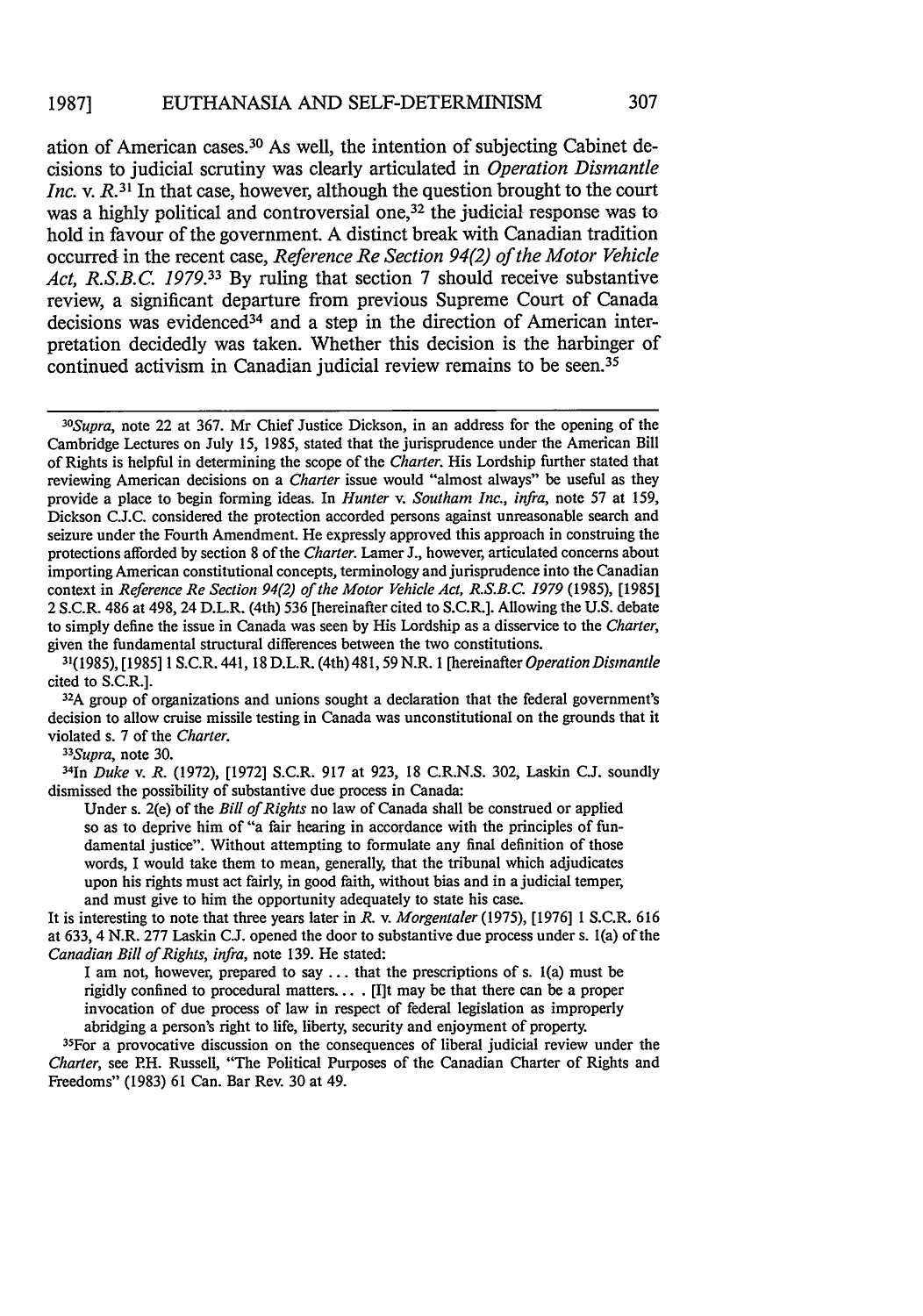It is against this restless constitutional landscape of as yet undefined rights and variations in long-held judicial roles that the right to die in Canada is explored.

### **II.** Interactions of the *Criminal Code* and the Common Law

As succinctly stated **by** Professor Dickens, ours is "a life-affirming culture where the preservation of human life is celebrated."<sup>36</sup> Not surprisingly, the *Criminal Code* asserts and protects the sanctity of life in a number of ways which directly confront the autonomy of the terminally ill in their medical decision-making.

Section 14 states that:

No person is entitled to consent to have death inflicted upon him, and such consent does not affect the criminal responsibility of any person **by** whom death may be inflicted upon the person **by** whom consent is given.

At first blush it may appear that a competent adult could argue for the withdrawal of medical treatment or life support, as death would not be "inflicted". Rather, death would naturally ensue in the absence of interventions which keep it temporarily at bay. Thus, the ambit of this provision potentially could be avoided. Once medical treatment has been initiated, however, the practitioner must use reasonable knowledge, skill and care<sup>37</sup> to administer ongoing therapy, if the discontinuation of treatment would be dangerous to life.<sup>38</sup> In addition, functioning adjunctively with these provisions is subsection 241(b):

Everyone who **...** without reasonable cause prevents or impedes or attempts to prevent or impede any person who is attempting to save the life of another person, is guilty of an indictable offence **....**

The *Criminal Code* goes even further **by** requiring persons who are under a legal duty for individuals in their charge to provide the necessaries of life<sup>39</sup> which include the provision of health care.<sup>40</sup> It can be inferred, then,

<sup>36</sup> Supra, note **I** at **847.**

**<sup>37</sup>S. 198** states: "Everyone who undertakes to administer surgical or medical treatment to another person or to do any other lawful acts that may endanger the life of another person is, except in cases of necessity, under a legal duty to have and to use reasonable knowledge, skill and care in so doing."

**<sup>38</sup>S. 199** states: "Everyone who undertakes to do an act is under a legal duty to do it if an omission to do the act is or may be dangerous to life."

**<sup>39</sup>S.** 197(2)(a)(ii) requires parents, foster parents, guardians, heads of families and spouses to provide necessaries of life to their charges if "the failure to perform the duty endangers the life of the person to whom the duty is owed, or causes or is likely to cause the health of that person to be injured permanently."

See *R.* v. *Brooks* **(1902), 9** B.C.R. **13, 5 C.C.C. 372 (S.C.); R.** v. *Cyrenne, Cyrenne & Cramb* **(1981), 62 C.C.C. (2d) 238** (Ont. Dist. Ct).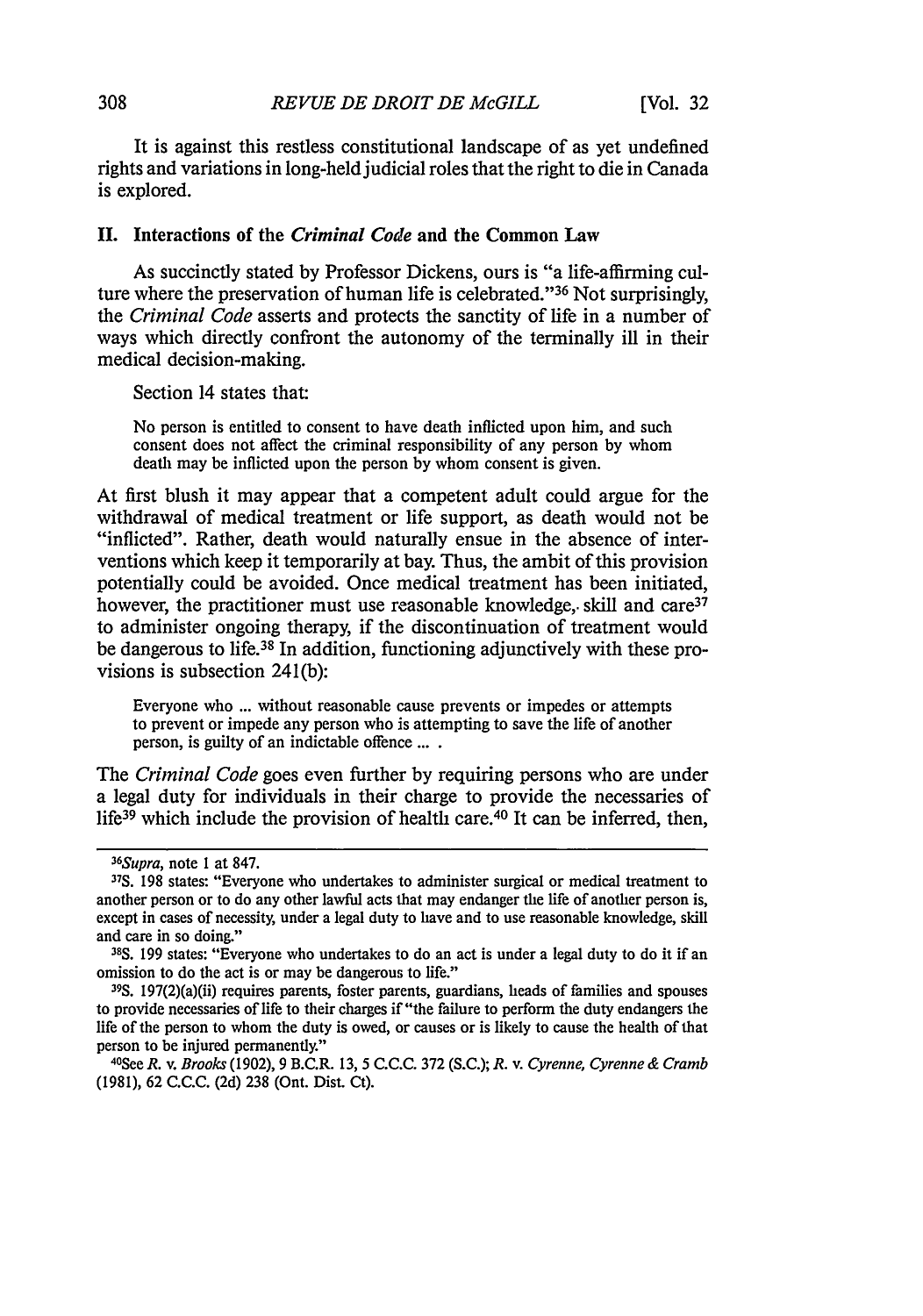that the Canadian criminal law presumes that a person does not wish to die. So strong is this presumption that Dickens has proposed on the basis of section 241 that even patients cannot prohibit physicians from attempting to save their lives in emergency situations.<sup>41</sup>

But what of a person's common law right to determine what shall be done with her own body? Autonomy and consensual touching in the provision of health care have long been protected in Canadian medical jurisprudence. The Supreme Court of Canada recently approved an oft-quoted statement of Cardozo J. in *Schloendorff v. Society of New York Hospital,42* that "every human being of adult years and sound mind has a right to determine what shall be done with his own body ...". Mr Chief Justice Laskin added that battery would lie where surgery or treatment was performed without consent, or where, apart from emergency situations, surgery or medical treatment was given beyond that to which there was consent.43 By awarding statutory precedence to the physician's right to rescue, however, the common law protections have been relegated to a position of lesser importance. The right to refuse treatment has been further emasculated by section 45 of the *Criminal Code.* Sometimes referred to as the Good Samaritan provision, section 45 states that no criminal liability will lie for

199.2 Nothing in sections 14, 45, 198, 199 and 229 shall be interpreted as preventing a physician from undertaking or obliging him to cease administering appropriate palliative care intended to eliminate or to relieve the suffering of a person, for the sole reason that such care or measures are likely to shorten the life expectancy of this person.

This suggestion was reiterated in Law Reform Commission of Canada, *SomeAspects ofMedical Treatment and Criminal Law* (Report No. 28) (Hull, Que.: Supply & Services Canada, March 1986) at 8 [hereinafter Report No. 28].

42105 N.E. 92 at 93 (1914). *<sup>43</sup>*

*<sup>41</sup> Supra,* note 1 at 851. It is most interesting to note the paradoxical effect of s. 241. On one hand, the patient cannot prevent the physician from attempting to save her life. On the other hand, it is legally acceptable for a physician to prescribe and administer a medical treatment which may ultimately accelerate the patient's death as long as the standard of reasonable care demanded by the common law and *Criminal Code* s. 198 has been met. Adoption of the following formulation was suggested in Law Reform Commission of Canada, *Euthanasia, Aiding Suicide and Cessation of Treatment* (Report No. 20) (Hull, Que: Supply & Services Canada, July 1983) at 35 [hereinafter Report No. 20]:

*Reibl v. Hughes* (1980), [1980] 2 S.C.R. 880 at 890-91, 114 D.L.R. (3d) 1, 14 C.C.L.T. 1 [hereinafter cited to S.C.R.]. In Law Reform Commission of Canada, *Medical Treatment and Criminal Law* (Working Paper No. 26) (Hull, Que.: Supply & Services Canada, 1980) [hereinafter Working Paper No. 26] at 71 and 90-91 it was suggested that the *Criminal Code* preserve the common law tradition since the right to refuse treatment could be implied in the absence of contrary statutory exception. Examples of specific exemptions included the ordering of custody of insane persons (s. 545) and compulsory custody of the mentally ill (ss 465, 543, 608.2, 738(5) and 738(6)). Under s. 240 a medical practitioner can be required to take a blood sample without the accused's consent in order to establish serum alcohol levels. It is important to note, however, that this statutory exception is made for evidentiary, not therapeutic, reasons.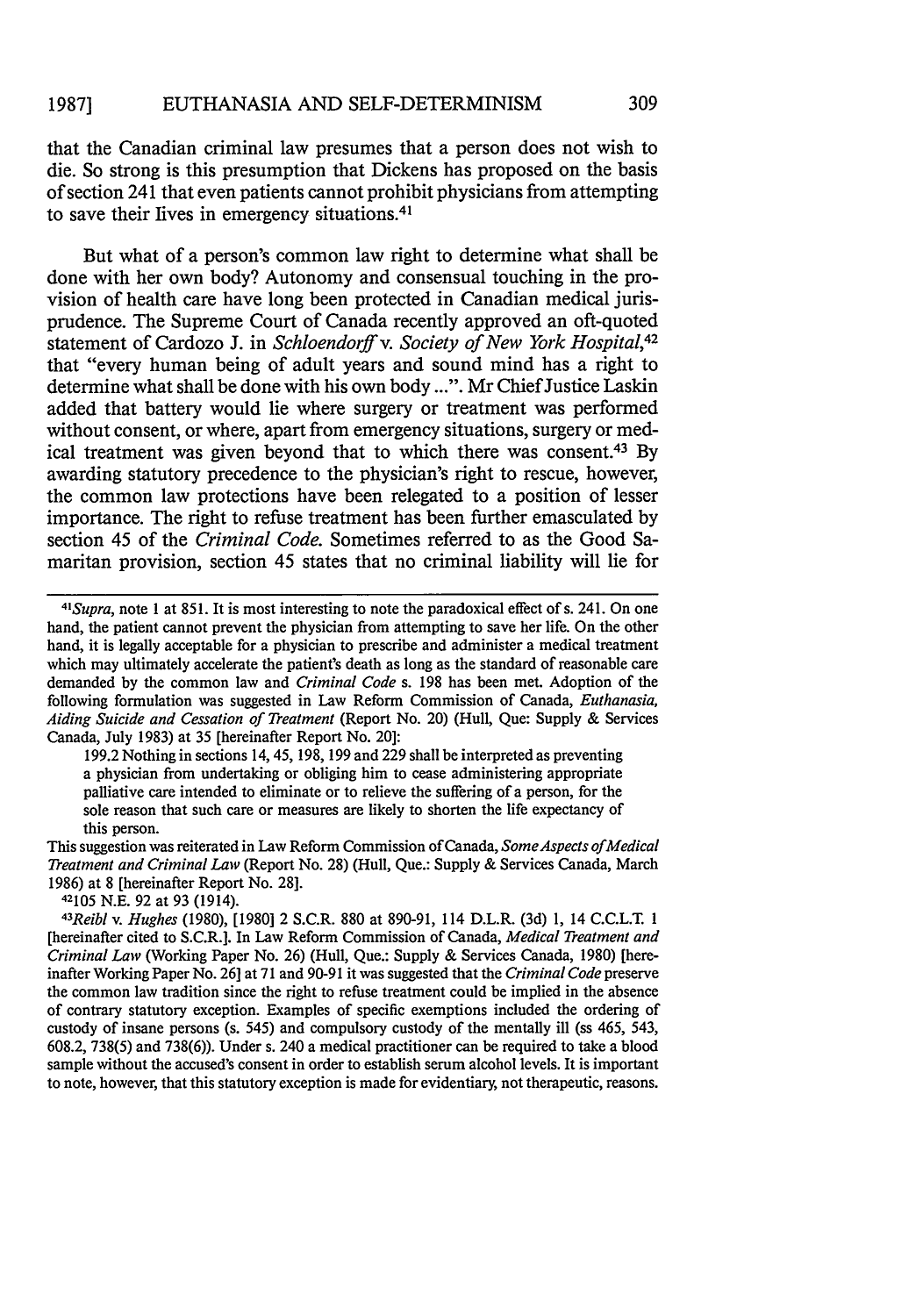operations which are performed skillfully and are reasonable in light of the person's state of health.<sup>44</sup>

## III. Purposes of the *Charter*

At this intersection of majoritarian and counter-majoritarian interests, the role of the *Charter* as a protector of rights and freedoms<sup>45</sup> should be examined. By way of the broad language and phraseology used, somewhat ambiguous rights and guarantees are thrown up as limitations upon the powers of government as evidenced by section 32. These, nevertheless, must guide the judiciary in their delicate balancing of interests between the individual and the State.

There are actually three groups of identifiable interests competing in the right to die issue. Firstly, the medical profession is quite conspicuously involved in a person's choice to die. At once physicians may feel tom between witnessing the prolonged suffering of an individual and fearing civil liability which could follow from failing to implement appropriate medical intervention. 46 The patient-physician relationship as reflected in the governing common law and the medical *Code of Ethics,47* however, is a consensual one. In *Reibl v. Hughes<sup>48</sup>* the Supreme Court of Canada suggested that competent adults have the right to make their own medical decisions even if such decisions are unwise.<sup>49</sup> An informed person's refusal to undergo further medical treatment terminates the physician's duty and thus makes the assertion of a medical interest untenable, though the temptation will remain for physicians to intervene due to their interest in possible discoveries important to medical research.

<sup>44</sup>Professor Dickens indicates that where "death is irresistible and imminent", however, life prolonging extraordinary measures may be refused by patients: see *supra,* note I at 876. Consequently, the provision of ordinary care in concert with an individual's physical and emotional resources will determine whether or not that person achieves natural death. <sup>4</sup>

<sup>&</sup>lt;sup>45</sup> According to Russell, *supra*, note 35 at 31-43, political leaders who were the chief sponsors of the Charter also intended it to be a promoter of national unity. See also Hogg, *supra,* note 13 at 651-52.

<sup>46</sup>See B.A. Gazza, "Compulsory Medical Treatment and Constitutional Guarantees: A Conflict?" (1972) 33 U. Pitt. L. Rev. 628 at 636.

Canadian Medical Association, *Code of Ethics,* June 1978, Canon 5: "An ethical physician **...** will recognize that the patient has the right to accept or reject any physician and any medical care recommended to him *...*

*<sup>48</sup> Supra,* note 43 at 16.

<sup>49</sup>Opponents of the right to die would argue that opting for death over life demonstrates not unwise decision-making, but unsoundness of the mind. Cultural and statutory presumptions support this position and thus elucidate the precariousness in a person asserting the right to die. See Report No. 28, *supra,* note 41 at 17, where the right to refuse treatment is recommended.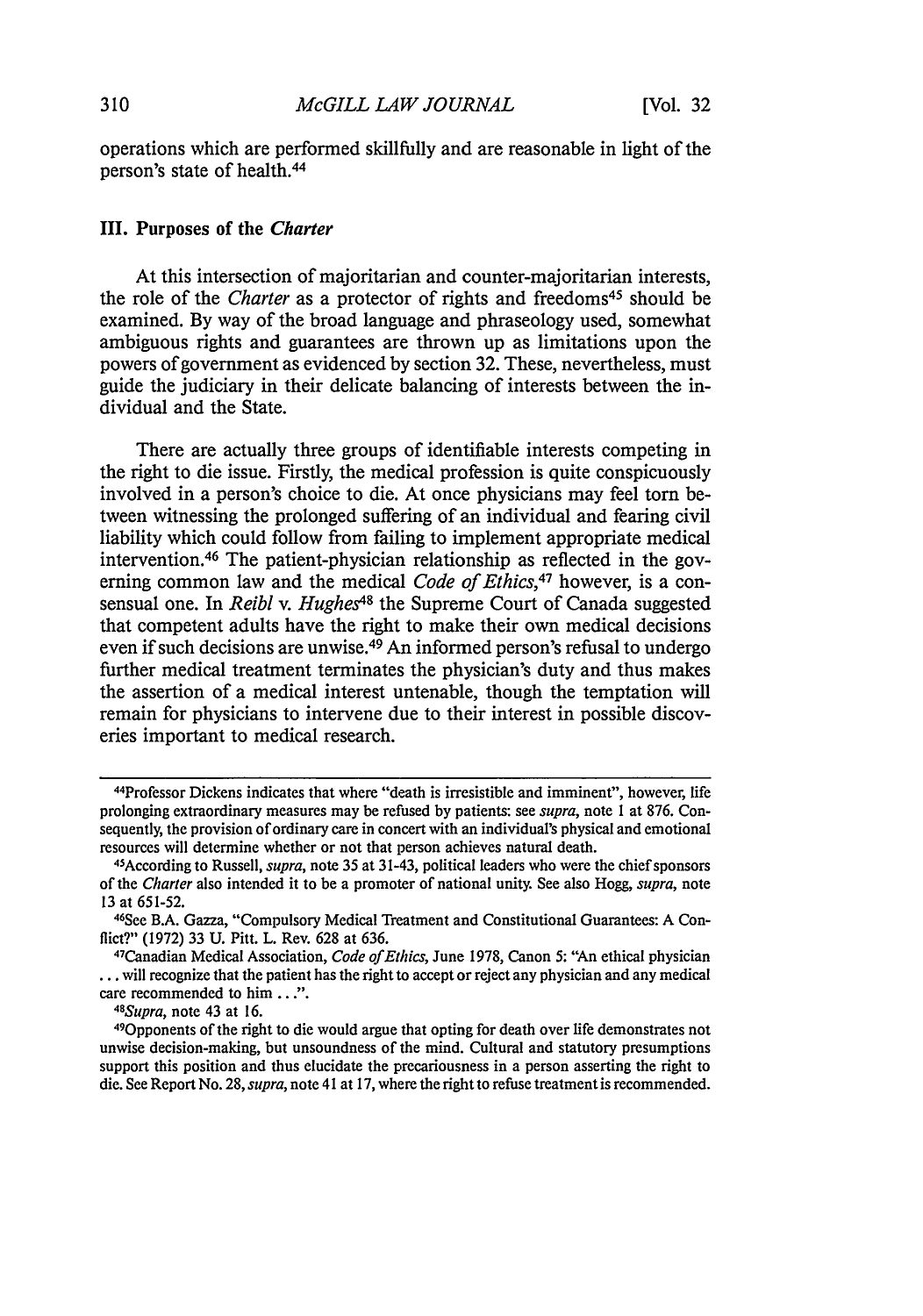#### EUTHANASIA AND SELF-DETERMINISM **1987]**

The interests of society are multiple in regard to the right to refuse treatment. These embrace the power to provide for the health, welfare and safety of society,50 and the power of *parens patriae.51* Social interests also arise in protecting third parties from the emotional distress caused by the death of a relative,<sup>52</sup> as well as the need to ensure their financial support if the person who has died was the primary wage earner.

Naturally, the third interests are those of the person asserting the right to die. Principles of inviolability of the body and autonomy of the person are the bases for asserting rights to privacy, freedom of religion and freedom of contract. 53 In addition, the risk to the patient inherent in any imposed medical intervention directly threatens the person's life, liberty<sup>54</sup> and security. Finally, of perhaps fundamental significance is the reality that by refusing individuals the right to die, their pain and suffering are prolonged. <sup>55</sup>

Having identified the interests involved, the truly formidable nature of reconciling one against the other is realized. Section 52, the primacy provision of the *Constitution Act, 198256* is central to the weighing of these interests. It states:

The Constitution of Canada is the supreme law of Canada, and any law that is inconsistent with the provisions of the Constitution is, to the extent of the inconsistency, of no force or effect.

It is clear that, if the individual interest prevailed, the *Criminal Code* provisions inconsistent with the right to die would be invalidated. In order for the "interest" to prevail, however, it must be classifiable as a guaranteed right or freedom as expressly contained within the *Charter.* In other words, is the "right" to die an assertion of self-determination or *a constitutionally recognized interest?* To address this question attention turns to specific *Charter* provisions.

<sup>&</sup>lt;sup>50</sup>The concern for the safety of society is embodied in the "wedge objection". The basis of this apprehension is that if euthanasia were legalized the consequences would lead to nonconsensual mercy killings at the least, and indiscriminate murder at the most. The wedge theory receives a caustic disposal by the late Professor R. Samek in "Euthanasia and Law Reform" (1985) 17 Ottawa L. Rev. 86 at 94-98 and 114.

<sup>&</sup>lt;sup>51</sup>See Working Paper No. 26, *supra*, note 43 at 70-77.

<sup>&</sup>lt;sup>52</sup>See C. Beraldo, "Give Me Liberty and Give Me Death: the Right to Die and the California Natural Death Act" (1980) 20 Santa Clara L. Rev. 971 at 975-76. <sup>53</sup>

<sup>&</sup>lt;sup>53</sup>See Working Paper No. 26, *supra*, note 43 at 70-77.

See P. Garant, "Fundamental Freedoms and Natural Justice (Section 7)" in Tarnopolsky & Beaudoin, eds, *supra,* note 15, 257 at 269. <sup>55</sup>

<sup>&</sup>lt;sup>55</sup>G. Fairweather rhetorically questioned how an individual's pain and suffering could be balanced against public risk in "Human Rights in Health Care" (Third National Conference on Health Care, 31 October 1985, Ottawa) [unpublished].

Schedule B of the *Canada Act 1982* (U.K.), 1982, c. 11.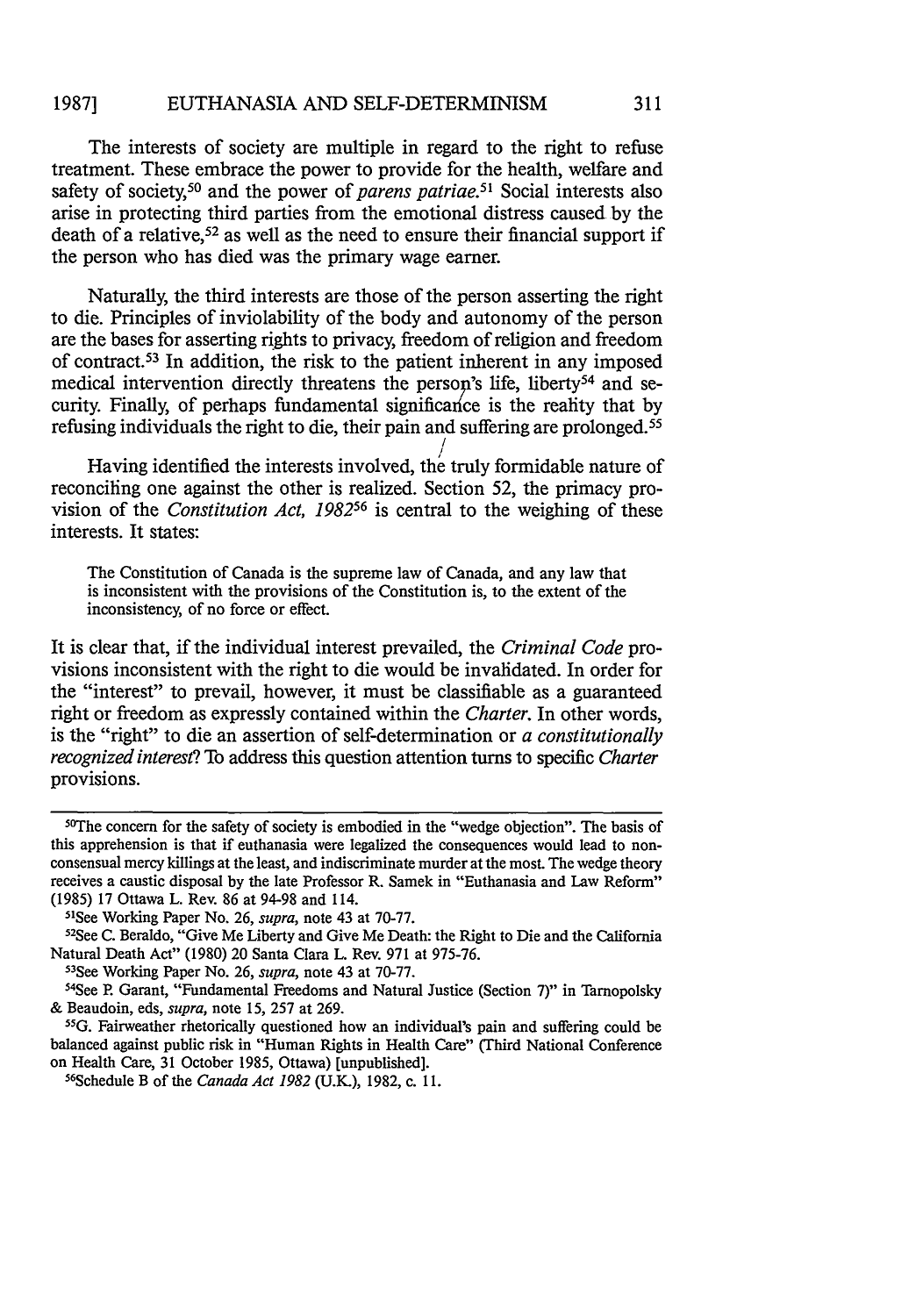## IV. The Pertinent *Charter* Provisions

### *A. Section 7* **- Life,** *Liberty and Security of the Person*

Section **7** is located under the "legal rights" portion of the *Charter.* It states:

Everyone has the right to life, liberty and security of the person and the right not to be deprived thereof except in accordance with the principles of fundamental justice.

As this is a constitutional provision, its meaning cannot be determined merely **by** referring to a dictionary or rules of statutory construction.

The goal of *Charter* interpretation was expressed in *Hunter v. Southam Inc.*<sup>57</sup> Mr Justice Dickson (as he then was) stated that a constitution, which is joined **by** a charter of rights, functions to provide a framework for the exercise of legitimate governmental power and unremitting protection of individual liberties.

In order to breathe life into these functions, a broad perspective is required in *Charter* interpretation. Some assistance in the development of such a perspective may emerge through examining the practices in other jurisdictions. 58 Accordingly, some parallel constitutional and statutory provisions from other democracies are presented.

**1.** Other Jurisdictions

In the United States, a terminally ill person can assert the right to die either as an incident to the constitutionally protected right to privacy, or as a statutory right in some states. The American Bill of Rights<sup>59</sup> expressly guarantees aspects of the right to privacy in several provisions. It is generally thought that the right to make a positive choice emerges from the First Amendment guarantee of freedom of religious exercise, of speech, and of the press.60 Specific instances of the right to be left alone are explicitly guaranteed in the Third, <sup>61</sup> Fourth<sup>62</sup> and Fifth<sup>63</sup> Amendments. Further, since

5 8 See the discussion, *supra,* note 30.

#### 312

**<sup>57(1984),</sup>** [1984] 2 S.C.R. 145 at **155, 11** D.L.R. (4th) 641, 41 **C.R. (3d) 97** [hereinafter cited to S.C.R.].

<sup>59</sup>U.S. Const. amends I-X.

<sup>60</sup>U.S. Const. amend. I. <sup>61</sup>

<sup>&</sup>quot;No Soldier shall, in time of peace be quartered in any house, without the consent of the Owner": U.S. Const. amend. III.

 $62^{\omega}$ The right of the people to be secure in their persons  $\ldots$  against unreasonable searches and seizures, shall not be violated": U.S. Const. amend. IV.

 $63$ <sup>\*</sup>No person shall ... be compelled in any criminal case to be a witness against himself": U.S. Const. amend. V.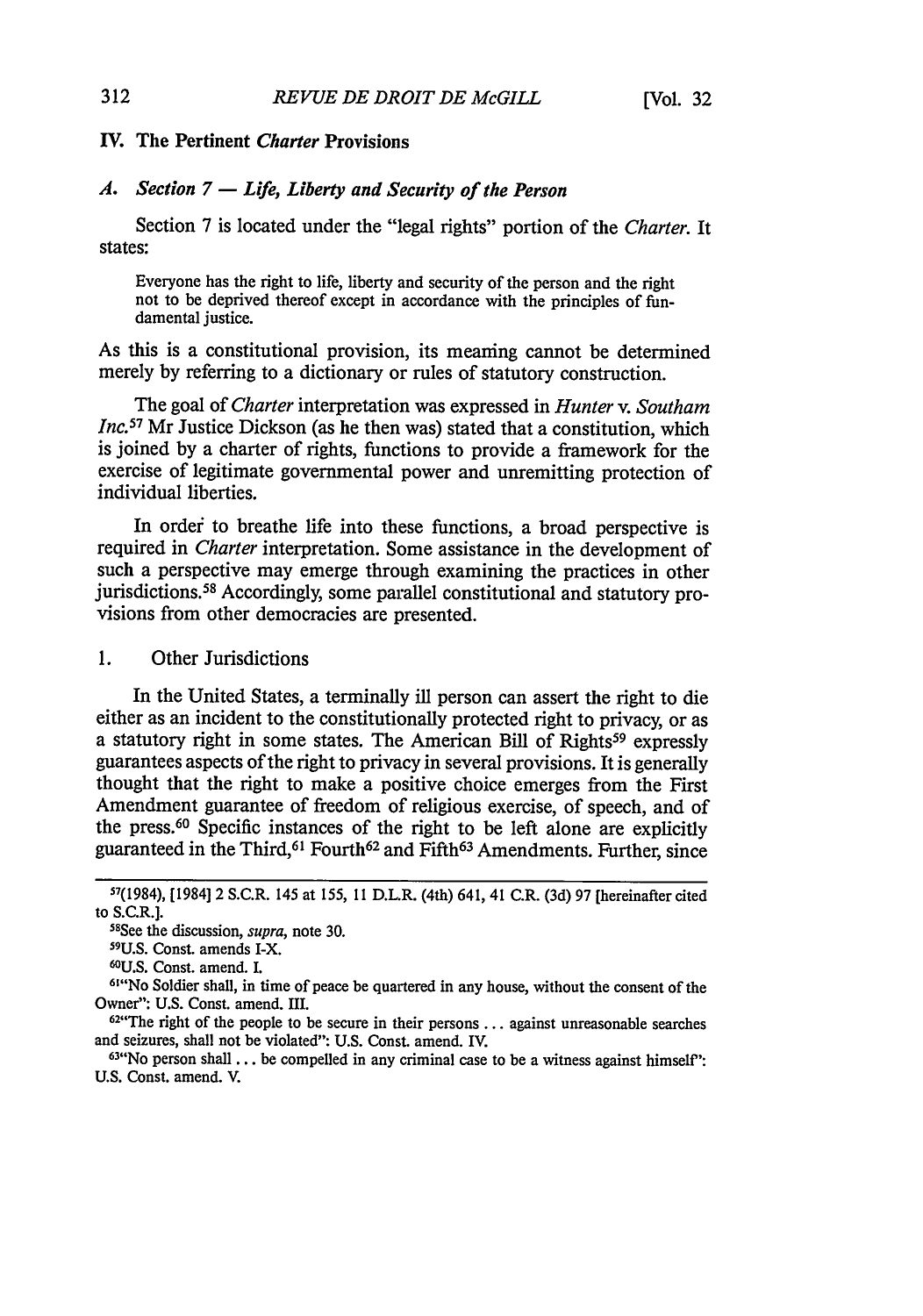privacy is subsumed by liberty,64 the Fourteenth Amendment confers the right of privacy by its guarantee of liberty.<sup>65</sup> The courts have accordingly recognized a constitutional right of privacy in many instances dealing with family life and procreation.<sup>66</sup>

In the landmark case of *Re Quinlan,67* the Supreme Court of New Jersey ruled that the unwritten constitutional right of privacy<sup>68</sup> was broad enough to encompass a patient's decision to decline medical treatment in certain circumstances. The Court granted Mr Quinlan express power to discontinue all the extraordinary procedures which had been necessary to sustain his daughter's vital processes. Individual privacy rights were allowed to prevail over the State interest in light of the following factors: Karen's prognosis was extremely poor; she would never resume a cognitive life; and the invasion of her body was considerable since she required 24-hour intensive nursing care, antibiotics, a respirator, feeding tube and catheter.

More recent cases have considered the privacy interest and upheld the individual's right to discontinue life-sustaining treatment. In the case of *Re Spring,69* the Supreme Court of Massachusetts adumbrated additional factors to be considered when faced with the issue of discontinuing medical treatment,70 which included the following: the extent of impairment of the person's mental faculties; whether the person is in the custody of a state institution; what the patient's prognosis would be with or without the proposed treatment; the complexity, risk and novelty of the proposed treatment; its possible side effects; the patient's level of understanding and probable reaction; the urgency of the decision; the consent of the patient, spouse or guardian; the good faith of those who participate in the decision; the clarity

**67355** A.2d 647, 70 N.J. 10, 79 A.L.R. 3d 205 (1976) [hereinafter *Quinlan].*

68Kaplan, *infra,* note 77 at n. 3 comments that although the Court did not use the term "right to die", this became the practical effect in granting the "right to privacy". In addition, it is interesting to note that the court included the right to privacy under the broader class of "rights of personality". Although such a class of rights is recognized in Canada under defamation theory, pursuing this in order to assert a constitutional right to die offers no greater force than using the common law right to refuse medical treatment.

69405 N.E.2d 115 (1980) [hereinafter *Spring].* <sup>7</sup>

VThe *Quinlan* and *Spring* cases deal with continuation of treatment of mentally incompetent persons, hence the inclusion of elements pertaining to the *bona fide* character of guardians' acts and to the question of mental capacity.

<sup>64</sup>See Beraldo, *supra,* note 52 at 977.

**<sup>65</sup>U.S.** Const. amend. XIV, s. 1.

<sup>6.6</sup>For example, the courts have upheld the right to privacy in conjunction with the following issues: abortion, in *Roe v. Wade, supra,* note **26;** marriage, in *Loving v. Virginia,* 388 U.S. 1 (1967); education, in *Meyer v. Nebraska,* 262 U.S. 390 (1923). In *Eisenstadt v. Baird,* 405 U.S. 438 (1972), the court suggested that the right to be left alone should be extended to other decisions involving intimate and important issues.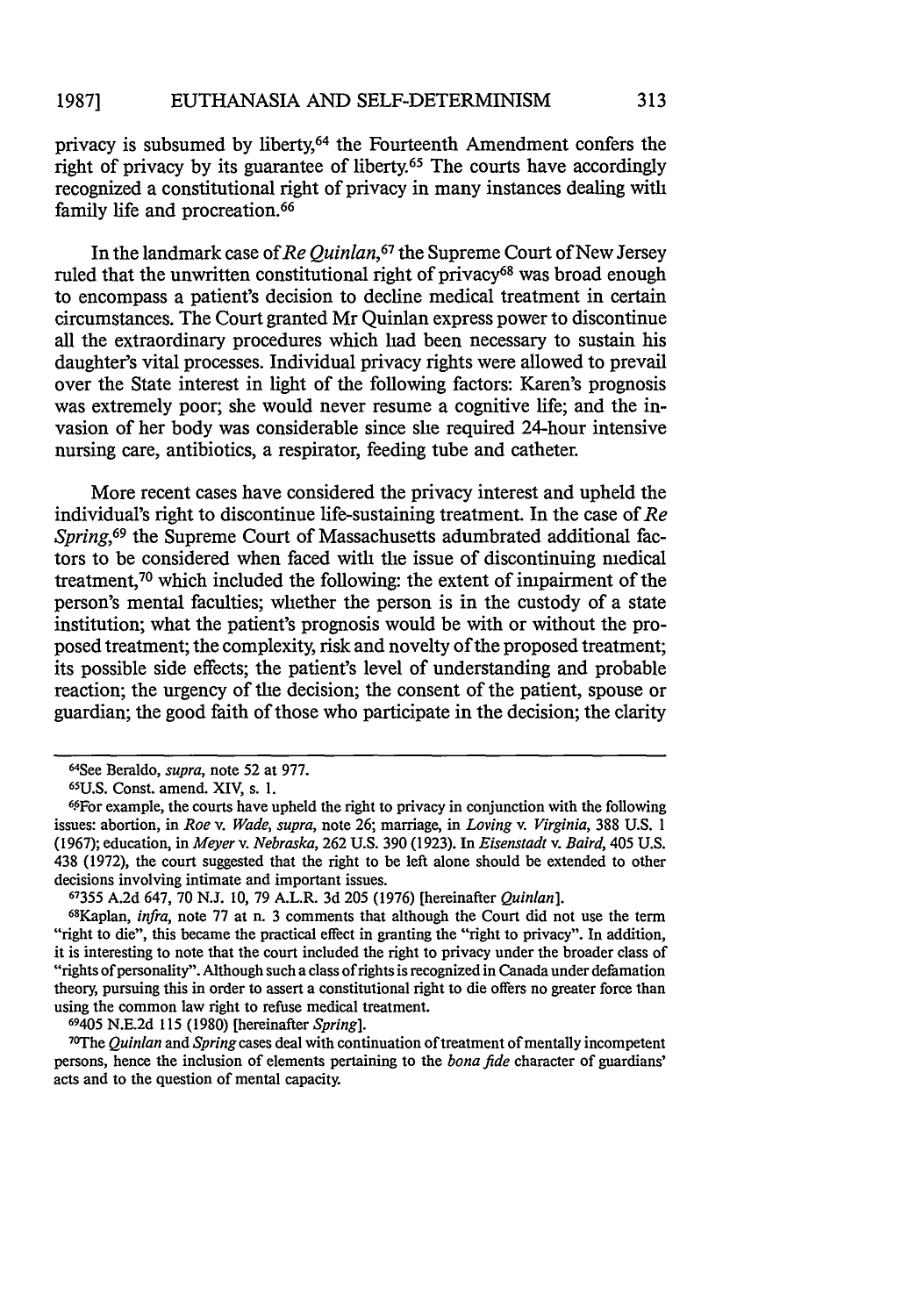of professional opinion as to what is good medical practice; the interests of third persons; and the administrative requirements of any institution involved.

The *Charter* guarantees many of the same civil liberties which are contained in the American Bill of Rights. The right to make positive choices is reflected in the fundamental freedoms granted in section **2. <sup>7</sup> <sup>1</sup>**Similar rights to be left alone are found in *Charter* sections 8 (the right to be secure against unreasonable search and seizure) and 13 (the right to not be compelled to give self-incriminating evidence). Finally, the guarantee of liberty is provided in section 7; but, unlike the United States, the right of privacy being consummated by these underlying protections is uncertain. In a wiretapping case, *R.* v. *Rowbotham, <sup>72</sup>*Mr Justice Ewaschuk did not accept the defense's argument that section 7 created a right to privacy or zones of privacy. His reasoning was based on the express rejection of a separate right of privacy by the Joint Committee on the Repatriation of the Constitution. <sup>73</sup>

Later, however, in *Hunter v. Southam Inc.,* Mr Chief Justice Dickson stated that the public had an interest in being "left alone by government".<sup>74</sup> Whether this presupposes the existence of an individual's right to privacy is uncertain. It should be borne in mind that these dicta were made in the context of using section 8 of the *Charter* to protect individuals against unreasonable search and seizure. Historically, these common law protections were based on the right to enjoy property and were affiliated with trespass laws. 75 To attempt, therefore, construing these remarks as endorsing a right to a good death under section 7 may represent an unwarranted leap of faith.

For the institutionalized terminally ill person in Canada there may be an additional factor operant in the denial of a right to privacy. Professor Thompson propounds that individuals forego their right to privacy when

- (c) freedom of peaceful assembly; and
- (d) freedom of association.

<sup>71</sup> Section 2 of the *Charter* states:

<sup>2.</sup> Everyone has the following fundamental freedoms:

<sup>(</sup>a) freedom of conscience and religion;

<sup>(</sup>b) freedom of thought, belief, opinion and expression, including freedom of the press and other media of communication;

<sup>72(1984),</sup> **11** C.R.R. 302, 42 C.R. (3d) 164 (Ont. H.C.) [hereinafter cited to C.R.R.]. *<sup>73</sup> Ibid.* at 310. *74 Supra,* note **57** at 159.

*<sup>75</sup>Ibid.* at 157.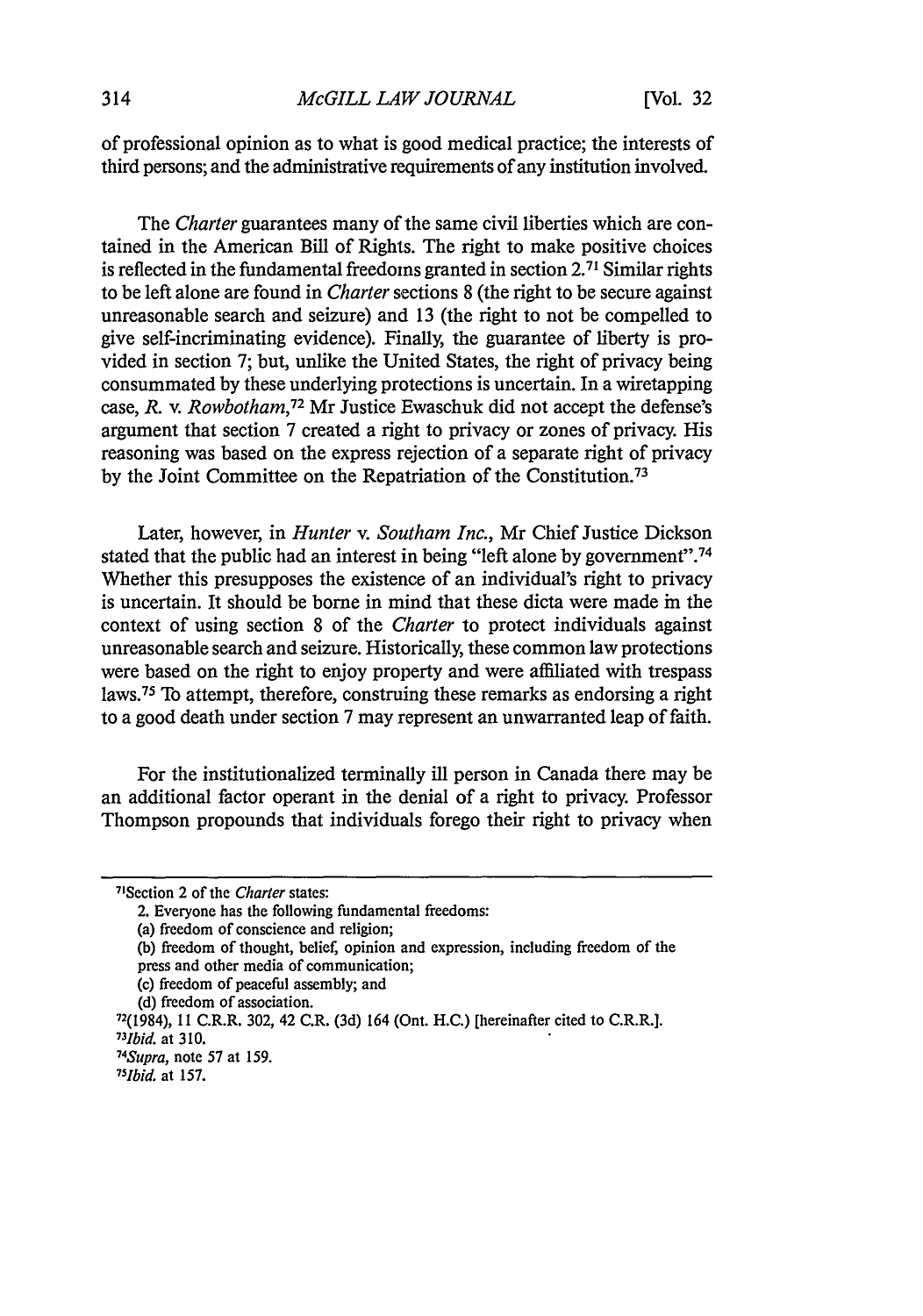#### EUTHANASIA AND SELF-DETERMINISM **1987]**

they are the recipients of public funding.76 In light of the considerable public expenditure required to maintain the life of a terminally ill patient, this is particularly ironic. The individual's life is so devoid of quality that death is perceived to be preferable. The person is debilitated to such a degree that government-funded institutionalization is required. The right of privacy which would allow the person to choose release from suffering can now be denied, however, because she or he is institutionalized.

In addition to the constitutional right of privacy, some American states extend statutory protection for medical decision-making in the form of "natural death" legislation. 77 The California *Natural Death Act78* exemplifies such legislation, and is predicated on the conviction that adults have the fundamental right to control decisions pertaining to their own medical care. The Act allows individuals with terminal disease the right to withdraw from medical procedures which prolong life and which may cause a loss of dignity and protracted suffering. Further, in balancing other interests, the legislation provides immunity for health professionals from civil and criminal liability when they withhold or withdraw life-sustaining procedures according to the patient's directives. Failure by the physician to effectuate the patient's directive, on the other hand, constitutes unprofessional conduct.

A British legislative proposal dealing with euthanasia was introduced into the House of Lords in 1936 under the sponsorship of the English Euthanasia Society.79 The Bill failed to pass largely because the procedural safeguards it contained were felt to "bring too much formality into the sick room. '80 The euthanasia legislation movement underwent a period of inactivity until it resurged in the 1960's. In 1969 the *Voluntary Euthanasia Act* was proposed, but once again failed to pass on the basis of poor drafting, vague definition of terms and procedural problems.<sup>81</sup>

<sup>76</sup> R. Thompson, "The Charter and Child Protection: The Need for a Strategy" (1986) 5 Can. J. Fam. L. 53 at 78 and 57. Referring to the *Charter* as "an empty document for the poor", Thompson states: "The right to privacy flows from the right to property and those on the public dole forego their privacy. **.** .". This assertion was made in reference to the regular public inspection and discipline welfare families undergo to ensure their parenting standards are commensurate with their receipt of public funds. On the other hand, H.P Glenn contends that there can be no theoretical justification for the assertion that the right to privacy is based on property rights, since the principal interests protected by the right are solitude and anonymity to which no commercial value can be attached. See "The Right to Privacy in Quebec Law" in D. Gibson, ed., *Aspects of Privacy Law* (Toronto: Butterworths, 1980) c. **3** at 49. <sup>77</sup>

 $^{77}$ For a comprehensive survey dealing with such legislation in the U.S., see R.P. Kaplan, "Euthanasia Legislation: A Survey and a Model Act" (1976) 2 Am. J.L. Med. 41. *<sup>78</sup>*

<sup>&</sup>lt;sup>78</sup>Supra, note 7.

See G. Williams, *The Sanctity of Life and the Criminal Law* (New York: Alfred A. Knopf, 1957) at 331. See also Kaplan, *supra,* note 77 at 52-53.

<sup>8</sup> °Williams, *ibid.* at 334. <sup>81</sup>

See H. Trowell, *The Unfinished Debate on Euthanasia* (London: SCM Press, 1973) at 17- 18.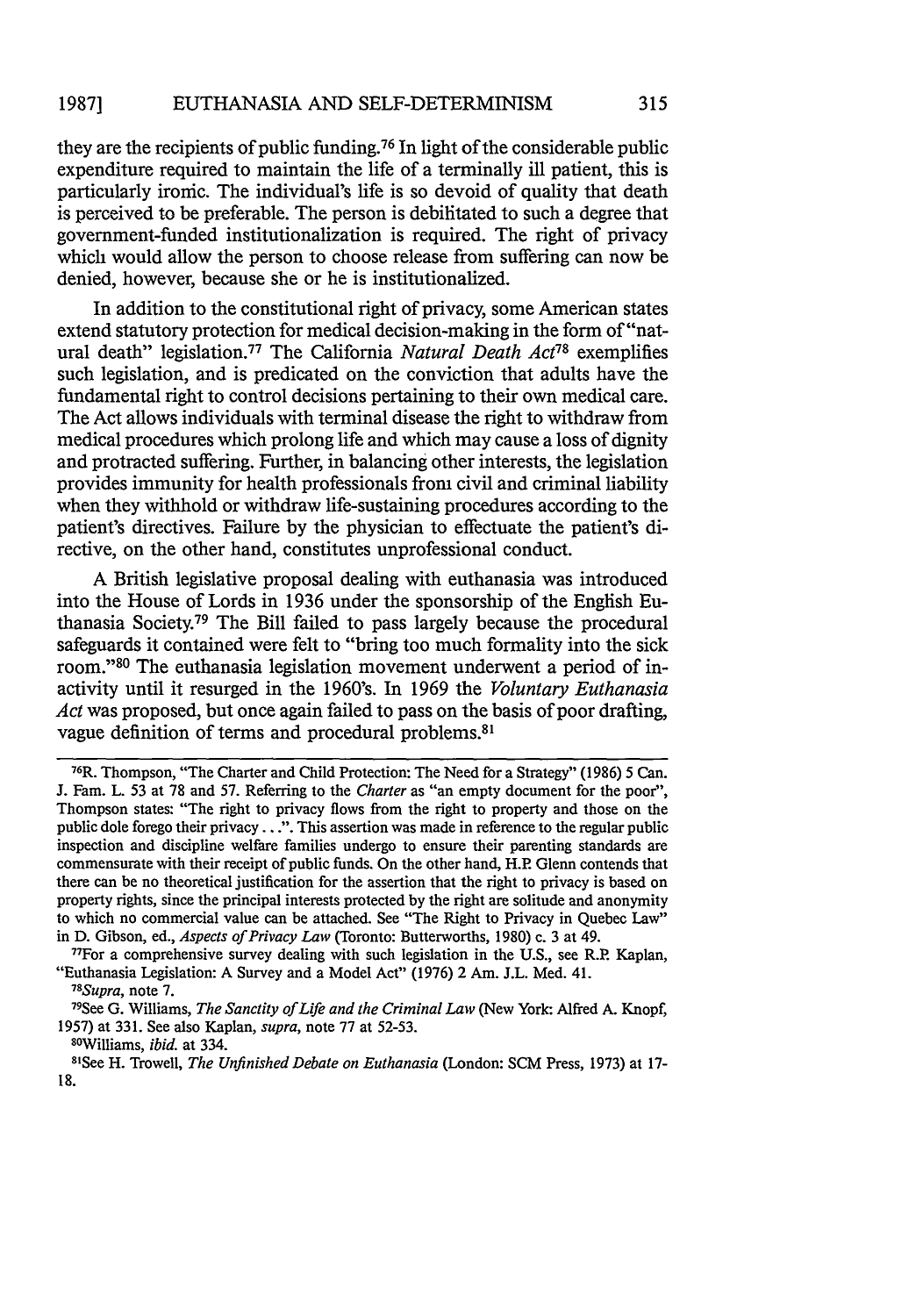The State of South Australia enacted a Natural Death Act in 1983.82 Like the California statute, this Act allows terminally ill persons to withdraw from life-prolonging medical/surgical procedures. In addition, provisions are incorporated to insulate medical practitioners from liability when they are acting according to the patient's directives and in good faith. Another feature it shares with the California Act is a specific prohibition on causing or accelerating death by means other than withdrawing extraordinary medical interventions.

In comparison to these other jurisdictions, Canada has been relatively inactive regarding the introduction of euthanasia legislation. A Natural Death Act was proposed for Ontario in 1977. This measure was approved on second reading by a sizeable majority of the Legislature and was sent to Committee for detailed consideration. The process was halted by a provincial election, however, and it has remained dormant since that time.<sup>83</sup>

Two additional reference sources are found in the *International Covenant on Civil and PoliticalRights84* and the *European Convention on Human Rights.*<sup>85</sup> These instruments are treaties and as such are not incorporated into our domestic laws. Nonetheless, they influence interpretation of the *Charter* since statutes, and arguably the Constitution,<sup>86</sup> should be interpreted in conformity with international law.<sup>87</sup>

The *International Covenant* recognizes the "inherent dignity of the human person" in its Preamble and has a number of provisions which may touch on the right to die. Article 1 grants the right of self-determination and accordingly the right to determine political status and to pursue economic, social and cultural development. Article 6 provides for the inherent right to life and procedural safeguards pertaining to capital punishment. A parallel to section 7 of the *Charter* is seen in Article 9(1) which states:

Everyone has the right to liberty and security of the person. No one shall be subjected to arbitrary arrest or detention. No one shall be deprived of his liberty except on such grounds and in accordance with such procedures as are established by law.

*<sup>82</sup> Supra,* note 7. <sup>83</sup>

See Dickens, *supra,* note 1 at 873.

<sup>8416</sup> December 1966, 999 U.N.T.S. 171, Can. T.S. 1976 No. 47 (in force in Canada 19 August 1976) [hereinafter *International Covenant].*

<sup>854</sup>November 1950, 213 U.N.T.S. 221, E.T.S. No. 5 [hereinafter *Convention].* 86 See Hogg, *supra,* note 13 at 662.

<sup>87</sup> See *R.* v. *Videoflicks Ltd* (1984), 48 O.R. (2d) 395 at 420, 14 D.L.R. (4th) **10,** 15 C.C.C. (3d) 353 (C.A.) [hereinafter cited to O.R.] where TarnopoIsky J.A. said: "Although our constitutional tradition is not that a ratified treaty is self-executing within our territory, but must be implemented by the domestic constitutional process ... unless the domestic law is clearly to the contrary, it should be interpreted in conformity with our international obligations". See also, D. Turp, "Droit international et interpretation de Ia *Charte"* (1984) 18 R.J.T. 353.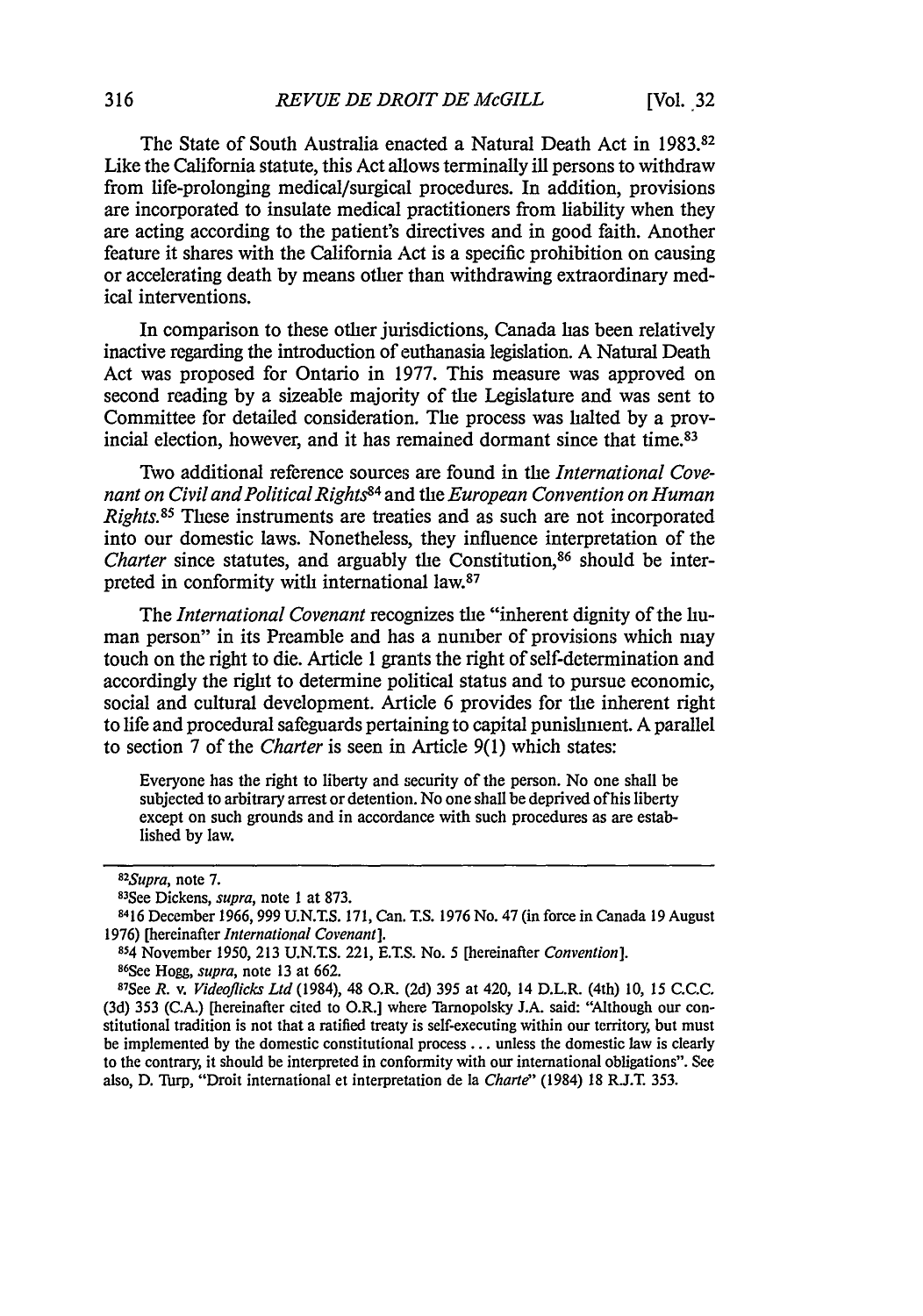The subsections which follow in Article 9 all deal with issues of arrest and detention. Article 17 expressly recognizes a right to privacy and provides for protection against unlawful interference with this right.

Canada ratified the *International Covenant* in 1976 and under international law is bound to comply with its provisions. At first blush it may appear that Canada is therefore obliged to breathe life into the provisions of self-determination, liberty and privacy. However, there are substantial difficulties in trying to use the *International Covenant* as a springboard to advocate a constitutional right to die. Firstly, compliance with the *International Covenant* does not need to be embodied in the Constitution.<sup>88</sup> since statutory and administrative enactments are sufficient to fulfill these obligations.89 Thus *Criminal Code* provisions or institutional policies pertaining to autonomy and procedural safety in medical decision-making could be viewed as adequately discharging international obligations. Secondly, the language used in the articles of the *International Covenant* as seen within that context may not lead to a presumption in favour of euthanasia. For example, self-determinism in Article 1 is used in conjunction with political status, and economic, social and cultural development. Against this background it may be difficult to construe such language as guaranteeing absolute autonomy in all facets of medical decision-making. Similarly, deprivation of life is viewed in the context of procedural fairness in relation to death penalties, and the liberty interest is expressed in association with arrest and detention. Hence it may be untenable to attempt on these bases to fashion a constitutional right to withdraw from life-sustaining procedures. The right to privacy contained in Article 17 appears to offer promise to those making such an intimate decision as the discontinuation of treatment. Since it is counterposed to "unlawful interference", however, it lends no assistance to the euthanasia issue. Interference with death-inducing acts or omissions is specifically required by the *Criminal Code* and therefore cannot be viewed as unlawful intervention.

The *European Convention on Human Rights* came into force in 1953, but Canada is not a party to the *Convention* since it is a regional treaty. It has been stated that the *Convention* nonetheless has persuasive value in assisting Canadian courts to interpret the *Charter,* since many of the same civil liberties are guaranteed in both documents. 90 However, a significant departure from this line of reasoning was recently witnessed.

<sup>88</sup> See Hogg, *supra,* note 13 at 663.

see W.S. Tarnopolsky, "A Comparison Between the Canadian Charter of Rights and Freedoms and the International Covenant on Civil and Political Rights" (1983) 8 Queen's L.J. 211 at 212.

<sup>90</sup> See Hogg, *supra,* note 13 at 663.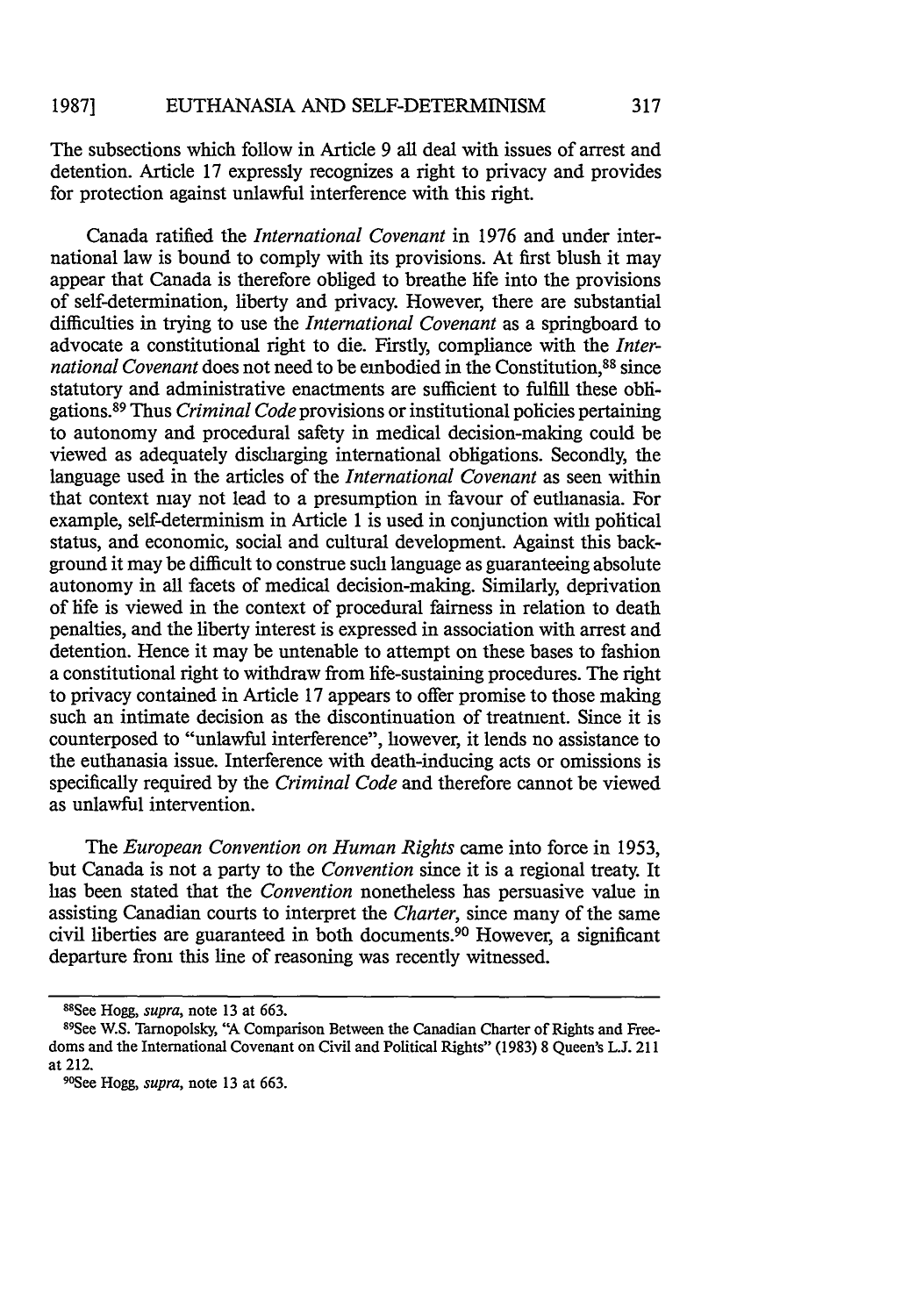In *R.* v. *Morgentaler,9'* Mr Chief Justice Parker observed that the European Commission on Human Rights had narrowly interpreted the words "liberty and security of the person" taken from Article 5 of the *Convention.* He read from the Commission's *Decisions and Reports:*

"Personal liberty" in Article 5 means primarily freedom from arrest and detention. The right to security of person comprises the guarantee that individuals will be arrested and detained only for the reasons and according to the procedure prescribed by law. This is a guarantee against arbitrariness in the matter of arrest and detention. <sup>92</sup>

He then went on to state, "I do not find that the interpretation of the phrase 'liberty and security of person' in the European context offers much persuasive guidance in resolving the issues before this court."<sup>93</sup> The decision was based partly on structural differences between section 7 of the *Charter* and Article 5 of the *Convention,* since section 7 is not restricted to the rights in sections 8 to 14. Further, since the *Convention* was drafted as a process of negotiation among sovereign States, it was felt that the legal systems involved were significantly different from the Canadian context. The *Convention* thus has an uncertain role to play in determining what rights may be protected under section 7 of the *Charter.*

In summary, other jurisdictions offer constitutional or statutory approval for terminally ill persons to withdraw from life-sustaining treatment. Despite this, however, analogous rights have not been accorded in Canada. This is attributable to political and judicial reluctance to extend the liberty interest to include a right to privacy, the phenomenon of public funding in the provision of health care services, the inertia of the legislative process concerning euthanasia, and the contextual inadequacy or ambiguous language found in the treaties which influence *Charter* interpretation.

In order to ascertain if a constitutional right to die can yet be asserted by section 7 of the *Charter,* attention turns to domestic jurisprudence.

A discussion of which interests are protected begins with addressing *how many* rights there are in section 7. The courts have focussed on the structure of section 7 to answer the question of whether it contains a single right or two independent rights. In *Operation Dismantle,* Wilson **J.** summarized this issue:

<sup>2.</sup> Interests Protected under Section 7

<sup>91(1984),</sup> 47 O.R. (2d) 353 at 400-1, 12 D.L.R. (4th) 502, 41 C.R. (3d) 193 (H.C.) [hereinafter cited to O.R.], rev'd on other grounds (1985), 52 O.R. (2d) 353, 22 D.L.R. (4th) 641 (C.A.). The Court of Appeal substantially agreed with Parker A.C.J.H.C.'s analysis.

<sup>&</sup>lt;sup>92</sup>Eur. Comm. H.R., No. 7050/75, Report of 12 October 1978, Arrowsmith v. United Kingdom, 19 D.R. 5 at 18.

*<sup>93</sup> Supra,* note 91 at 403.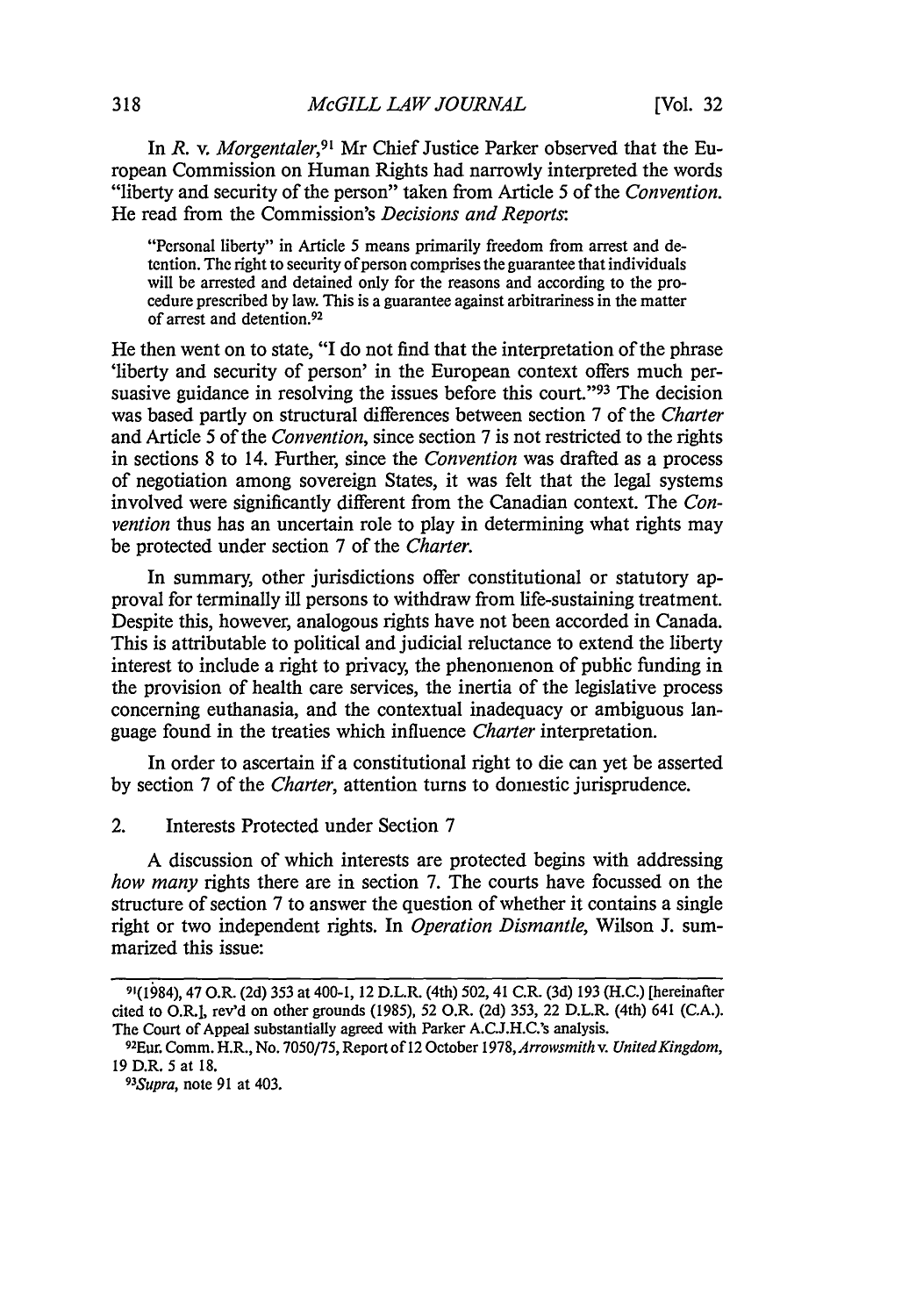#### EUTHANASIA AND SELF-DETERMINISM **19871**

The appellants submit that on its proper construction s. 7 gives rise to two separate and presumably independent rights, namely the right to life, liberty and security of the person, and the right not to be deprived of such life, liberty and security of the person except in accordance with the principles of fundamental justice. In their submission, therefore, a violation of the principles of fundamental justice would only have to be alleged in relation to a claim based on a violation of the second right. As Marceau J. points out in his reasons, the French text of s. 7 does not seem to admit of this two-rights interpretation since only one right is specifically mentioned. Moreover, as the respondents point out, the appellants' suggestion does not accord with the interpretation that the courts have placed on the similarly structured provision in s. 1(a) of the *Canadian Bill of Rights* ....94

The significance of pursuing this debate appeared to centre on whether the interpretation of section 7 should involve procedural or substantive review. Wilson J. articulated this as follows:

The appellants' submission, however, touches upon a number of important issues regarding the proper interpretation of s. 7. Even if the section gives rise to a single unequivocal right not to be deprived of life, liberty or security of the person except in accordance with the principles of fundamental justice, there nonetheless remains the question whether fundamental justice is entirely procedural in nature or whether it has a substantive aspect as well. <sup>95</sup>

Some of these aspects were clarified by the watershed case, *Reference Re Section 94(2) of the Motor VehicleAct R.S.B. C., 1979.96* Mr Justice Lamer, speaking for the majority, stated that the term "principles of fundamental justice" did not constitute a right. Instead he found that this term exists as a qualifier of the right not to be deprived of life, liberty and security of the person. Further, he held that fundamental justice involves substantive as well as procedural review in order to secure for persons "the full benefit of the Charter's protection."<sup>97</sup> His Lordship then adopted a purposive analysis which was the approach set forth by the court in *Hunter v. Southam Inc.98* In *Big M Drug Mart* Mr Chief Justice Dickson referred to this purposive definition:

The meaning of a right or freedom guaranteed by the Charter was to be ascertained by an analysis of the purpose of such a guarantee; it was to be understood, in other words, in the light of the interests it was meant to protect.<sup>99</sup>

*<sup>94</sup> Supra,* note 31 at 487, referring to *Miller v. R., infra,* note 140. *<sup>95</sup> Operation Dismantle, ibid.* at 487-88.

<sup>&</sup>lt;sup>96</sup>Supra, note 30. In this reference case the analysis of s. 7 was limited to determining the

scope of the term "principles of fundamental justice".

His Lordship quoted Dickson C.J.C. from *R.* v. *Big M Drug Mart Ltd* (1985), [1985] 1 S.C.R. 295 at 344, 18 D.L.R. (4th) 321, [1985] 3 W.W.R. 481 [hereinafter *Big M Drug Mart* cited to S.C.R.]. *98 Supra,* note 57.

*<sup>99</sup> Supra,* note **97** at 344.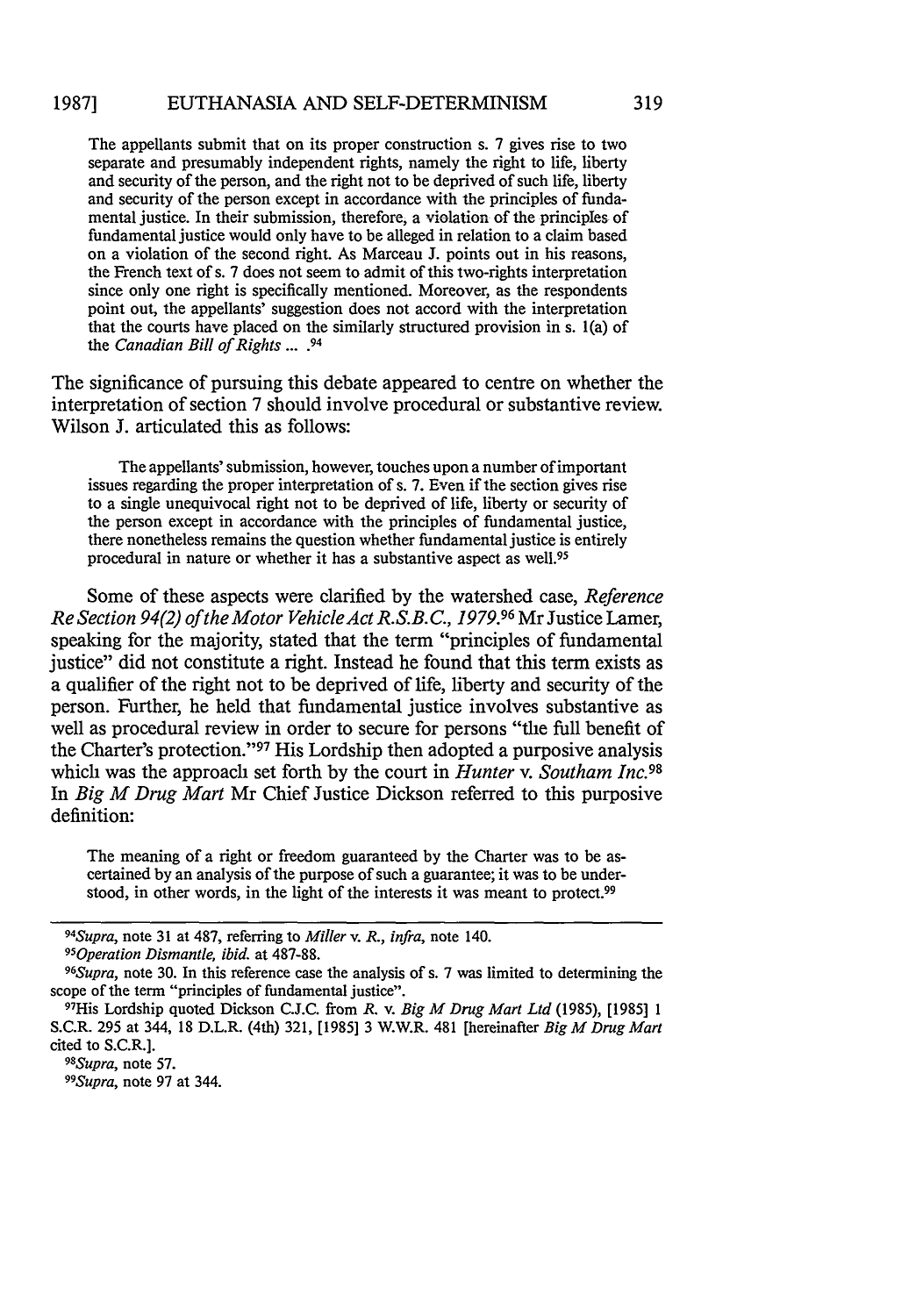The rights to be protected under section 7 were considered by the court in *R. v. Morgentaler*<sup>100</sup> Mr Chief Justice Parker stated:

In my opinion, a determination of the rights encompassed by s. 7 should begin by an inquiry into the legal rights Canadians have at common law or by statute. If the claimed right is not protected by our system of positive law, the inquiry should then consider if it is "so deeply rooted in the traditions and conscience of our people as to be ranced as fundamental" **.... <sup>101</sup>**

Enquiring into common law and statutory rights of terminally ill persons would thus far indicate the following: all adults with the capacity to consent have the common law right to refuse medical treatment and the right of self-determination. If patients attempted to extend these by claiming the right to die, however, it would clearly conflict with *Criminal Code* provisions which function to promote life. In the end, the common law is available only if a statute does not prescribe a contrary result.<sup>102</sup> This was demonstrated in A.G. Canada v. Notre Dame Hospital.<sup>103</sup> The Quebec Superior Court authorized the respondent to perform the surgery or treatments needed to remove a metal wire from the body of Niemiec (which also included feeding him as it was seen as an appropriate pre-operative step). The learned trial judge recognized the legal right to self-determination, but held that this right could not be used to facilitate the choice to die.

Our traditions and conscience must also be searched to ascertain which values are fundamental. Professor MacKay warns that this undertaking can be problematic since the historical approach protects the *status quo* and traditional values.<sup>104</sup> Certainly that is the case here, where formerly medical technology did not have the sophistication to extend life beyond unreasonable, unnatural bounds and patients willingly abdicated their decision-making roles to the medical patriarchs. As was indicated earlier, ours is a lifecelebrating society, but one which is uncomfortable in dealing with the implications of technical prowess. Thus the claimed right is not deeply rooted in our country because until now there was no need for this to be **SO.**

*<sup>10°</sup>Supra,* note 91. To arrive at his decision, the learned High Court Judge adopted the mode of reasoning used by Estey J. in *Skapinker, supra,* note 22.

*<sup>&#</sup>x27;°1 Supra,* note 91 at 405-6, quoting a statement made by Cardozo J. in *Palko v. Connecticut,* 302 U.S. 319 (1937) at 325, quoting himself in *Snyder v. Massachusetts,* 291 U.S. 97 (1934) at **105.**

<sup>102.&</sup>lt;br><sup>102</sup>See R.A. Sedler, "Constitutional Protection of Individual Rights in Canada: The Impact of the New Canadian Charter of Rights and Freedoms" (1984) **59** Notre Dame L. Rev. **1191.**

**<sup>103(1984),</sup>** [1984] **C.S.** 426, **8** C.R.R. **382.** *"°4Supra,* note **27** at **329.**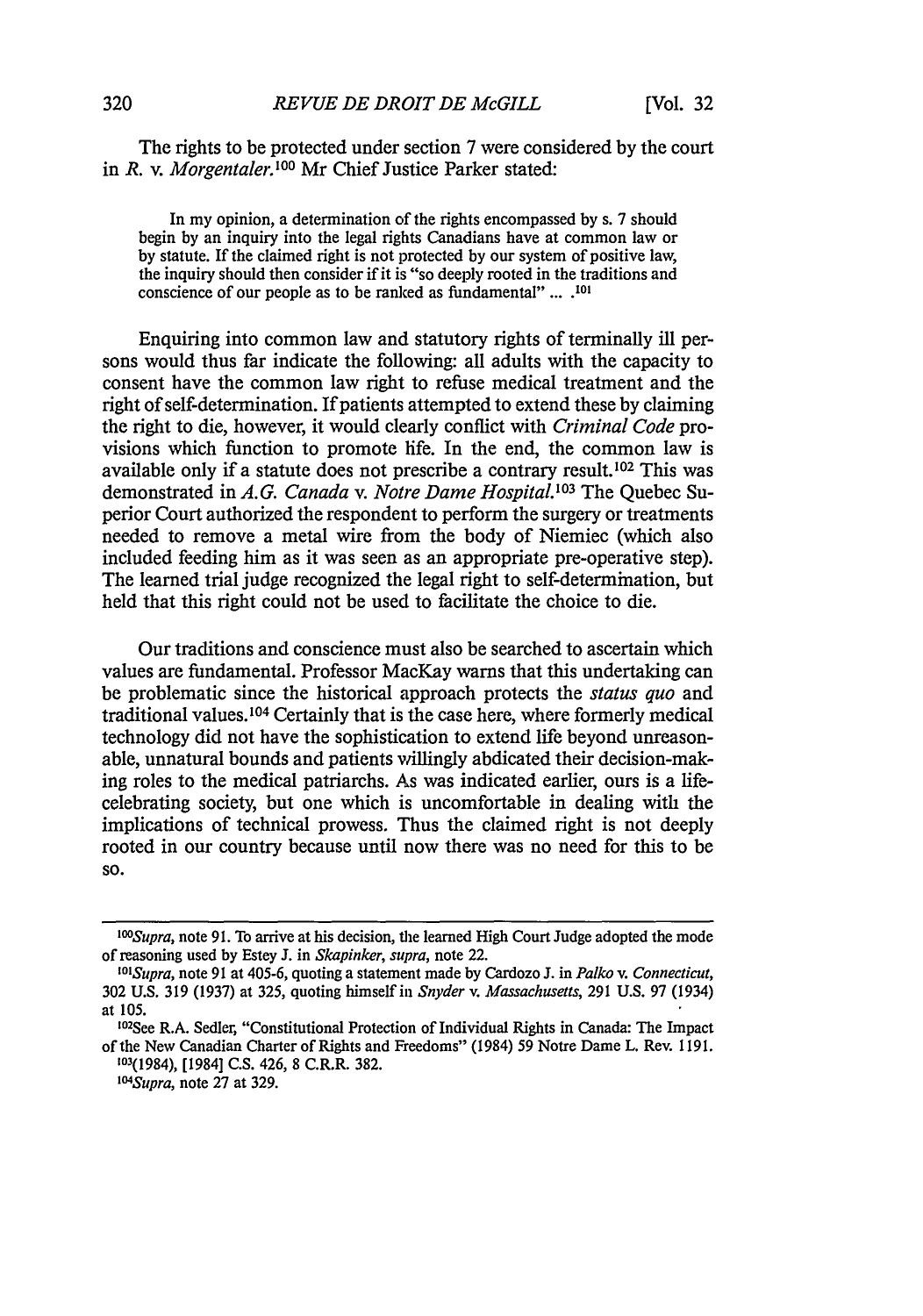Some assistance in resolving the contemporary nuances of this issue may be had by addressing a subsidiary concern. How many rights are encompassed by the words "life, liberty and security of the person"?

Madam Justice Wilson alluded to a single concept for "life, liberty and security of the person" in *Singh v. Minister of Employment and Immigration.*<sup>105</sup> She stated that if the narrow approach of section 7 was adopted, that is, that section 7 expresses only one right, it "must encompass freedom from the threat of physical punishment *or suffering* as well as freedom from such punishment itself."<sup>106</sup> Recognition of a constitutional right to be free of physical suffering obviously has enormous implications for the terminally ill. Of additional assistance is a decision of the Ontario Court of Appeal in *R. v. Videoflicks Ltd.* The concept of life, liberty and security of the person was considered as a unit and was seen to "relate to one's physical or mental integrity and one's control over these."<sup>107</sup> As attractive as it is to attempt asserting the constitutional right to die on this authority, the context supporting this statement should be examined. This case revolved around Sunday closing laws. Although one could speculate that the sweeping language used was designed to deal with more than retail hours, it requires a considerable leap of faith to therefore claim a right to a good death.

Since the "single right theory" was neither adopted nor repudiated in *Operation Dismantleand Singh,* the relevant component parts will be addressed.

### 3. Life

The Law Reform Commission's Working Paper No. 28 proposed three principles based on the relationship between the quality of life and the sanctity of life.<sup>108</sup> The first principle is a presumption in favour of life. The

(1) The indeterminate sanctity of life principle alone cannot be used to determine in advance all treatment decisions, without consideration as well of the quality of the lives in question. To do so would be to use that principle as a "decision-avoiding" not a "decision-making" guide.

(2) The meaning of quality of life in the medical context need not mean wholly subjective judgments about the relative worth, value, utility or equality of the lives of persons. Purged of connotations of "relative worth" or "social utility", the function of quality of life thinking in this context ... can be one of improving and

<sup>105(1985), [1985] 1</sup> S.C.R. 177 at 204, 58 N.R. 1 [hereinafter *Singh* cited to S.C.R.]. *06 1 1bid.* at 207 [emphasis added].

*<sup>1</sup> 07 Supra,* note 87 at 433.

I 08 Law Reform Commission of Canada, *Euthanasia, Aiding Suicide and Cessation of Treatment* (Working Paper No. 28) (Hull, Que: Supply & Services Canada, 1982) at 36-39 [hereinafter Working Paper No. 28]. These principles were predicated on three conclusions arrived at by **E.** Keyserlingk, in *Law* Reform Commission of Canada, *Sanctity of Life or Quality of Life in the Context of Ethics, Medicine and Law* (Study Paper No. 3) (Hull, Que.: Supply & Services Canada, 1979) at 70 [hereinafter Study Paper No. 3]: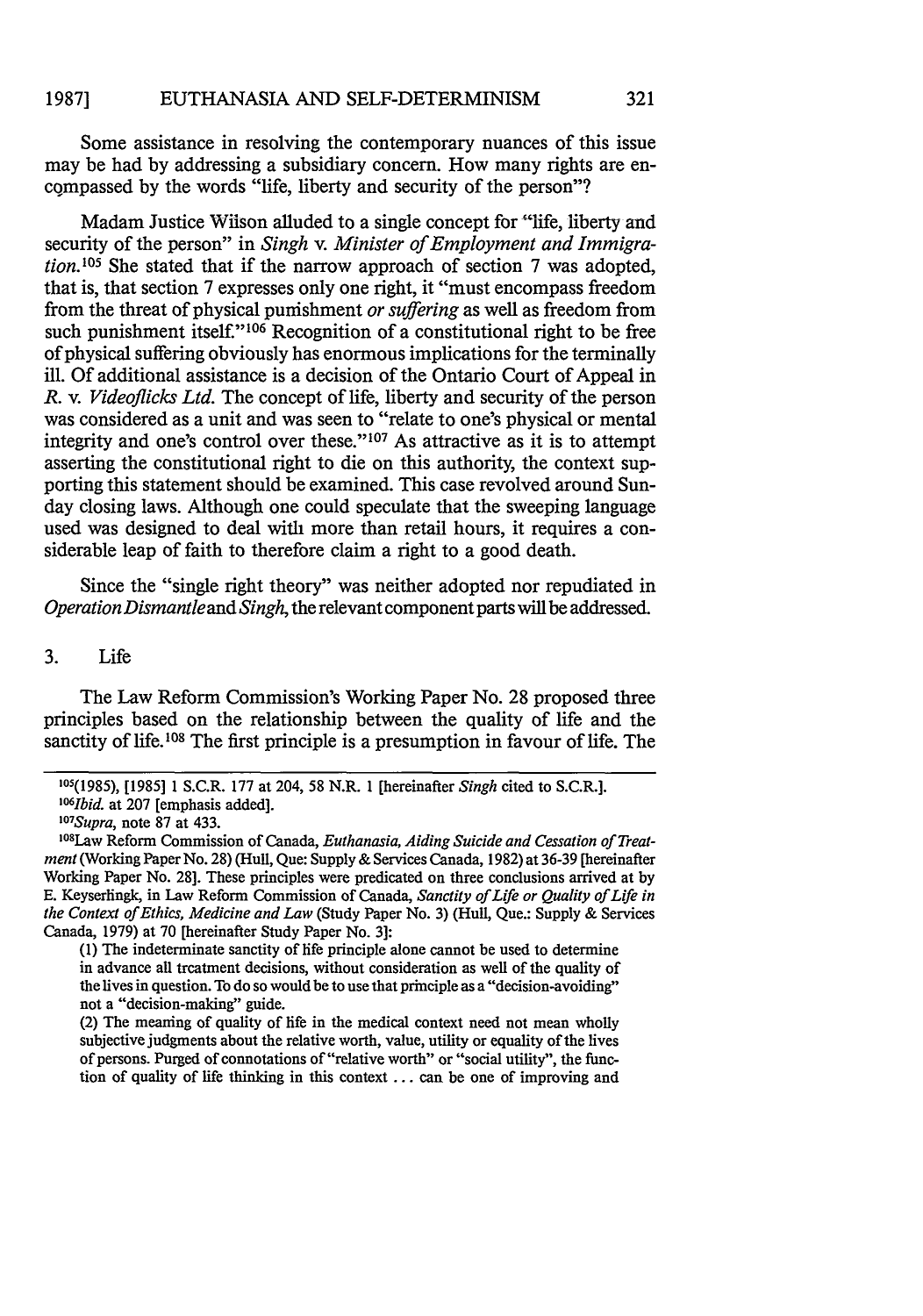second principle is the recognition that all human beings are masters of their own destinies except if the exercise of this right affects public order or the rights of others. Third is the principle that human life should be considered from "qualitative" as well as "quantitative" perspectives:

The autonomous person has the right to define his own priorities and requirements in terms of the effects of treatment or non-treatment upon the quality of his life. Others should respect these priorities. If the person is not autonomous, others must determine these priorities, taking into account the utility of the act in light of the benefit to the person involved.<sup>109</sup>

These principles of life promote the argument that "life" is much more than the mere beating of a heart. Life within our democratic political traditions surely connotes a measure of dignity which exceeds basic physiological function. The difficult question to address in advancing this notion, however, is deciding how far the limits of quality extend. Further, consideration must be given to the standard of quality to be used in deciding the demarcation between acceptable and unacceptable quality.

It is submitted that in dealing with a properly informed, competent adult, the limit of unreasonable quality of life must be decided by the affected individual. The State has no sensors which perceive the discomforts of bodily invasion by drugs, tubes, electrodes or injections. There are no instruments which can register where misery descends from tolerable to unendurable levels for any given person. This point was most forcefully made by Samek: "If it is right to keep the government out of the bedrooms of the nation, it surely has no place on our deathbeds."<sup>110</sup>

4. Liberty

Defining the essence of liberty is a difficult task. Indeed the Court in *Re Mia and Medical Services Commission of B.C.* stated that liberty is "so grand a concept that it may not be possible to capture its meaning in words."<sup>111</sup>

09 Working Paper No. 28, *ibid.* at 39.

**1** *Supra,* note 50 at 114.

benefiting the patient, and can focus on objective criteria and needs.

<sup>(3)</sup> In particular there are two such quality of life criteria relevant to decisions to treat, or to continue treatment or to stop treatment. The first considers the capacity to experience, to relate. The second considers the intensity and susceptibility to control of the patient's pain and suffering. If despite treatment there is not and cannot be even a minimal capacity to experience, and to relate, or if the level of pain and suffering will be prolonged, excruciating and intractable, then a decision to cease or not initiate treatment (of for instance a comatose patient) can be preferable to treatment.

<sup>111(1985), 17</sup> D.L.R. (4th) 385 at 411, 61 B.C.L.R. 273 (S.C.), quoting from the judgment of Finch J. in *R.* v. *Robson* (1984), **11** D.L.R. (4th) 727 at 732, 56 B.C.L.R. 194, 41 C.R. (3d) 68 (S.C.), aff'd 19 D.L.R. (4th) 112, 45 C.R. (3d) 68, 19 C.C.C. (3d) 137 (B.C.C.A.) [hereinafter cited to 11 D.L.R.].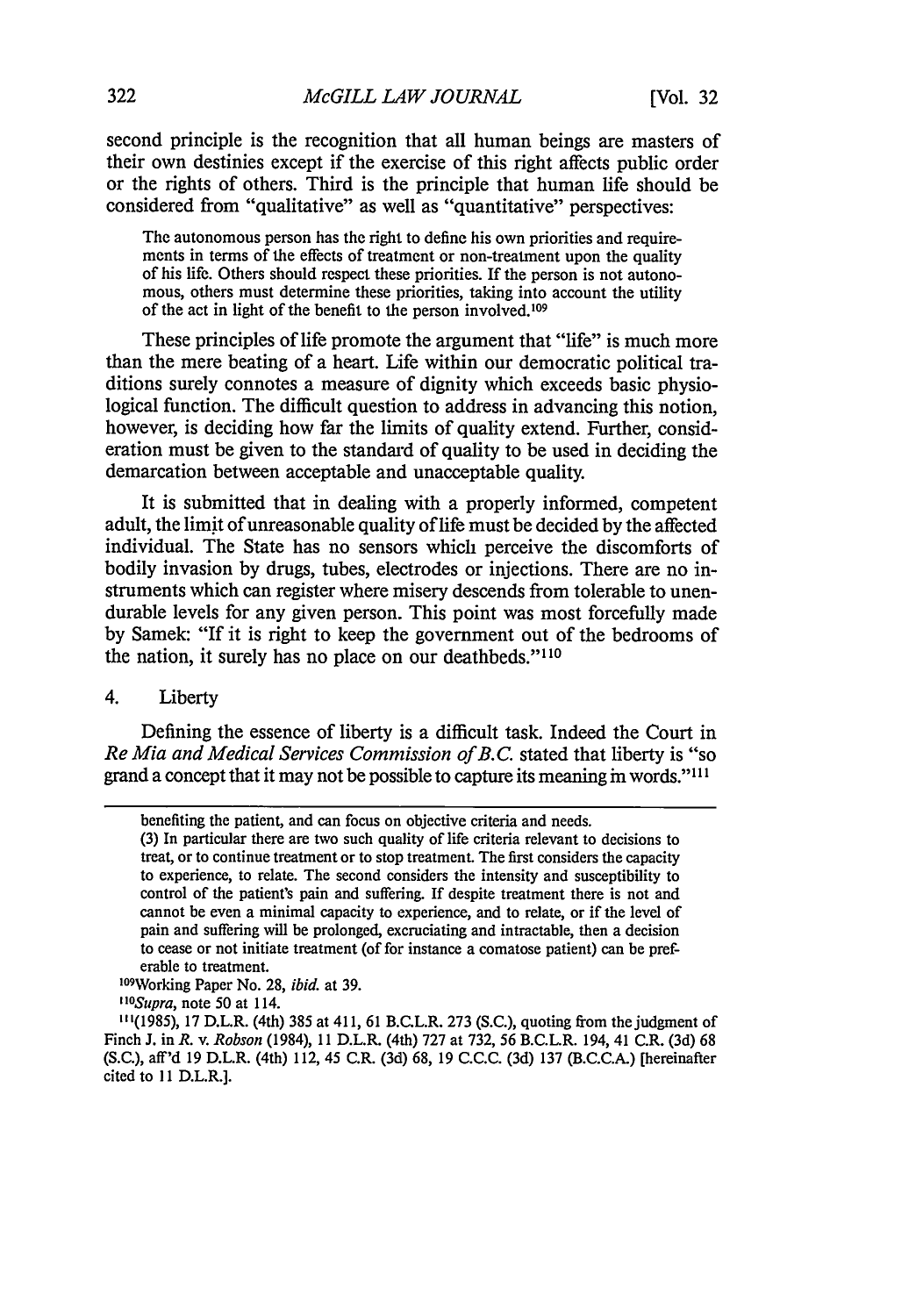In the United States it has been held to comprehend a wide range of incidental freedoms including the right "to be left alone", 112 the freedom to contract<sup>113</sup> and to enjoy property,<sup>114</sup> the right to take up any lawful occupation without government interference, $115$  as well as the rights to acquire useful knowledge, to marry, establish a home, raise children and pursue religious worship.<sup>116</sup> In addition, without due process, people cannot be deprived of their good reputations,<sup>117</sup> or of their right to choose a personal style of appearance.<sup>118</sup>

The context in which "liberty" is used in the *Charter* is conducive to a broad interpretation and makes the expansive American constructions persuasive. **1'9** Although found under the "legal rights" section of the *Charter,* it has been argued that section 7 is a general provision as opposed to the specific nature of the other sections dealing with fundamental freedoms and legal rights. As such, section 7 could be said to be a residual provision which does not augment the rights expressed in other *Charter* sections.<sup>120</sup> Thus, the narrower position, that liberty merely pertains to freedom from physical restraint is weakened,<sup>121</sup> since rights safeguarding against arbitrary detention and arrest are amply provided in sections 9 to 11.

Liberty can thus be seen to embrace a right which is distinct from issues of physical restraint. Moreover, liberty implies a freedom to make choices. Considered in conjunction with the persuasive and broad American jurisprudence, one could therefore contend that "liberty" in section 7 constitutionally protects freedom and autonomy in medical decision-making.

### 5. Security of the Person

The thrust of the *Criminal Code* provisions in question is to protect and promote life. In preventing a terminally ill person from discontinuing medical treatment, the State can be said to be enforcing "security of the person" even if over the protests of the patient.

*<sup>&</sup>quot; 2 Pavesich v. New England Life Ins.,* 50 S.E. 68, 122 Ga. 290 (Sup. Ct 1905). *" 3 Board of Regents of State Colleges v. Roth,* 408 U.S. 564 (7th Cir. 1972).

*<sup>&</sup>quot; 4 Blauvelt v. Beck,* 76 N.W.2d 738, 106 Ia. 492 (Neb. Sup. Ct 1956).

*<sup>,15</sup>ibid*

*<sup>1</sup> 16 Meyer v. State of Nebraska,* 262 U.S. 390 (1923).

*<sup>1</sup>t7 Goss v. Lopez,* 419 U.S. 565 (1975).

*<sup>&</sup>quot;Kelley v. Johnson,* 425 U.S. 238 (1976).

<sup>&</sup>lt;sup>119</sup>See J.E. Magnet, *Constitutional Law of Canada*, vol. 2, 2d ed. (Toronto: Carswell, 1985) at 1149. *20*

<sup>&</sup>lt;sup>120</sup>*Ibid.* at 1150.

<sup>1</sup> This position emanates from that in the *International Covenant, supra,* note 84, wherein Art. 9(1) deals with "liberty and security of the person" solely within the context of arrest and detention.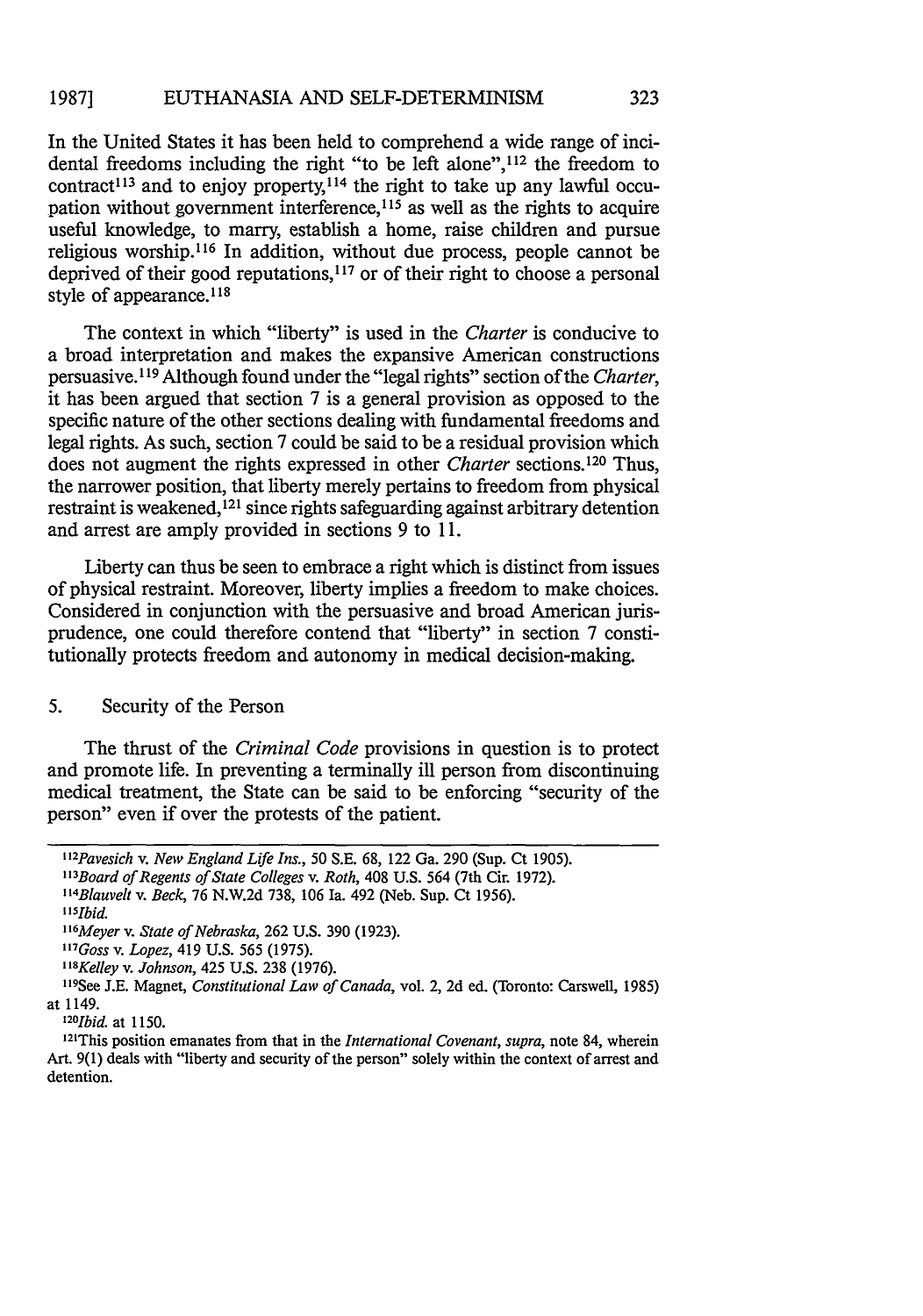There is, however, another side to ensuring security of the person. The medicotechnical interventions required to maintain life are not without problems. Every medical treatment carries with it iatrogenic risks and the potential for side effects which may vary from the imposition of discomforts to death. These are only possibilities, however, and there is no predicting which person will develop what technology-induced disorder. This is problematic considering the interpretation that "security of the person" was given in *Operation Dismantle122* Acts which *might* lead to consequences that deprive (or threaten to deprive) individuals of their security of person were not held to be contemplated by section **7.123** In other words, until medical expertise evolves to the point where iatrogenic disease can be predicted with certitude, the patient is barred from claiming an interference with security of the person. $124$ 

## *B. Subsection 2(a)* - *Freedom of Conscience and Religion*

The constitutional guarantee of religious freedom in subsection 2(a) enshrines the rights to hold and profess beliefs openly, as well as observe the essential practices demanded by the tenets of one's religion.<sup>125</sup> Mr Chief Justice Dickson carefully discussed this freedom in *Big M Drug Mart:*

Freedom can primarily be characterized **by** the absence of coercion or constraint. **If** a person is compelled **by** the state or the will of another to a course of action or inaction which he would not otherwise have chosen, he is not acting of his own volition and he cannot be said to be truly free. One of the major purposes of the Charter is to protect, within reason, from compulsion or restraint. Coercion includes not only such blatant forms of compulsion as direct commands to act or refrain from acting on pain of sanction, coercion

*<sup>1</sup> 22 Supra,* note **31.**

*<sup>1</sup> 23 Ibid.* at 455.

<sup>1</sup> 24Wilson **J.'s** *obiter* in *Singh, supra,* note **105** may initially appear comforting since she envisages freedom from the threat of physical suffering. Until the person actually becomes symptomatic from physician-caused illness, however, the situation remains hypothetical and the *Charter* is correspondingly unavailable.

<sup>&</sup>lt;sup>125</sup>Tarnopolsky J.A. made this comment when considering s. 2 of the *Charter* in conjunction with Art. **18** of the *International Covenant* in *R.* v. *Videoflicks Ltd,* supra, note **87** at 420. It is most interesting to note another Ontario Court of Appeal decision rendered five months after this: *R.* v. *Tutton* **(1985),** 44 C.R. **(3d) 193, 18 C.C.C. (3d) 328,** 14 C.R.R. 314 concerned the refusal of parents to obtain medical assistance for their child because to do so would have been contrary to a tenet of their faith. Tarnopolsky **J.A.** was a member of the unanimous court which ruled that s. 2(a) of the *Charter* did not apply to this situation (leave to appeal to the Supreme Court of Canada was granted on **23** May **1985).**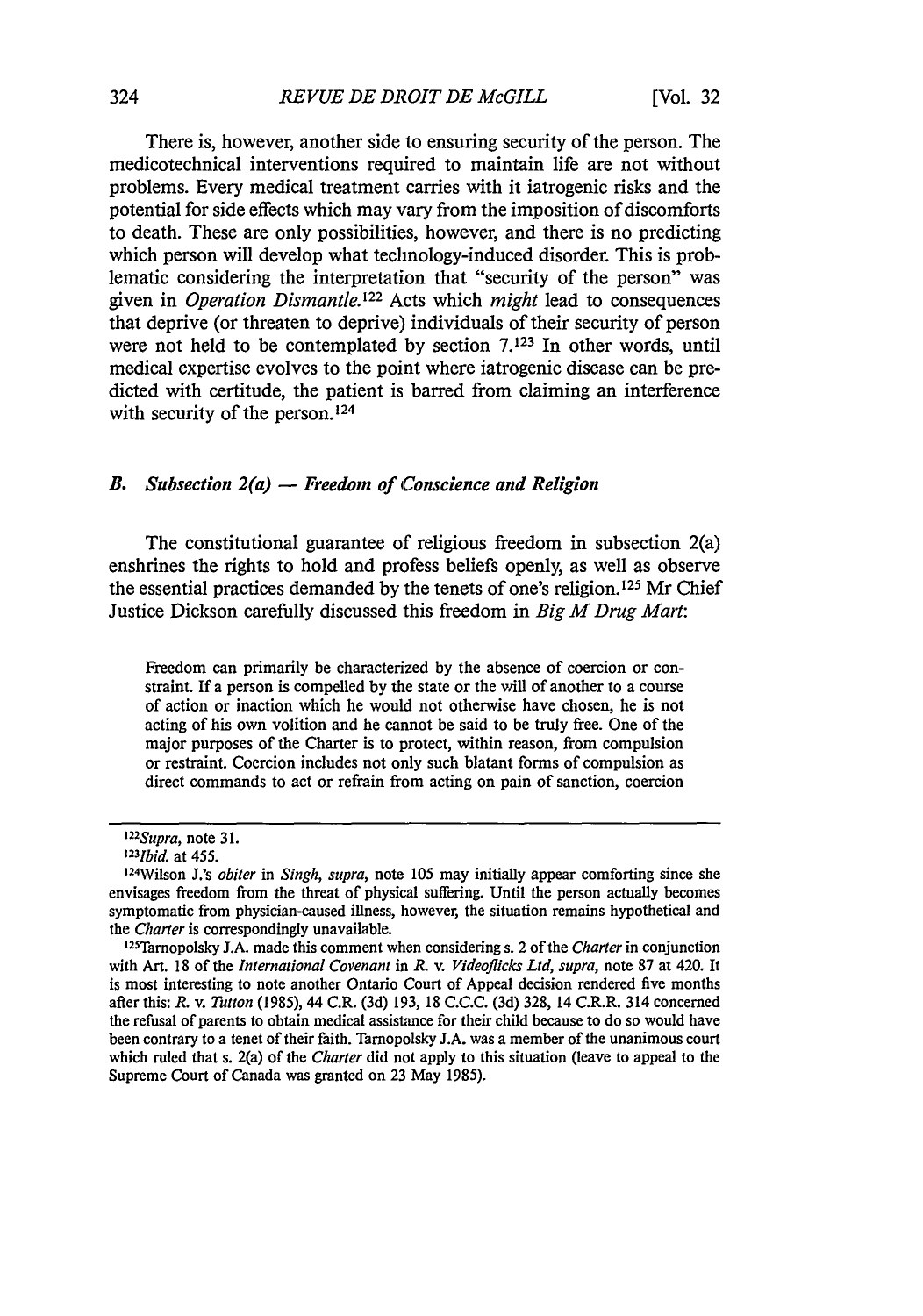includes indirect forms of control which determine or limit alternative courses of conduct available to others. <sup>126</sup>

The person who wishes to refuse medical treatment on the basis of religious freedom confronts the State's interest in promoting life. To determine if the life-affirming *Criminal Code* provisions offend religious freedom, their purpose and effects must be analyzed. 127 This approach was used in the American case of *Braunfield v. Brown128* and adopted by the Supreme Court of Canada in *Big M Drug Mart.* The court held that legislation which operates to advance the State's secular interests is constitutionally valid. If the legislation has a secular purpose but interferes by its impact on religious freedom, however, it can be challenged for constitutional infirmity.<sup>129</sup>

The *Criminal Code* provisions which conflict with a person's claim to the right to refuse treatment are clearly secular. They operate solely to promote life and protect those who seek to uphold this goal. In some circumstances, however, the effects of these enactments result in interference with religious practice. This was clearly demonstrated in a recent Ontario case.130 Lisa K. was a 12 year old Jehovah's Witness diagnosed with leukemia. When Lisa and her parents refused the administration of chemotherapy and blood transfusions, the Children's Aid Society of Toronto sought to establish that she was a child in need of protection. Justice Main of the Ontario Family Court ruled that pursuant to the *Child Welfare Act, <sup>13</sup> <sup>1</sup>*Lisa was not in need of protection and accordingly should have "the opportunity to fight this disease with dignity and peace of mind."<sup>132</sup> He predicated his finding on the perception that she had "a well thought out, firm and clear religious belief' which would have been offended by forcing her to undergo unwanted treatment. 133 Such a result is consistent with the notions of freedom expressed by Mr Chief Justice Dickson. To hold otherwise would have invited State coercion in the form of administration of unwanted medical treatment.

*<sup>&#</sup>x27; 26 Supra,* note 97 at 336-37.

*<sup>1</sup> 27 Ibid.* at 331.

**<sup>128366</sup>** U.S. 599 (1961).

*<sup>1</sup> 29 Supra,* note 97 at 316. This line of reasoning represents a departure from earlier *Charter* jurisprudence. For example, in *Re B.* (1982), 2 C.R.R. 329 (Alta Prov. Ct) the legislation was seen to affect Jehovah's Witnesses in the exercise of their faith. Since the pith and substance of the impugned legislation was not religion, however, no infringement of s. 2(a) was found.

*<sup>1</sup> 30 Children's Aid Society of Metropolitan Toronto* v. *K and K* (1985), 48 R.EL. (2d) 164 (Ont. Prov. Ct, Fam. Div.) [hereinafter *Children's Aid Society].* 31

 $131R$ , S.O. 1980, c. 66, s. 19(1)(b)(i), (ix) and (xi).

*<sup>1</sup> 3 2 Children's Aid Society, supra,* note 130 at 171.

*<sup>1</sup> 33 1bid.* Main J. also addressed the fact that Lisa had received one blood transfusion. He accordingly found that she had been discriminated against on the basis of her religion and her age pursuant to s. 15(1) of the *Charter.* In addition, he held that her right to security of the person had been infringed.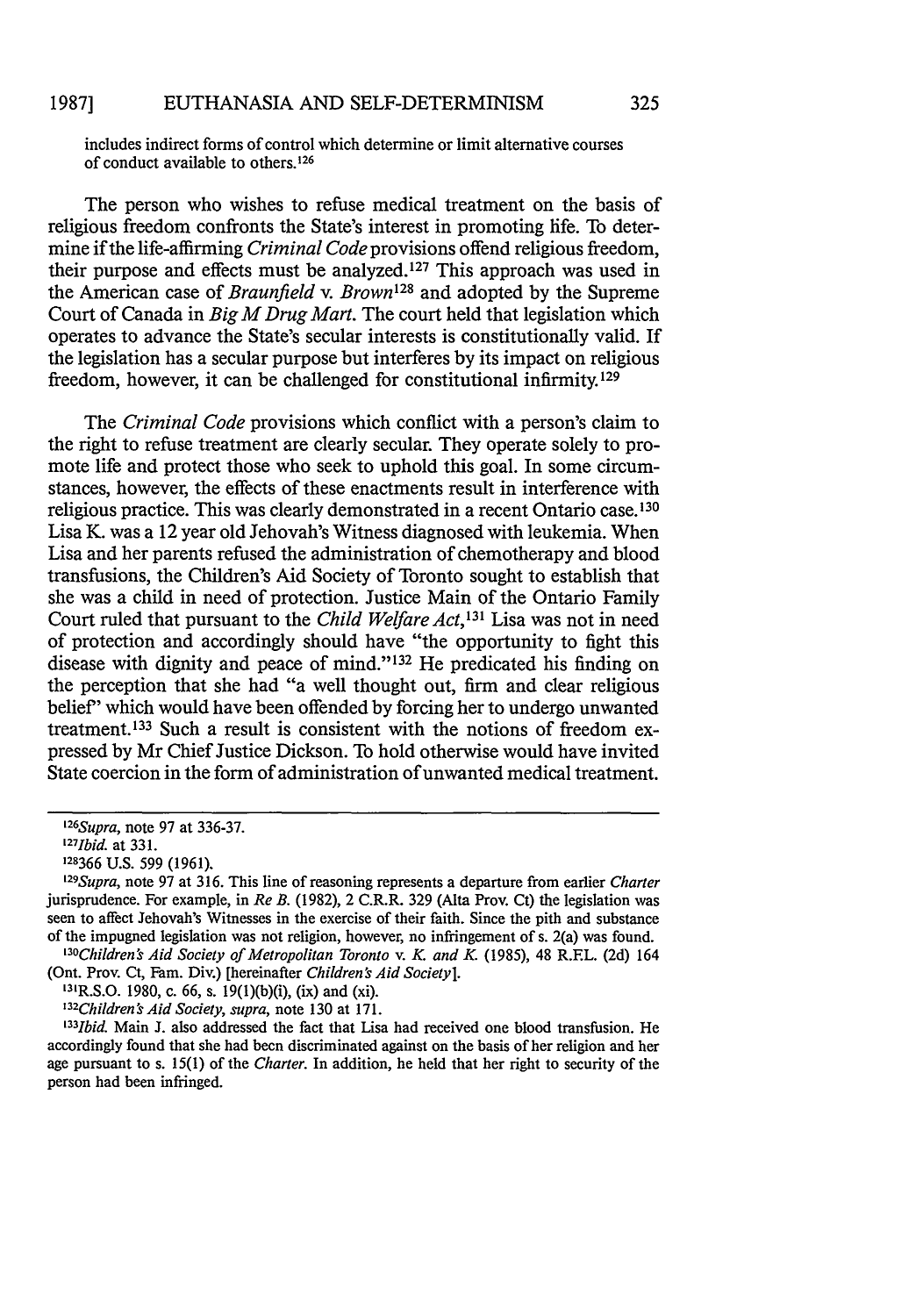A constitutional recognition of the right to manifest one's religious beliefs has far-reaching implications for the terminally ill person. If an individual espouses no religion, however, pursuing a right to die under the guarantee of freedom of conscience presents additional hurdles.

The scope of subsection 2(a) was significantly extended in *Big M Drug Mart.* Chief Justice Dickson gave an expansive interpretation to the rights guaranteed in general and to freedom of conscience in particular. He sought to protect those, for example, atheists, agnostics and corporations,<sup>134</sup> who could not prove a genuinely held theistic belief. This approach was used by the Ontario Court of Appeal in *R.* v. *Videoflicks Ltd.135* Tarnopolsky J.A., speaking for the court, stated that freedom of conscience necessarily embraced the right not to have a religious basis for conducting one's actions. To merit constitutional protection, however, the behaviour in issue would "have to be based upon a set of beliefs by which one feels bound to conduct most, if not all, of one's voluntary actions."<sup>136</sup>

Any claim to the right to a good death in accordance with a conscientiously held belief still has to clear this hurdle. Cherishing beliefs about human worth and dignity is one matter. Demonstrating that most, if not all, actions are based on such convictions is entirely different and exceedingly more complex. This is particularly true in the case of such a claim being made by one person alone, since she will hold singular values regarding the limits of reasonable life and will have an individual threshold for suffering. The ability of a religious collective, for example Jehovah's Witnesses, to demonstrate that conduct is guided by belief is considerably easier given the commonality of belief shared by many, the written testimony to these beliefs and the frequent, uniform manifestation of the belief by the members. In other words, the first instance presents a person who is experiencing an event — an incurable, progressive disease — likely for the first time. She arrives at the decision to withdraw from treatment after discovering personal limits of endurance and re-ordering her priorities accordingly. In the second instance, the person is a member of a recognizable group with well-known, long-established beliefs, and she has been trained by religious doctrine to arrive at only one conclusion. The difficulty in demonstrating a constitutional right to die based on freedom of conscience, as opposed to religious freedom, is therefore pronounced.<sup>137</sup>

*<sup>1</sup> 34 Supra,* note 97 at 314.

*<sup>&#</sup>x27; 35 Supra,* note 87 at 422.

 $^{136}$ *Ibid.* 

<sup>137</sup>It is interesting to note the concomitant discriminatory result for members of a religious faith as against an individual with privately held beliefs.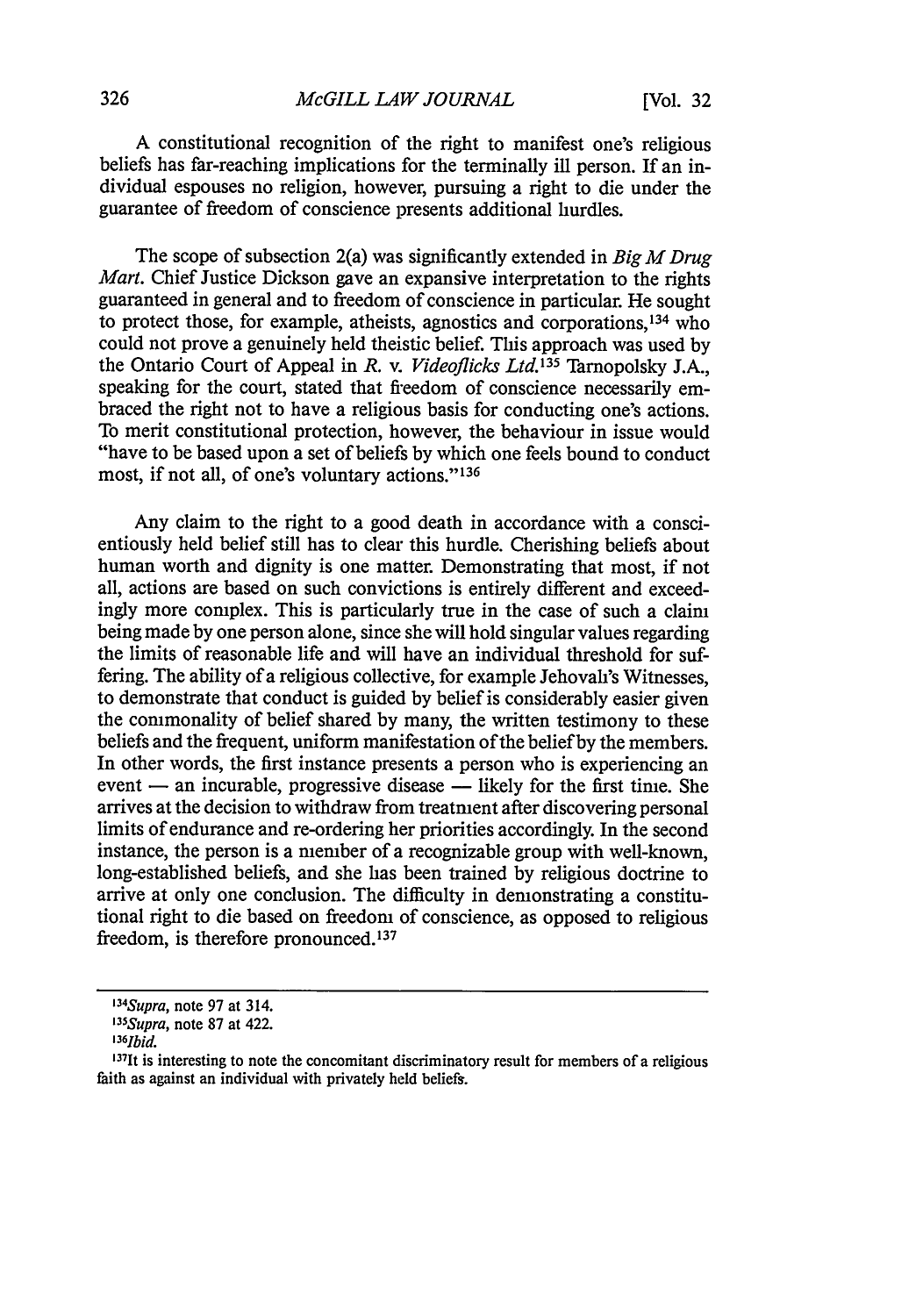## *C. Section 12* **-** *Cruel and Unusual Treatment*

### Section 12 states:

Everyone has the right not to be subjected to any cruel and unusual treatment or punishment.

To date there is no satisfactory definition of "cruel and unusual treatment" for this *Charter* provision 138 or its *Canadian Bill of Rights* precursor.<sup>139</sup> Both enactments have received cautious interpretation by the judiciary, and the jurisprudence is largely confined to penal situations, as in the landmark case of *Miller* v. R.146 Addressing the issue of "punishment" in that case, Chief Justice Laskin stated that social and moral factors entered into the consideration of the scope and application of subsection 2(b) of the *Canadian Bill of Rights:* "Harshness of punishment and its severity in consequences are relative to the offence involved but, that being said, there may still be a question ... whether the punishment prescribed is so excessive as to outrage standards of decency."<sup>141</sup> His Lordship further indicated that the words "cruel" and "unusual" were not to be considered disjunctively. Rather, he envisaged them as interacting terms which coloured each other and conjunctively expressed a norm.<sup>142</sup>

The section 12 language "subjected to" and its *Bill ofRights* counterpart "imposition" were considered by Chief Justice Parker in the *Morgentaler* case. He concluded that both connote a conscious decision by the State. <sup>43</sup> In this instance, the State's intention to promote life is clearly manifested in the *Criminal Code* provisions which prohibit the withholding or withdrawal of medical treatment. As a result, the person's wish to die is disregarded, while uncomfortable, troublesome, non-curative medical intervention continues to be administered.

*1 42 Miller v. R., ibid.* at 689-90.

<sup>143</sup>Supra, note 91 at 414. The same reasoning appears to have been used by Laskin C.J.C. in *Morgentaler v. R.* (1975), [1976] **1** S.C.R. 616 at 630-31, 53 D.L.R. (3d) 161.

<sup>138</sup> See Hogg, *supra,* note 13 at 778.

**<sup>139</sup>S.** 2 of the *Canadian Bill of Rights,* S.C. 1960, c. 44, reprinted in R.S.C. 1970, App. III, states that "no law of Canada shall be construed or applied so as to ... (b) impose or authorize the imposition of cruel and unusual treatment or punishment...". **140(1976),** [1977] 2 S.C.R. 680 at 688, 70 D.L.R. (3d) 324 [hereinafter cited to S.C.R.].

*l 4IIbid,* at 688. Factors used to determine if treatment was cruel or unusual under the *Charter* had been considered in the court below by McIntyre J.A. in (1975), 63 D.L.R. (3d) 193 at 260, 24 C.C.C. (2d) 401 (B.C.C.A.) and adopted more recently in *Soenan v. Director of Edmonton Remand Centre* (1983), 48 A.R. 31 at 40, 35 C.R. (3d) 206, 8 C.C.C. (3d) 224 (Q.B.). The relevant factors were said to be as follows: that the treatment is in accord with public standards of decency, that the treatment is necessary in light of available alternatives, and that the treatment can be applied rationally in accordance with ascertainable standards.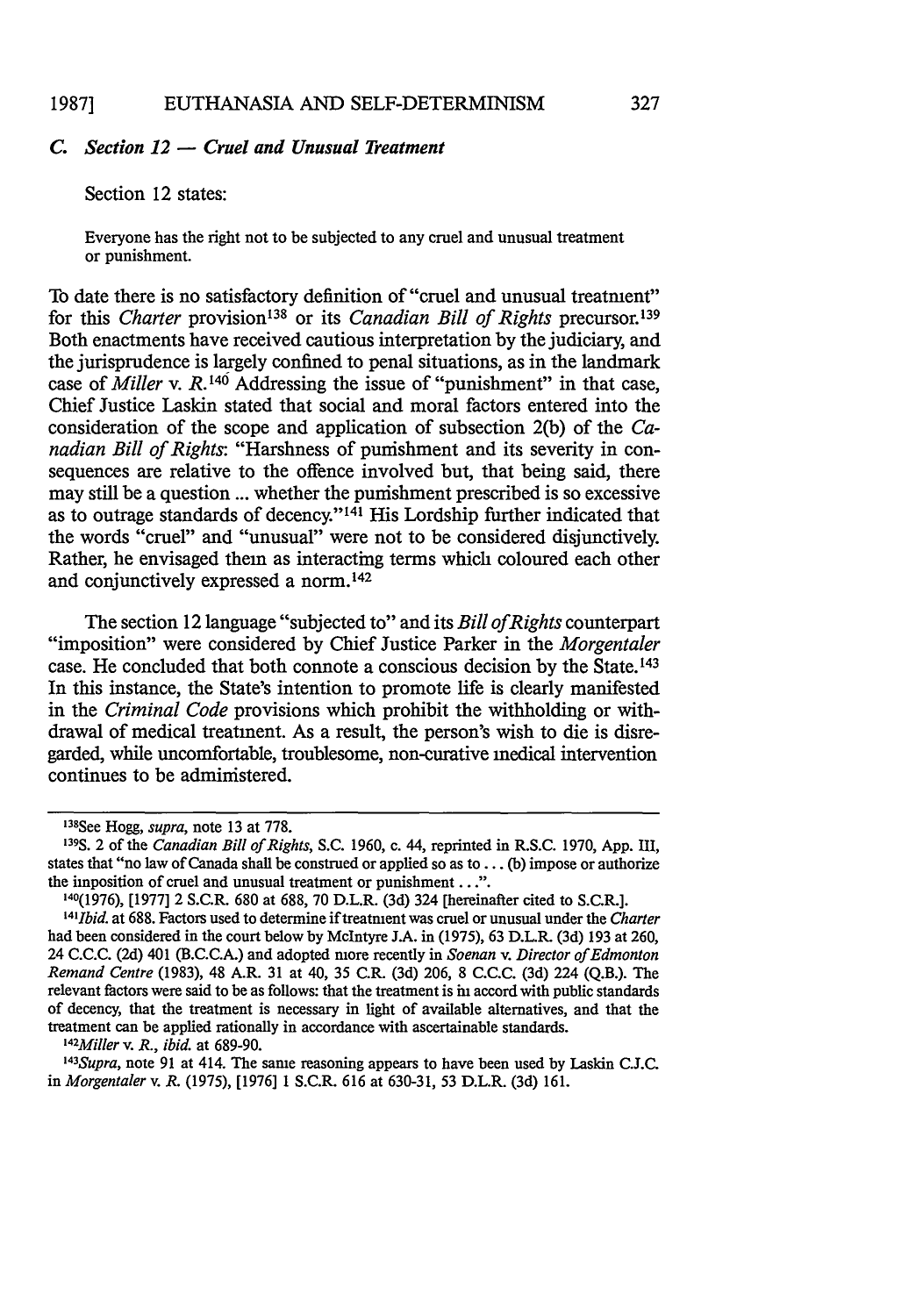The question then begged is whether or not unwanted medical therapy is "cruel and unusual". This juncture of severity of consequences, standards of decency and individual human suffering presents the most troubling aspects of voluntary passive euthanasia. Non-curative medical intervention which poses discomfort and possibly a threat to life itself is surely as harsh a consequence as can be envisaged. Further, how can the prolongation of such suffering, especially over the protests of the patient, be seen to serve any standard of public decency?

It must be borne in mind that thresholds of pain tolerance and the concomitant value one places on life are highly personal. In order to reconcile this with concepts of public decency, therefore, the most appropriate standard is that which was adopted for dealing with causation in informed consent situations in *Reibl v. Hughes.144* Chief Justice Laskin stated that "aspects of the objective standard would have to be geared to what the average prudent person, the reasonable person in the patient's particular position, would agree to or not agree to."<sup>145</sup> Further His Lordship stated that special considerations affecting the particular patient were very material, and it was essential that the patient put his own position forward.

Judging the quality of life of other persons was the pivotal issue in the *Dawson* case. In the Provincial Court the learned trial judge found the operation proposed to correct Steven's blocked brain shunt exceeded "necessary medical attention". As such, she held that this was cruel and unusual treatment which offended section 12 of the *Charter.146*

In the Supreme Court of British Columbia, Mr Justice McKenzie skirted the issue of cruel and unusual treatment. He found that it was not the prerogative of parents or the court to judge the quality of a person's life to be so low as to not deserve continuance.<sup>147</sup> Since His Lordship found that withholding the surgery would not necessarily cause Steven's death, his pain could be prolonged. Accordingly, he reversed the Provincial Court decision.

*<sup>1</sup> 44 Supra,* note 43.

*<sup>145</sup>Ibid.* at 899.

*<sup>1</sup> 46 Re S.D.* (1983), [1983] 3 W.W.R. 597 (Prov. Ct), rev'd *(sub nom. Superintendent of Family and* Child *Service v. R.D. and S.D.)* [1983] 3 W.W.R. 618, 42 B.C.L.R. 173 (S.C.) [hereinafter Dawson cited to W.W.R.].

<sup>&#</sup>x27;471bid. at 629. In the landmark case of *Superintendent of Belchertown State School v.* Sai*kewicz,* 370 N.E.2d 417, 373 Mass. 728 (D. 1977) the court dealt with a 67 year old retarded man who had leukemia. The learned judge ruled that a person's retardation doesn't mean that quality of life considerations should not be taken into account. Accordingly, it was decided that the man would not receive palliative chemotherapy. By holding that the quality of life of "a disadvantaged person" should not be judged by others, it is arguable that the *Dawson* decision represents a violation of s. 15 equality rights. Using this reasoning it is interesting to speculate if the same result would be reached had Steven been able to articulate the impoverished quality of his own life.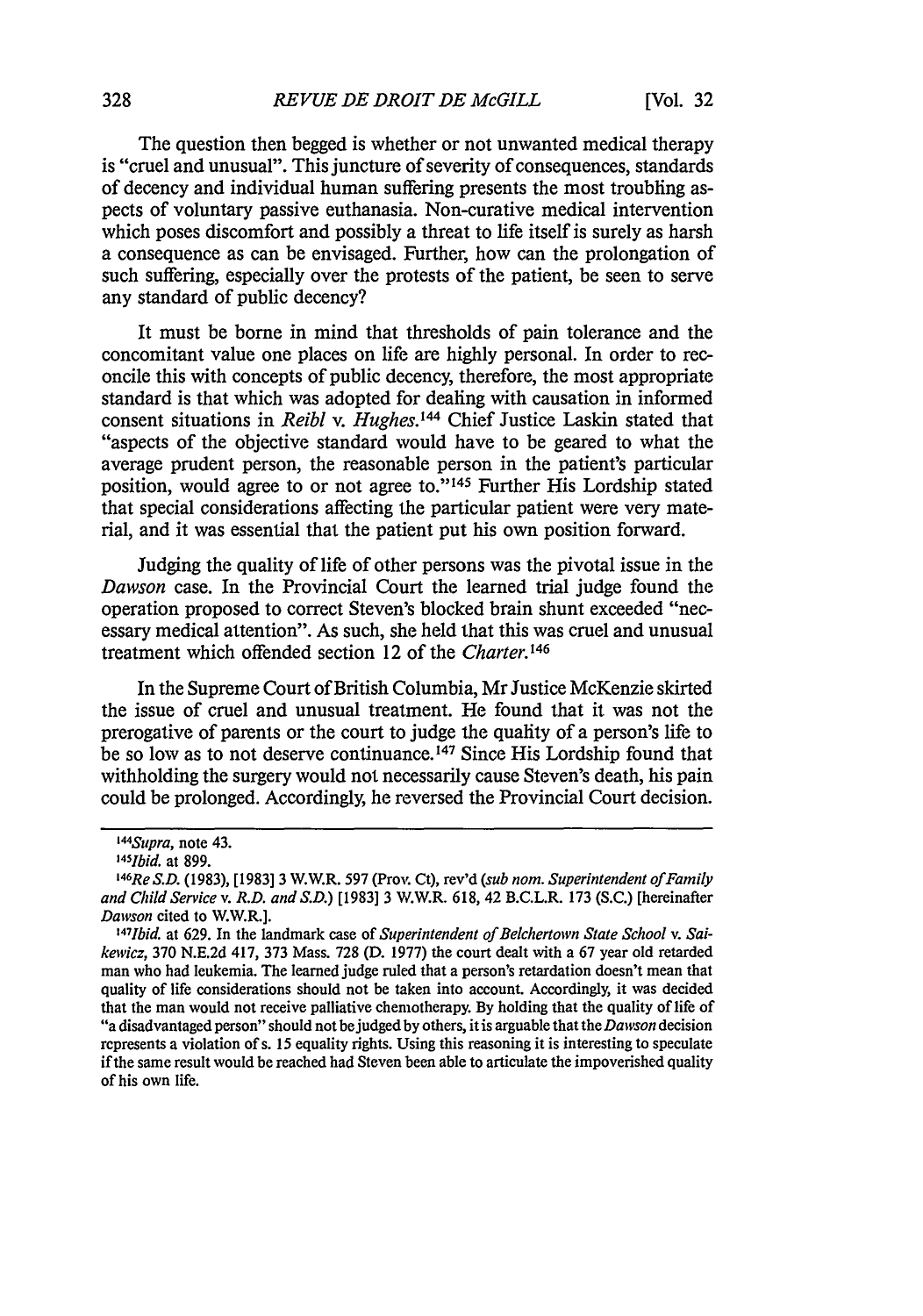#### EUTHANASIA AND SELF-DETERMINISM **1987]**

It is essential to note the context in which the presumption of life standard was applied by the British Columbia Supreme Court in *Dawson.* McKenzie J. stated:

This is not a "right to die" situation where the courts are concerned with people who are terminally ill from incurable conditions. Rather it is a question of whether S has the right to receive appropriate medical and surgical care of a relatively simple kind which will assure to him the continuation of his life, such as it **is.148**

His Lordship further stated that the court lacked jurisdiction to sanction the termination of life "except for the most coercive reasons". 49 Unfortunately, circumstances which would illustrate such coercive reasons were not explored by the court. In considering the context of the decision, however, (namely, that it was not a "right to die" issue), and given that Steven could not assert his own wishes, it is conceivable that the "cruel and unusual treatment" reasoning used in the Provincial Court has not been overruled. In other words, a terminally ill person who is barred from discontinuing treatment may claim a violation of section 12 rights without departing from the *Dawson* decision.<sup>150</sup>

At this point it is useful to summarize how sections 7, 2 and 12 affect a patient's argument that she may claim the right to die. Attempts to fashion *a Charter* guarantee of freedom in medical decision-making are apt to meet varying degrees of success depending on which *Charter* provisions are used.

Determination of the rights encompassed by section 7 can be made by inquiring into rights conferred by positive law. Here the common law right to self-determination is defeated by the statutory provisions which protect life. Examining our traditions and conscience is similarly to no avail in claiming a right to die, since previously it has not been possible to extend life beyond reasonable bounds. *Singh* offers some hope by its inclusion of the freedom from the threat of physical suffering as coming within the purview of section 7. Although "life" and "liberty" have not been definitively interpreted, arguments can be made that qualitative considerations and freedom in decision-making are essential elements. This is particularly

<sup>&</sup>lt;sup>148</sup> Dawson, ibid.

<sup>149</sup>*Ibid.*

**<sup>,5</sup>o** S. 12 of the *Charter* was used in argument in a similar case recently in Quebec: *Couture-Jacquet v. Montreal Children's Hospital,* (1986), [1986] R.J.Q. 1221 (C.A.). The Court of Appeal refused the hospital's request to authorize continued chemotherapy of a three-year-old cancer victim, without referring to the *Charter,* on the grounds that the mother and grandmother's refusal of treatment was not "unjustified" (as per s. 42 of the *Public Health Protection Act,* S.Q. c. P-35) considering the condition of the child. See also the comment on this case by **E.** Keyserlinck, "Non-treatment in the Best Interest of the Child: A Case Comment on *Couture-Jacquet v. Montreal Children's Hospital* (1987) 32 McGill L.J. 413.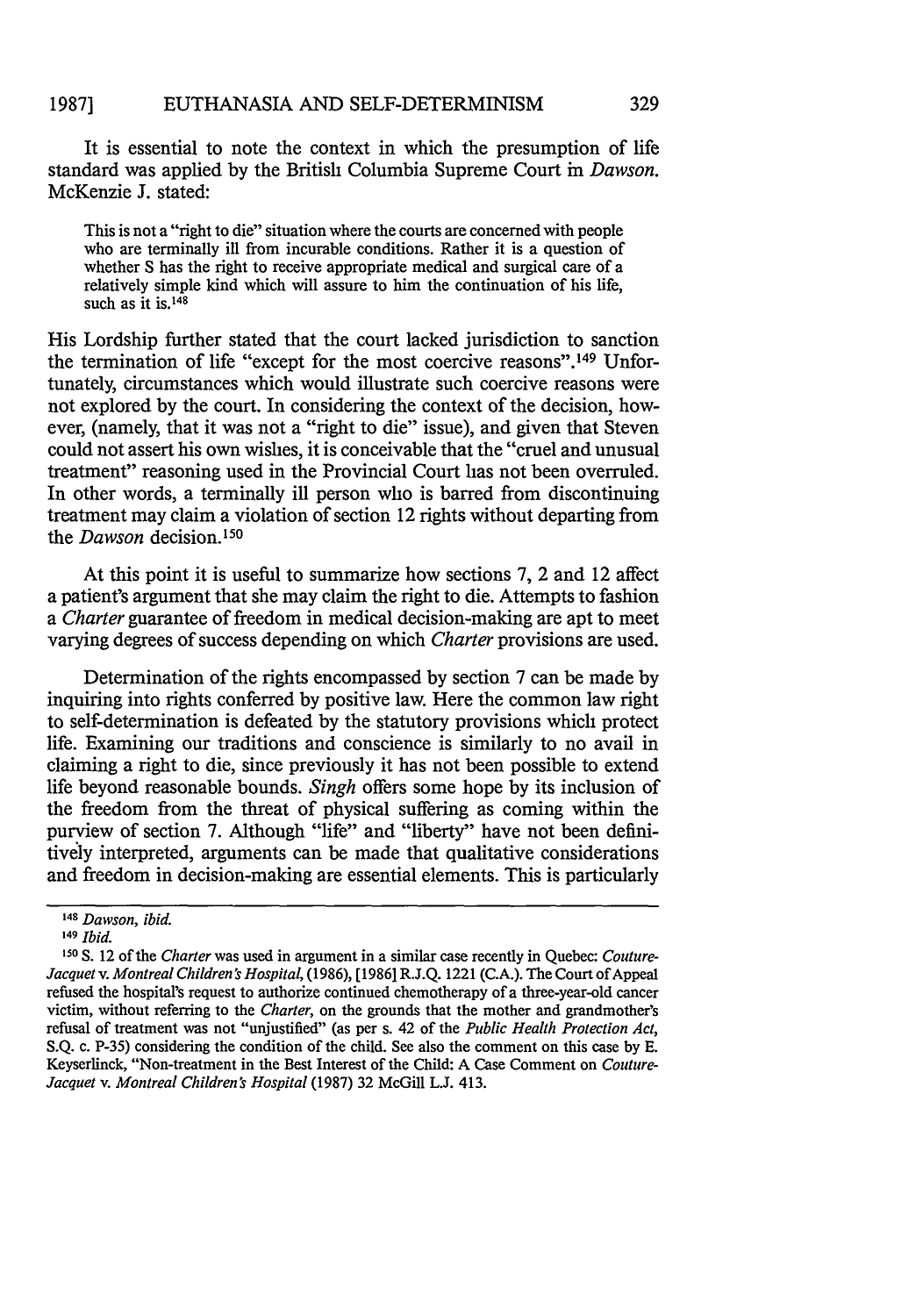true given that exegesis of the *Charter* is occurring with an eye to American jurisprudence. "Security of the person" as against the discomforts and risks of continued medical treatment is not apt to be of assistance unless the person has actually developed iatrogenic symptomatology.

Subsection 2(a) holds variable results in claiming a right to withdraw from medical intervention. A person can resist the administration of treatment if that treatment would contravene a fundamental religious belief. Asserting freedom of conscience is much more difficult, since the person would have to demonstrate that belief in the right to death with dignity was reflected in most, if not all, of her voluntary actions.

Interpretation of "cruel and unusual treatment or punishment" is receiving cautious, incremental expansion by the judiciary. Removing this phrase from its historical penal applications holds some promise of assistance to the terminally ill. Non-consensual administration of treatment which prolongs suffering constitutes an infliction which may be seen to offend a subjective standard of decency. Although this subjective standard corresponds with the individuality of the pain experience and autonomy in decision-making, it directly confronts the presumption of life standard in Canadian jurisprudence. The availability of section 12 as a springboard to claim a right to die is therefore questionable.

## V. Whither Section **1?**

The operation of section 1 makes it clear that the guaranteed rights and freedoms in the *Charter* are not absolute. Rather, they are subject "to such reasonable limits prescribed by law as can be demonstrably justified in a free and democratic society." Challenging legislation under the *Charter* accordingly contemplates two stages of judicial review.<sup>151</sup> Imitially the impugned law is considered under the individual *Charter* provision in question. In this instance, the pertinent areas of the *Criminal Code* would be analyzed under sections 2, 7 and 12 of the *Charter* to ascertain if the right to die was infringed. Should a limitation of a guaranteed right be established, section 1 of the *Charter* would be interpreted and applied to determine if the legislation is reasonable and can be demonstrably justified in a free and democratic society.

At the outset, however, the character of *Charter* sections 7 and 12 is to, be considered, since by their own terms they are limited by notions of reasonableness.' 52 To illustrate, one must ask if, in Canada, it could *ever* be

**<sup>151</sup>**See *Re Federal Republic of Germany and Rauca* **(1983),** 41 O.R. **(2d) 225** at 240, 145 D.L.R. **(3d) 638,** 34 C.R. **(3d) 97,** 4 **C.C.C. (3d) 385 (C.A.).**

**<sup>152</sup>**S. 2 is expressed in unqualified terms.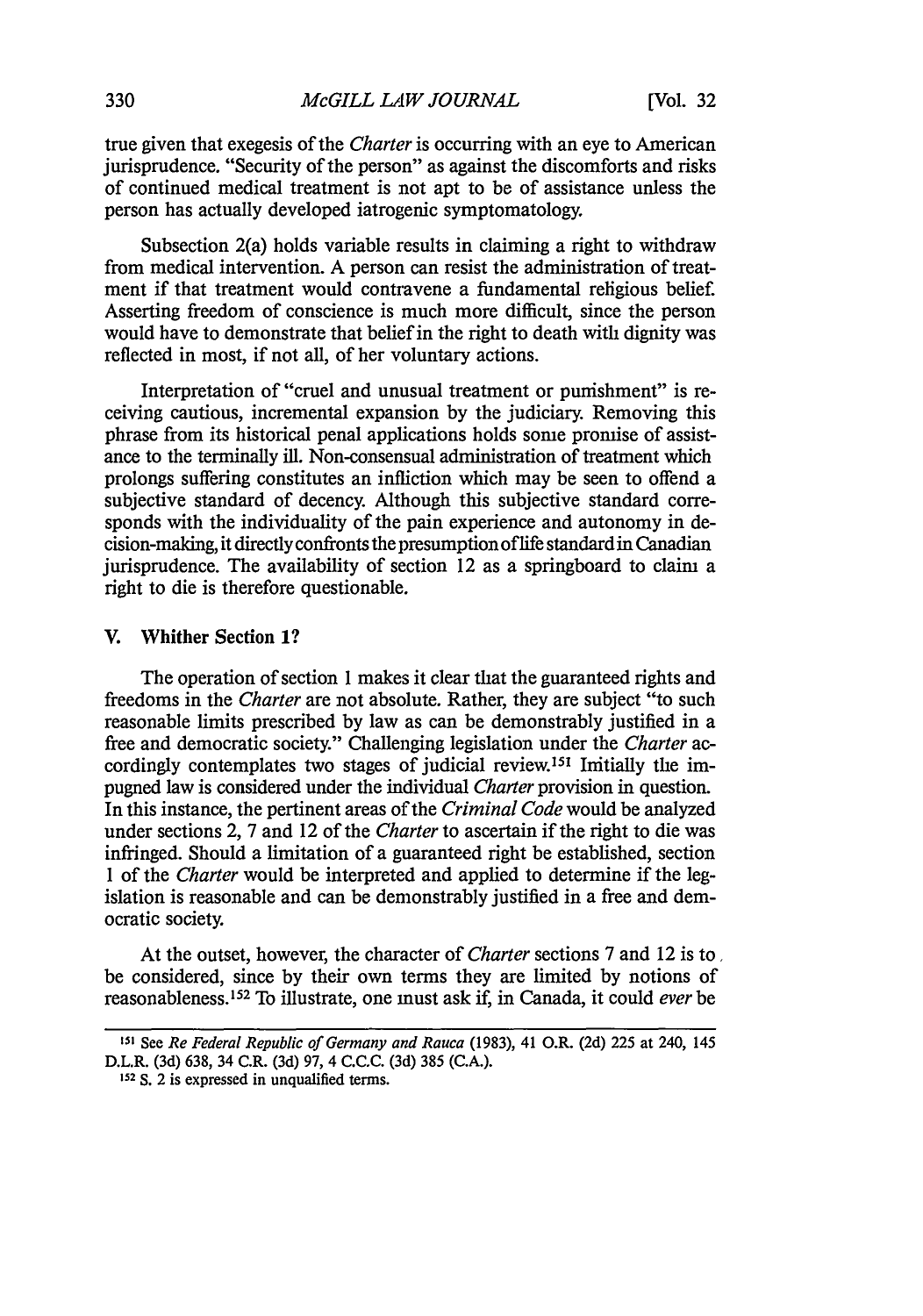#### EUTHANASIA AND SELF-DETERMINISM **1987]**

reasonable to abridge an individual's right to "life, liberty and security of the person". Similarly, can treatment which is "cruel and unusual" ever be perceived as reasonable and justifiable in our society? Although no case law is available to illuminate the issue with respect to section 12, there has been judicial consideration of this issue under section **7.** The right to life, liberty and security of the person was seen as being already qualified in  $R$ . v. *Robson.<sup>153</sup>*Further, in *Singh,* Wilson **J.** stated that there must be a compelling reason to justify a review of section **7** under section 1.154 Since the countervailing interest is the preservation of a human life, however, this easily constitutes "a compelling reason" which consequently calls for a section 1 analysis.

The burden of proof, which rested with the individual in establishing an infringement of rights, shifts onto the State when the reasonableness of the *Criminal Code* provisions is considered under section **1.155** It is therefore incumbent on the State to establish that the *Criminal Code* provisions which prevent terminally ill persons from discontinuing life-sustaining treatment constitute reasonable limits on the right to die, are prescribed **by** law, and can be demonstrably justified in a free and democratic society. State resistance to the right to die will be discussed under each of these conditions.

## *A. Reasonable Limits*

The reasonable limits argument can be cast as a conflict between the individual rights of patients versus the collective rights of the medical profession and State.<sup>156</sup> An articulate expression of these collective rights is found in the Law Reform Commission's Study Paper No. **3,157** where Keyserlingk propounded three main reasons for the unacceptability of euthanasia to society.

Medical fallibility was one justification for denying the right to withdraw from life-sustaining treatment. This was based on an apprehension that even a seemingly irrefutable prognosis could be wrong. It can hardly be seen as humane, much less justifiable, however, to compel the administration of treatment. Such ministrations can be in themselves a risk to life and entail the risk of causing severe side effects which are totally out of proportion to the hard-won chance of a miracle. Moreover, medical infallibility also extends to the efficacy of analgesics in controlling pain. Key-

*<sup>153</sup>Supra,* note 111 at 732.

*<sup>154</sup> Supra,* note 105 at 219.

**<sup>155</sup>** See *Hunter v. Southam Inc., supra,* note 57 at 169.

<sup>&</sup>lt;sup>1</sup> See *Flutter V. Southum Inc., Supra*, note 37 at 109.<br><sup>156</sup> The specific interests giving rise to these rights were discussed above in section III ("Purposes of the *Charter").*

*<sup>157</sup>Supra,* note 108.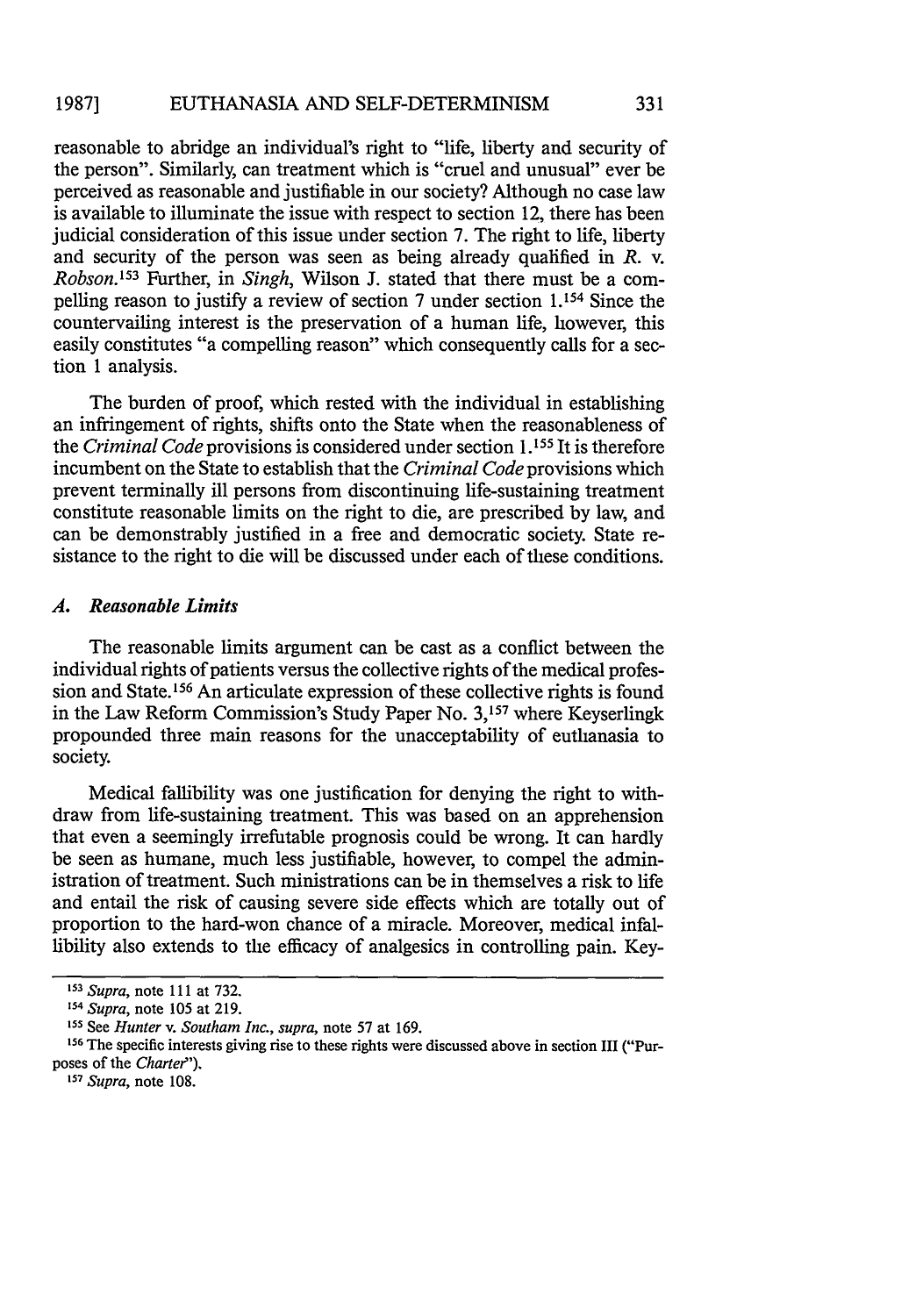serlingk states that "control is now so well advanced that [cases of real suffering] are increasingly rare."<sup>158</sup> With the greatest respect, this faith in pharmacological effectiveness is not supported by empirical evidence. As was mentioned earlier,<sup>159</sup> sixty to eighty percent of patients with advanced cancer suffer moderate to severe pain. These people cannot be seen as merely the "boundary case" upon which Keyserlingk hesitates to ground a professional ethic.<sup>160</sup>

The second main argument advanced against euthanasia in the Study Paper is the wedge theory.<sup>161</sup> Samek easily disposed of this issue. At the outset he suggested it was wrong to link euthanasia with killing — rather it could be defined as a desire to be dead. 162 Further, he thought it highly unlikely that "a society that is honest and courageous enough to recognize the need for euthanasia would turn the world into a paradise for killers."<sup>163</sup> This was consistent with an argument on the "wedge" objection forwarded by Glanville Williams. He stated:

It is said that a person who has taken life lawfully will then have his inhibitions so far removed that he is likely to take life unlawfully. This may be true in some applications, but it is ridiculous as applied to the physician *who gently and humanely extinguishes his patient's life as the last service that he can perform for him. '64*

This physician-patient relationship is the ground for the third main objection to voluntary euthanasia. If the patient was allowed to die when she wanted to, the physician would be required to be the agent of that death. Keyserlingk has argued that such an agency would constitute a radical transformation of the doctor's present role and ethics to the detriment of both, and that the "health of patient trust in physicians"<sup>165</sup> would be adversely affected.

These views do not reflect the true circumstances of the physicianpatient relationship. It has been suggested that terminal illness symbolizes a physician's helplessness and limitation of personal skills. **1 <sup>66</sup>***A fortiori,* the contention that physicians tend to have an above-average fear of death has. been supported by empirical evidence which demonstrates that dealing with

*<sup>158</sup>Ibid.* at 129.

**<sup>159</sup>** *Supra,* note 3.

*<sup>160</sup>Supra,* note 108 at 129.

**<sup>161</sup>***Ibid.* at 126.

*<sup>162</sup>Supra,* note 50 at 96. Samek quoted from the Study Paper No. 3, *supra,* note 108.

*<sup>163</sup>Ibid.*

*<sup>164</sup> Supra,* note 79 at 315-16 [emphasis added].

**<sup>165</sup>**Study Paper No. 3, *supra,* note 108 at 128-29.

**<sup>166</sup>**For an informative summary of the issues involved, see R.M. Green, "Truth Telling in Medical Care" in M.D. Hiller, ed., *Medical Ethics and the Law: Implications for Public Policy,* (Cambridge, Mass.: Ballinger, 1981) 183 at 185.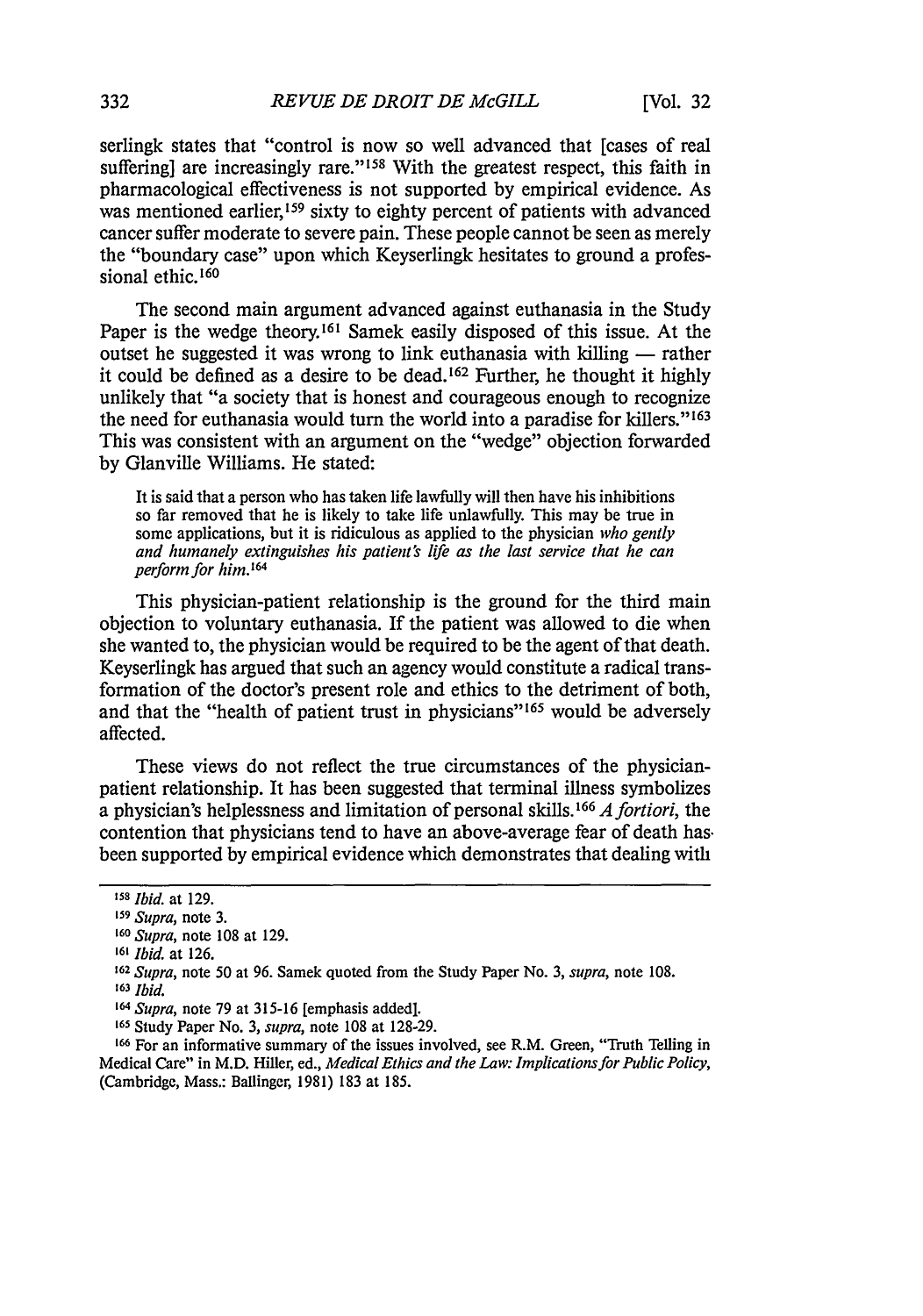death and dying issues causes tremendous anxiety amongst physicians. <sup>167</sup> These speak of anything but detached impartiality by physicians. In other words, physicians' decisions to continue life-prolonging treatment may have more to do with physician death anxiety, than consideration of the individual patient. In addition, the phenomenon of health consumer activism has emerged from a growing mistrust of medical technique and decisionmaking and as a response to the ongoing depersonalization and patriarchy in physician-patient relations. 168 Finally, the "health of patient trust in physicians" is surely not enhanced by forcing the patient to endure suffering when the physician acts as the "State's agent" in prolonging life.

A terminally ill person is faced with the interests of the State and the medical profession in promoting life. The unacceptability of euthanasia to society arises mainly from the possibility of error in prognosis, a fear that physicians could lose their inhibitions and therefore kill others if permitted to acquiesce to patients' requests for death, and concern that the doctor's agency in death would jeopardize medical ethics and disrupt the trusting aspect of the professional relationship. These objections are neither grounded in statistical fact nor empirical reality. Therefore, to compel a suffering person to undergo continued treatment is a violation of fundamental rights and freedoms, which has not been shown to be based on a reasonable limit of those rights.

#### *B. Prescribed by Law*

The phrase "prescribed by law" indicates that regardless of how reasonable or demonstrably justifiable a limitation of a freedom may be, if it is not legally sanctioned, it can never be justified under section 1.169

In *Re Ontario Film and Video and Ontario Board of Censors,* the Divisional Court considered this phrase and articulated two requirements which

<sup>&</sup>lt;sup>167</sup>In a cohort-analytic study (N = 306). H. Feifel *et al.* found support for their contention that physicians tend to have an above-average fear of death. They reasoned that the practice of medicine is used to assert mastery over disease and therefore helps control personal death anxiety: "Physicians Consider Death" in American Psychological Association, ed., *Proceedings of the 75th Annual Convention of the American Psychological Association,* vol. 2 (Washington, D.C.: American Psychological Association, 1967) 201 at 202. Other studies have revealed similar findings. For further readings see: B.G. Glaser & A. L. Strauss, *Awareness of Dying* (Chicago: Aldine, 1965); C.A. Garfield, ed., *Psychosocial Care of the Dying Patient* (Toronto: McGraw-Hill, 1978); R.J. Kastenbaum, *Death, Society, and Human Experience,* 2d ed. (Toronto: C.V. Mosby, 1981).

<sup>168</sup>See, in general, I. Illich, *Limits to Medicine* (Toronto: McClelland & Stewart, 1976); T. McKeown, *The Role of Medicine: Dream, Mirage, or Nemesis?* (New Jersey: Princeton University Press, 1979); C. Dollery, *The End of an Age of Optimism: Medical Science in Retrospect and Prospect* (London: Nuffield Provincial Hospitals Trust, 1978).

**<sup>169</sup>** See Hogg, *supra,* note 13 at 684.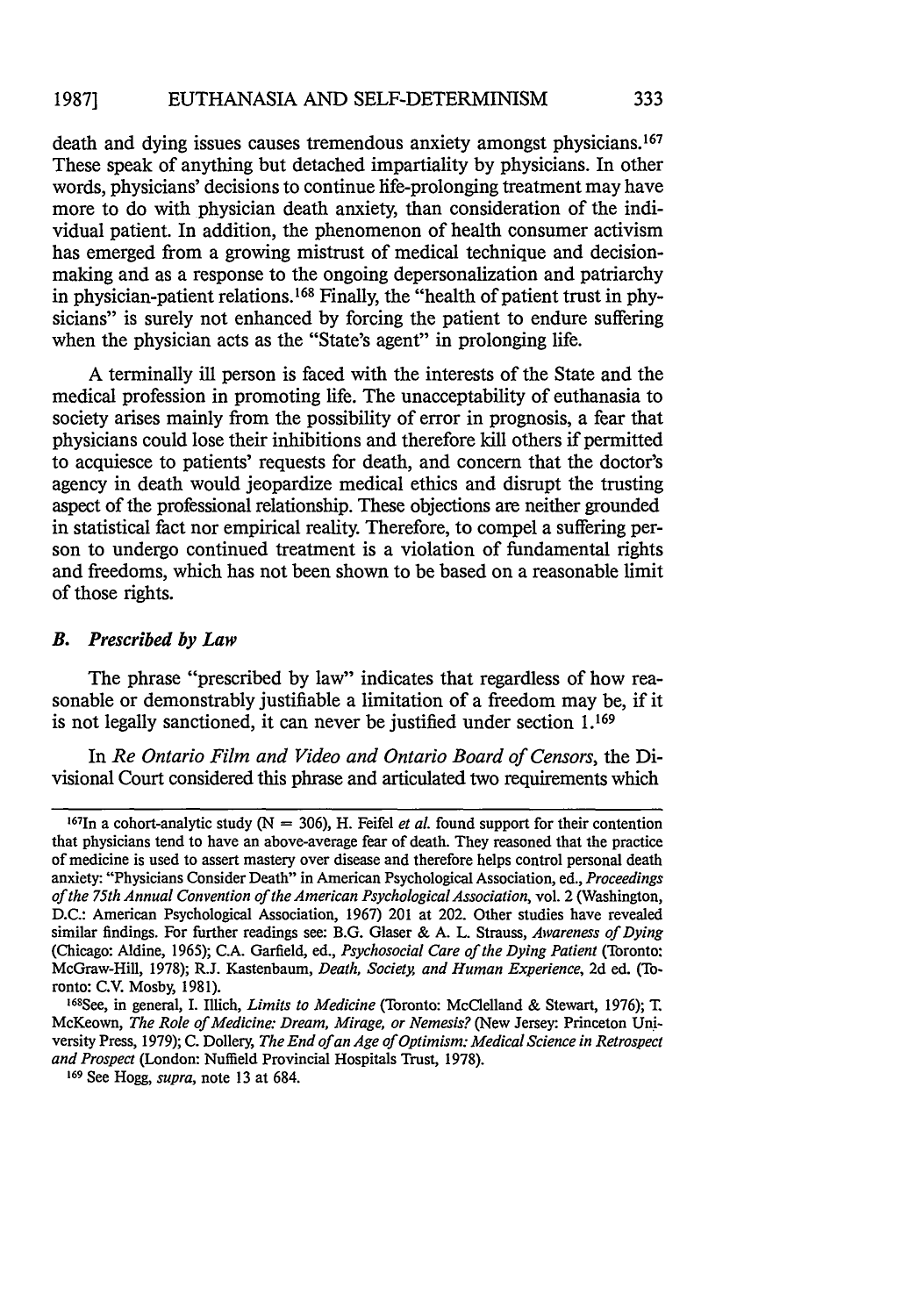the limit must meet.<sup>170</sup> Firstly, the law itself had to be ascertainable, understandable and not totally discretionary. Secondly, the limits had to be articulated with some precision or they could not be considered as law.

At the outset, it is appealing to argue that subsection 241(b) of the *Criminal Code* does not contemplate "prolonging life" in its prohibition of interference with saving life. Further, section 14 proscribes consent to having death inflicted on oneself. It is therefore open to contention that infliction of death is distinguishable from voluntary euthanasia where death naturally *ensues* when life sustaining treatment is withdrawn. These positions are likely to falter, however, as the *Criminal Code* embodies the presumption that a person does not wish to die. This is reflected in other provisions like subsection 197(2)(b), which imposes the duty to provide necessaries of life. An additional and more problematic duty is found in section 199 where undertaking an act requires that the act must be done if the omission (or in this case, discontinuation) would be dangerous to life.

In light of these clearly articulated criminal law provisions which enshrine the protection of life, it can be said that the limits on agathanasia are prescribed by law.

### *C. Demonstrably Justified in a Free and Democratic Society*

This phrase in section **1** recognizes that guaranteed rights may conflict with legitimate government objectives, which may justify individual rights being sacrificed to concerns of the collective. In other words, at this stage the court is required to issue a policy decision upholding a right or a law which breaches that individual right.<sup>171</sup> The reasoning process may involve consideration of social needs and democratic conditions in other countries. It is here that the delicate balance may once more tip in favour of the individual who is dependent on life-support technology. Let us first turn to the majoritarian perspective, that euthanasia is unacceptable. As has been discussed, the State opposes the killing of its citizens. The political aspect of this position was examined **by** Samek who posited:

The real reason for society's opposition to euthanasia is not its antagonism to killing, but its fear of losing the monopoly over killing. If citizens were free to arrange their own ends, the authority and the prestige of the state might suffer irreparable harm. In this respect *the democratic state has merely taken over where Church and the King left off.<sup>72</sup>*

On the other hand, other democracies have implemented natural death legislation, most notably in Australia and some American states. Such leg-

**<sup>170(1983),</sup>** 41 O.R. (2d) 583 at 592, 147 D.L.R. (3d) 58, 34 C.R. (3d) 73.

<sup>171</sup> See Hogg, *supra,* note 13 at 686.

*<sup>&#</sup>x27; 72 Supra,* note 50 at 88 [emphasis added].